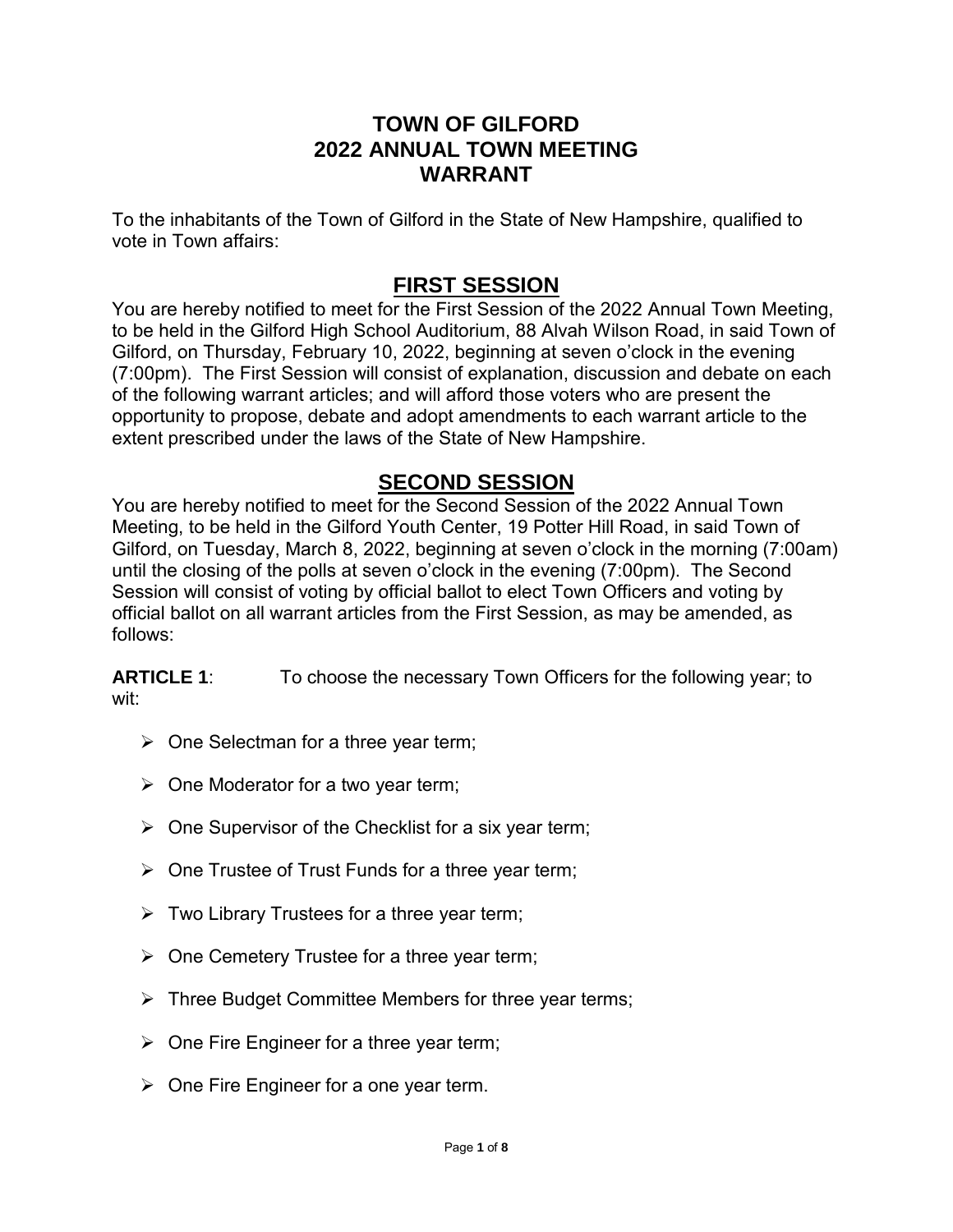**ARTICLE 2:** Shall the Town vote to raise and appropriate as an operating budget, not including appropriations by special warrant articles and other appropriations voted separately, the amounts set forth on the budget posted with the warrant or as amended by vote of the first session, for the purposes set forth therein, totaling \$15,555,148? Should this article be defeated, the default budget shall be \$15,032,234, which is the same as last year, except for certain adjustments required by previous action of the Town or by law; or the Board of Selectmen may hold one special meeting, in accordance with RSA 40:13, X and XVI, to take up the issue of a revised operating budget only.

(Recommended by the Board of Selectmen 3 to 0) (Recommended by the Budget Committee 10 to 0)

**ARTICLE 3:** Shall the Town vote to raise and appropriate the sum of sixty thousand dollars, (\$60,000), to purchase a DPW pick-up truck with plow and accessories? This sum to come from surplus fund balance and no amount to be raised from new taxation. This will be a non-lapsing appropriation per RSA 32:7, VI and will not lapse until the purchase is completed or by December 31, 2023, whichever is sooner.

(Recommended by the Board of Selectmen 3 to 0) (Recommended by the Budget Committee 10 to 0)

**ARTICLE 4:** Shall the Town vote to raise and appropriate the sum of three hundred thousand dollars, (\$300,000), for Fire Station renovations? This sum to come from surplus fund balance and no amount to be raised from new taxation. This will be a non-lapsing appropriation per RSA 32:7, VI and will not lapse until the project is completed or by December 31, 2023, whichever is sooner.

(Recommended by the Board of Selectmen 3 to 0)

(Recommended by the Budget Committee 10 to 0)

**ARTICLE 5:** Shall the Town vote to raise and appropriate the sum of thirty-six thousand dollars, (\$36,000), to convert to LED lighting in the Town Hall, Police Station, Fire Station and Library? This sum to come from surplus fund balance and no amount to be raised from new taxation, contingent upon the availability of grant funds for all other expenses. This will be a non-lapsing appropriation per RSA 32:7, VI and will not lapse until the project is completed or by December 31, 2023, whichever is sooner. (Recommended by the Board of Selectmen 3 to 0) (Recommended by the Budget Committee 10 to 0)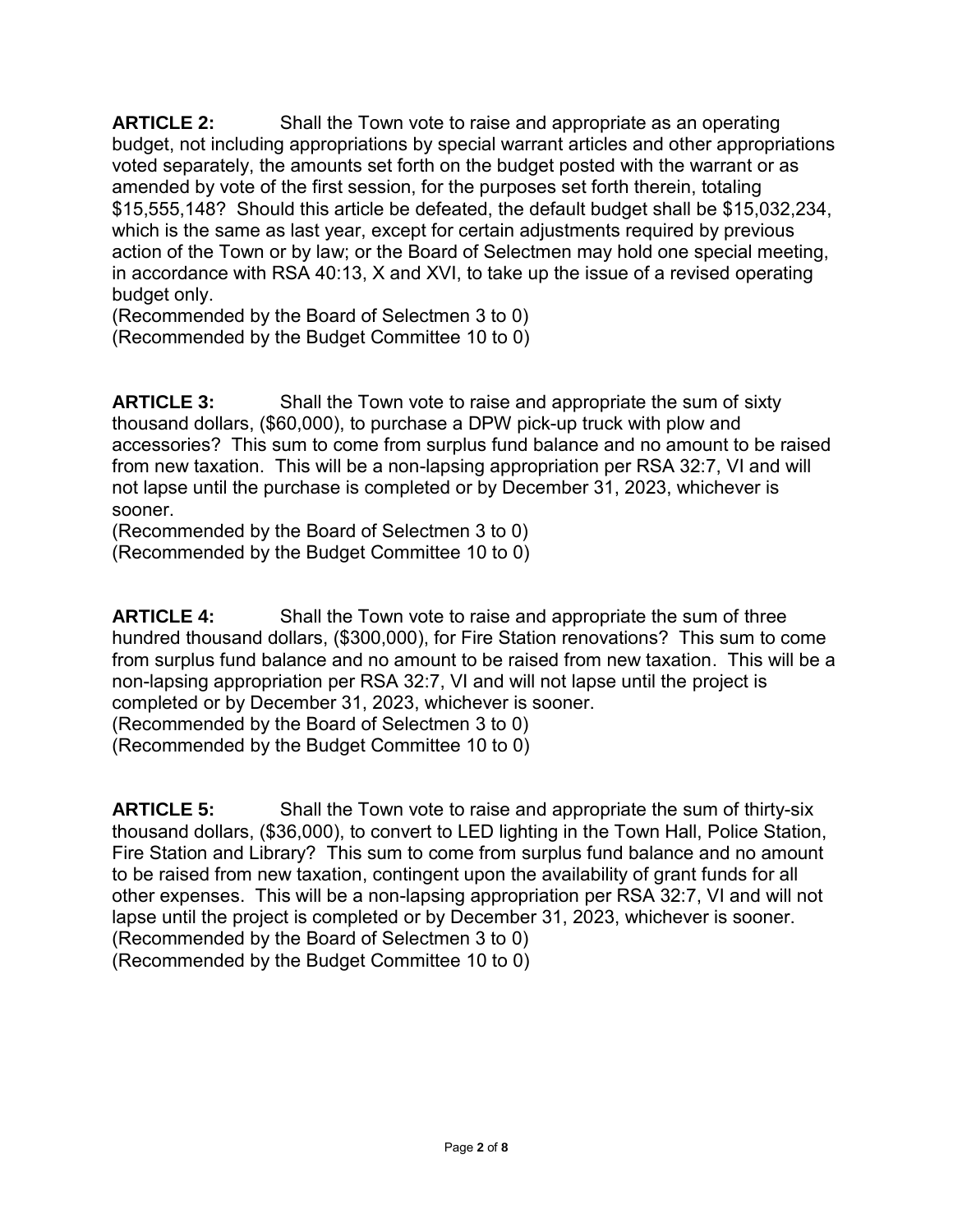**ARTICLE 6:** Shall the Town vote to raise and appropriate the sum of two thousand nine hundred dollars, (\$2,900), to be added to the Police Dog and Training Capital Reserve Fund previously established in 2018? (Recommended by the Board of Selectmen 3 to 0) (Recommended by the Budget Committee 10 to 0)

**ARTICLE 7:** Shall the Town vote to raise and appropriate the sum of ten thousand dollars, (\$10,000), to be added to the Sidewalk Capital Reserve Fund previously established in 2018? This sum to come from surplus fund balance and no amount to be raised from new taxation.

(Recommended by the Board of Selectmen 3 to 0) (Recommended by the Budget Committee 10 to 0)

**ARTICLE 8:** Shall the Town vote to raise and appropriate the sum of eleven thousand seven hundred sixty-seven dollars, (\$11,767), to be added to the Technology Capital Reserve Fund previously established in 2018? This sum to come from surplus fund balance using FY2021 cable television franchise technology grants that were deposited into the general fund and no amount to be raised from taxation. (Recommended by the Board of Selectmen 3 to 0) (Recommended by the Budget Committee 10 to 0)

**ARTICLE 9:** Shall the Town vote to raise and appropriate the sum of twenty-five thousand dollars, (\$25,000), to be added to the Building Repair Capital Reserve Fund previously established in 2007? This sum to come from surplus fund balance and no amount to be raised from new taxation.

(Recommended by the Board of Selectmen 3 to 0)

(Recommended by the Budget Committee 10 to 0)

**ARTICLE 10:** Shall the Town vote to raise and appropriate the sum of eighty-five thousand dollars, (\$85,000), to be added to the Public Works Building Capital Reserve Fund previously established in 2020? This sum to come from surplus fund balance and no amount to be raised from new taxation.

(Recommended by the Board of Selectmen 3 to 0) (Recommended by the Budget Committee 10 to 0)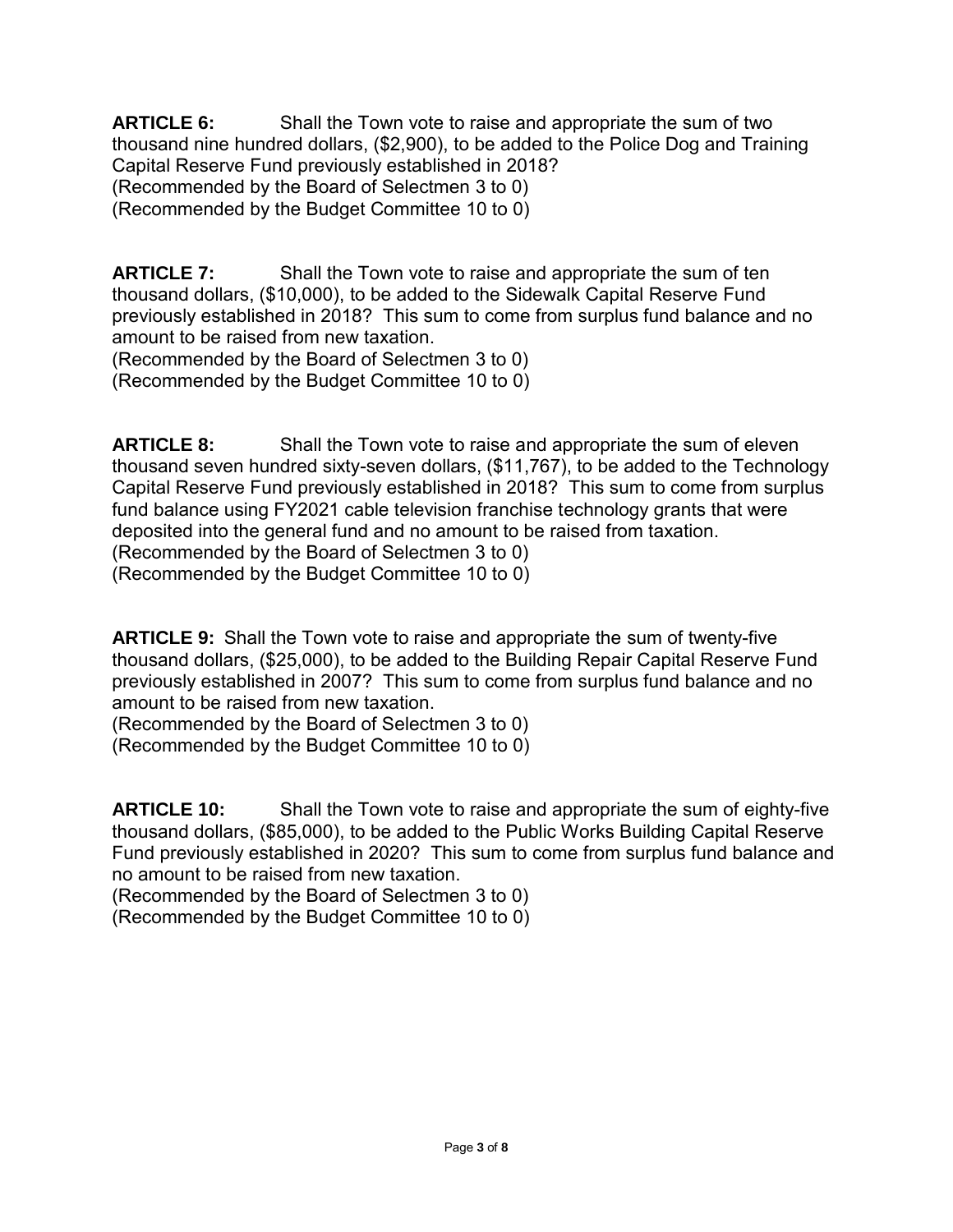**ARTICLE 11:** Shall the Town vote to raise and appropriate the sum of twenty-five thousand dollars, (\$25,000), to be added to the Fire Water Supply Maintenance Capital Reserve Fund previously established in 2008 for town-wide fire suppression purposes? This sum to come from surplus fund balance and no amount to be raised from new taxation.

(Recommended by the Board of Selectmen 3 to 0) (Recommended by the Budget Committee 10 to 0)

**ARTICLE 12:** Shall the Town vote to raise and appropriate the sum of one hundred thousand dollars, (\$100,000), to be added to the Highway Equipment Capital Reserve Fund previously established in 1990? This sum to come from surplus fund balance and no amount to be raised from new taxation. (Recommended by the Board of Selectmen 3 to 0) (Recommended by the Budget Committee 10 to 0)

**ARTICLE 13:** Shall the Town vote to raise and appropriate the sum of fifty thousand dollars, (\$50,000), to be added to the Recreation Facilities Maintenance Capital Reserve Fund previously established in 2008? This sum to come from surplus fund balance and no amount to be raised from new taxation. (Recommended by the Board of Selectmen 3 to 0)

(Recommended by the Budget Committee 10 to 0)

**ARTICLE 14:** Shall the Town vote to raise and appropriate the sum of twenty-five thousand dollars, (\$25,000), to be added to the Glendale Boat and Launch Ramp Facilities Maintenance Capital Reserve Fund previously established in 2008? This sum to come from surplus fund balance using FY2021 Glendale Permit revenues that were deposited into the general fund and no amount to be raised from taxation. (Recommended by the Board of Selectmen 3 to 0) (Recommended by the Budget Committee 10 to 0)

**ARTICLE 15:** Shall the Town vote to raise and appropriate the sum of one hundred twenty-five thousand dollars, (\$125,000), to be added to the Fire Equipment Capital Reserve Fund previously established in 1989? This sum to come from surplus fund balance and no amount to be raised from new taxation.

(Recommended by the Board of Selectmen 3 to 0)

(Recommended by the Budget Committee 10 to 0)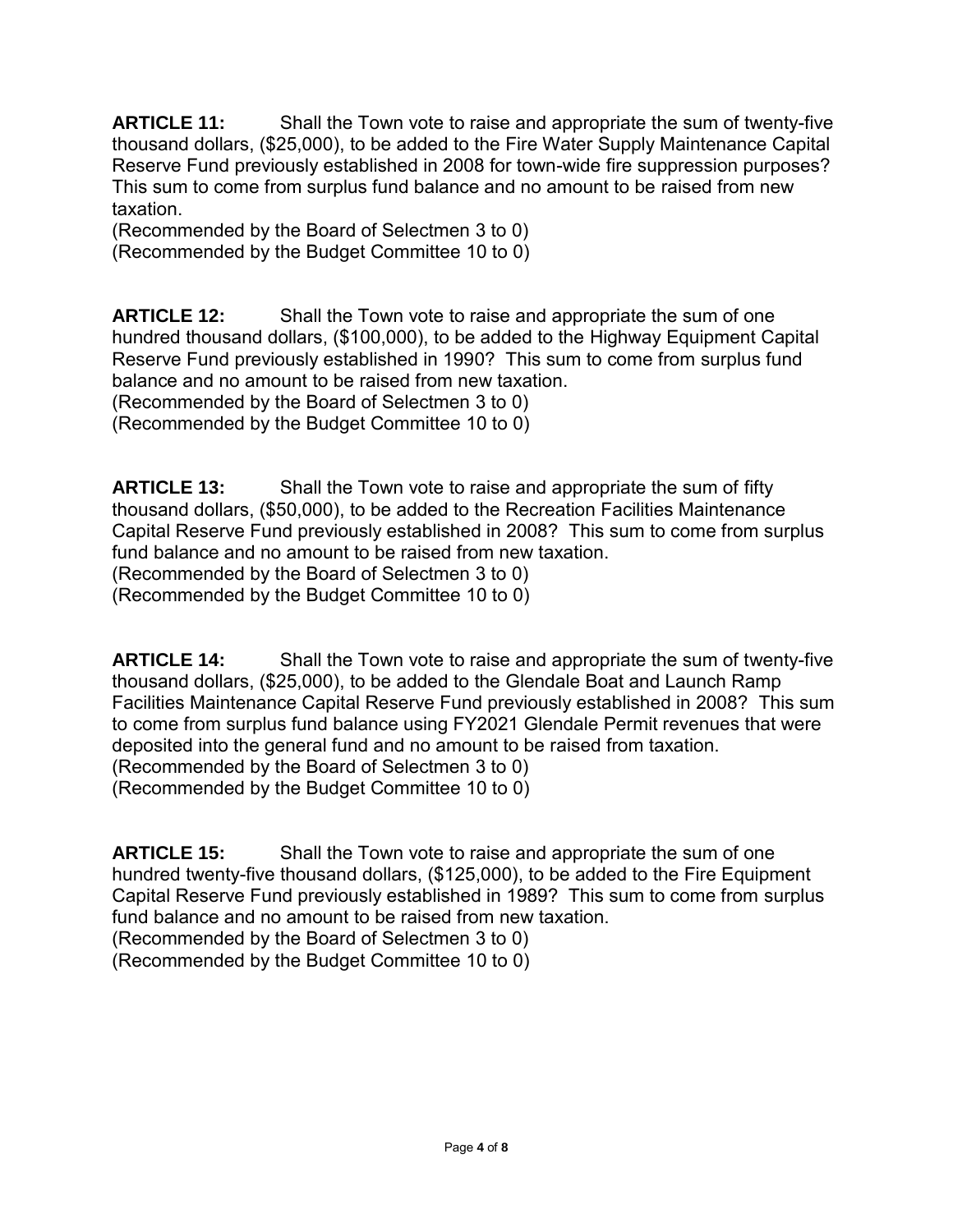**ARTICLE 16:** Shall the Town vote to raise and appropriate the sum of two hundred thousand dollars, (\$200,000), to be added to the Bridge Replacement Capital Reserve Fund previously established in 2006? This sum to come from surplus fund balance and no amount to be raised from new taxation.

(Recommended by the Board of Selectmen 3 to 0)

(Recommended by the Budget Committee 10 to 0)

**ARTICLE 17:** Shall the Town vote to raise and appropriate the sum of fifty-eight thousand dollars, (\$58,000), to be added to the Lakes Business Park Capital Trust Fund previously established pursuant to the terms of the Inter-Municipal Agreement that was approved under Article 18 of the 2001 Annual Town Meeting? This sum to come from surplus fund balance and no amount to be raised from new taxation. (Recommended by the Board of Selectmen 3 to 0)

(Recommended by the Budget Committee 10 to 0)

**ARTICLE 18:** Shall the Town vote to raise and appropriate the sum of ten thousand dollars, (\$10,000), to be added to the Sewer Maintenance Capital Reserve Fund previously established in 2007? This sum to come from sewer fund balance and no amount to be raised from taxation.

(Recommended by the Board of Selectmen 3 to 0)

(Recommended by the Budget Committee 10 to 0)

**ARTICLE 19:** Shall the Town vote to raise and appropriate the sum of two thousand, six hundred and sixty dollars, (\$2,660), in support of New Beginnings Without Violence & Abuse, the center in Belknap County for free and confidential crisis response, intervention, support and advocacy for those whose lives have been affected by domestic, sexual, trafficking and stalking violence? Services include access to crisis line, emergency shelter, information, referrals and resources. Staff and volunteer advocates available for services to individuals at schools, police departments, courts, hospitals and other systems 24 hours a day, 7 days a week. There are no fees for service. You don't have to be in crisis to call a crisis center. (Submitted by petition) (Recommended by the Board of Selectmen 3 to 0) (Recommended by the Budget Committee 9 to 1)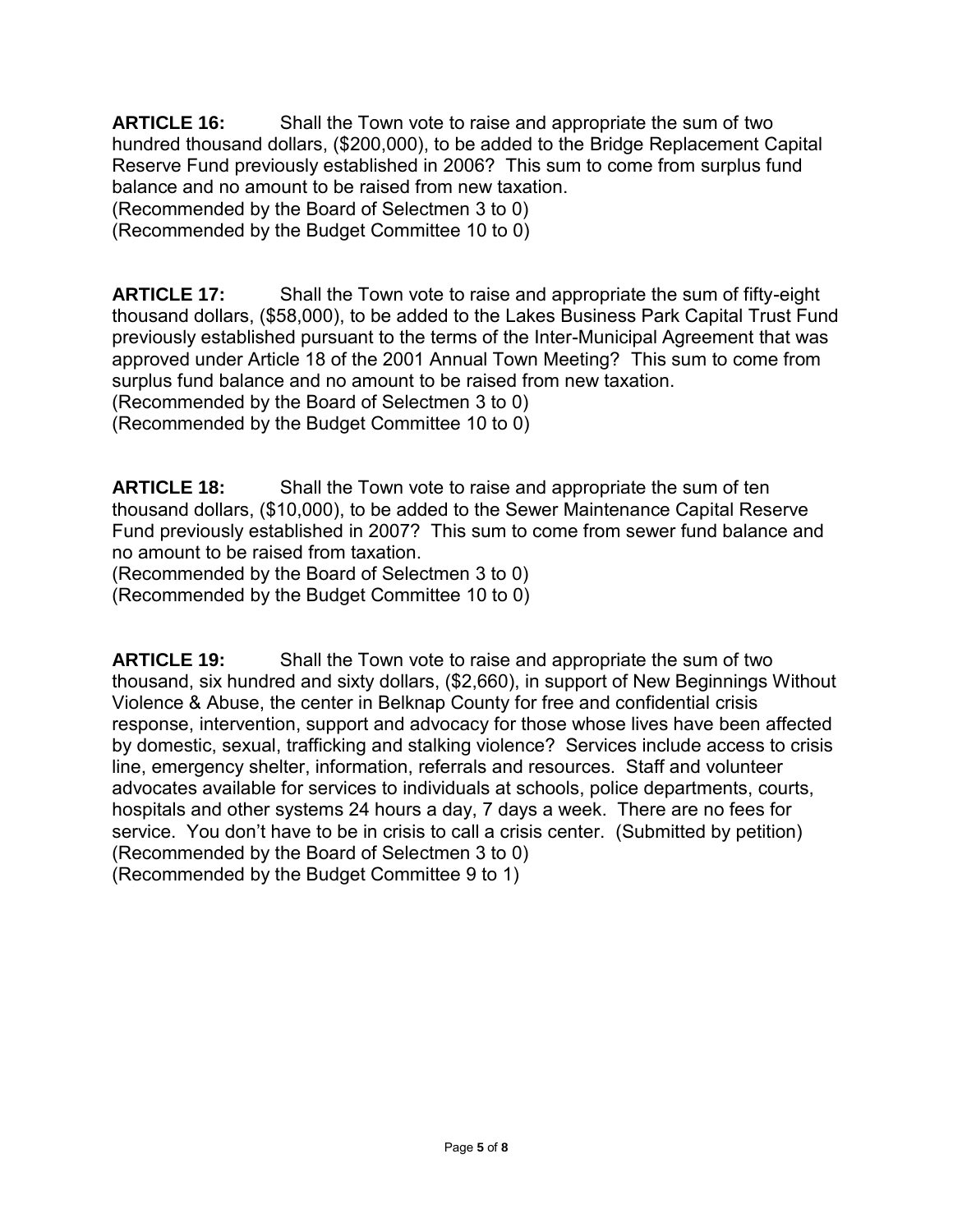**ARTICLE 20:** Shall the Town vote to raise and appropriate the sum of twentythree thousand five hundred dollars, (\$23,500), to support the operations of Granite VNA, (formerly Central New Hampshire VNA & Hospice), a local agency that provides visiting nurse services, hospice care, and pediatric care to residents of the Town of Gilford, NH? This past year residents of Gilford received 4,085 home visits from Granite VNA. Town funds are used chiefly to support hospice care, pediatric care to children at medical or social risk, wellness clinics, bereavement support groups and immunization services. (Submitted by Petition)

(Recommended by the Board of Selectmen 3 to 0)

(Recommended by the Budget Committee 9 to 1)

**ARTICLE 21:** Shall the Town vote to raise and appropriate the sum of twenty-one thousand dollars, (\$21,000), in support of the Lakes Region Mental Health Center (LRMHC) for the delivery of emergency mental health services? These services include access to Master's level clinicians and psychiatrists by individuals, police, fire, schools, hospitals and others, 24 hours per day, 7 days per week. New in 2022, residents will have access to our Mobile Crisis Response Team who will report to a mental health emergency wherever the individual is located whether that be at home, work, school or elsewhere in the community. Services are provided to anyone in need, regardless of their ability to pay. LRMHC is designated by the State of New Hampshire as the community mental health center serving Belknap and southern Grafton Counties. We served 3,956 children, families, adults and elders in fiscal year 2021, 242 of whom were Gilford residents. LRMHC provided emergency services to 59 Gilford residents in fiscal year 2021. (Submitted by petition)

(Recommended by the Board of Selectmen 3 to 0)

(Recommended by the Budget Committee 8 to 1)

**ARTICLE 22:** Shall the Town vote to raise and appropriate the sum of ten thousand dollars, (\$10,000), to support the Laconia Area Center Community Action Program? The services that the area center provides include fuel and electric assistance, a food pantry and weatherization assistance. Last year Gilford residents received \$333,499.61 worth of services from the Community Action Program. (Submitted by petition)

(Recommended by the Board of Selectmen 3 to 0)

(Recommended by the Budget Committee 8 to 1)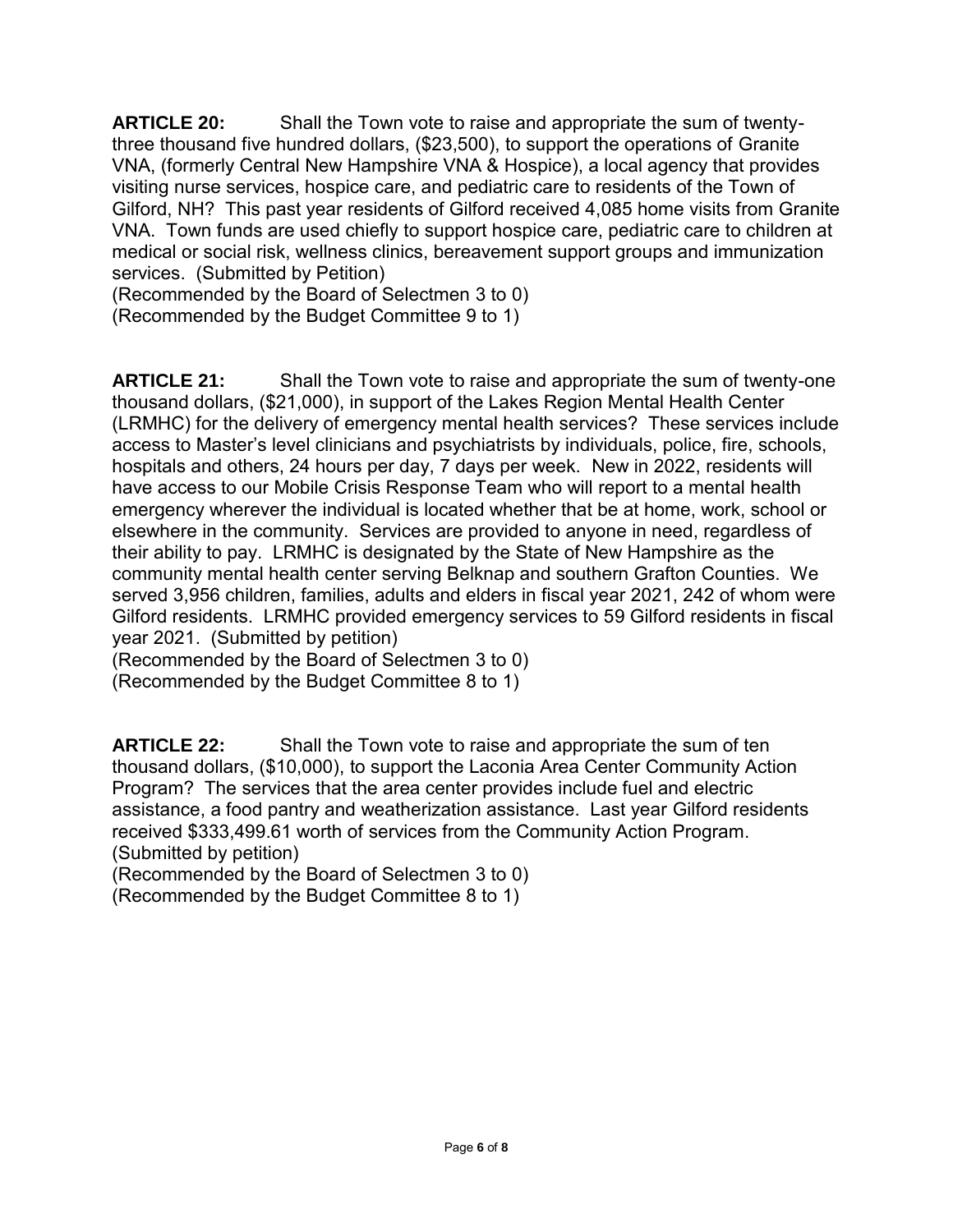**ARTICLE 23:** Shall the Town vote to amend the existing Noise Ordinance as previously approved at the 2017 Annual Town Meeting, to add language to Section 17.3 to prohibit "unreasonably loud voices or yelling that disturbs a person of average sensibilities" and add language that would also prohibit "other sounds that constitute a breach of the peace as set forth in RSA 644:2, III, (a)"; change the "quiet hours" in Section 17.4 from 10pm-7am to 8pm-7am for machinery noises; change the exemption in Section 17.5.A for Meadowbrook from being totally exempt to having commercial entities exempt "during such times that activities are taking place in accordance with applicable site plan approval terms and conditions"; and delete the language in Section 17.5 that made unamplified human voices exempt from the Ordinance?

**ARTICLE 24:** Shall the Town vote to allow the operation of Keno games within the Town of Gilford? (Submitted by petition)

**ARTICLE 25:** Shall the Town vote to adopt an official Town Flag based upon the design as attached hereto? (Submitted by petition)



**ARTICLE 26:** Shall the Town vote to adopt the Guilford Courthouse Flag as the official Town Flag based upon its traditional and long-standing status as the unofficial Town Flag; in recognition of its historical significance as the banner flown during the Revolutionary War Battle of Guilford Courthouse, (March 15, 1781); whereupon a battleweary Lieutenant Lemuel Mason put forth the proposed name for the new Town of Gilford, New Hampshire, (circa 1812), as a testament of said battle in which he fought with honor and distinction? If approved, this warrant article shall supersede and replace all other warrant articles heretofore adopted relating to the determination of an official Town Flag. (Submitted by petition)

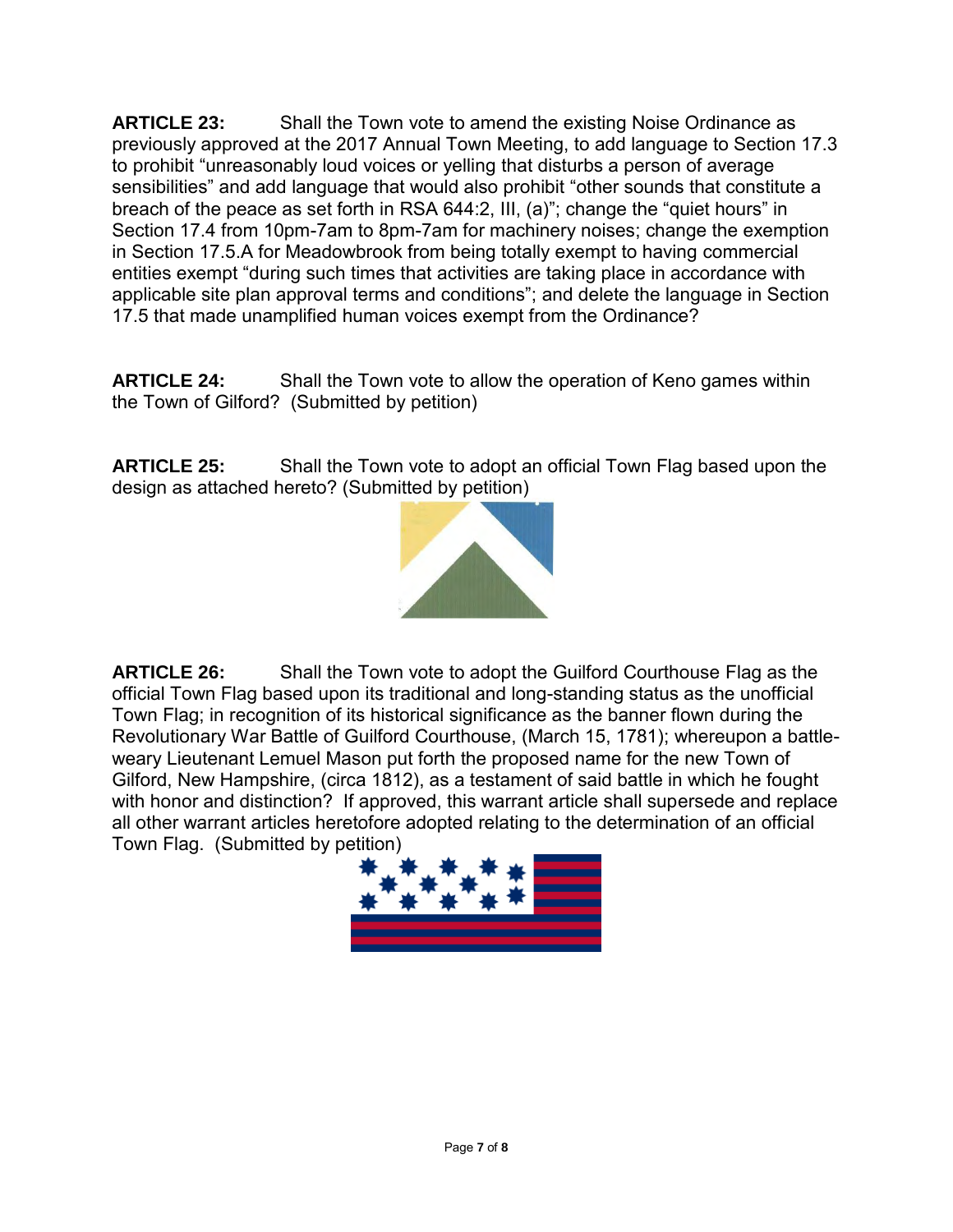GIVEN UNDER OUR HANDS ON THE  $\frac{26+h}{h}$  DAY OF JANUARY, 2022, BY THE GILFORD BOARD OF SELECTMEN. ATTEST:

Gus Benavides, Selectman

J. Kevin Hayes, Selectman

Dale Channing Eddy, Selectman

## UNDER SEAL OF THE TOWN, A TRUE COPY. ATTEST:

Danielle LaFond, Town Clerk - Tax Collector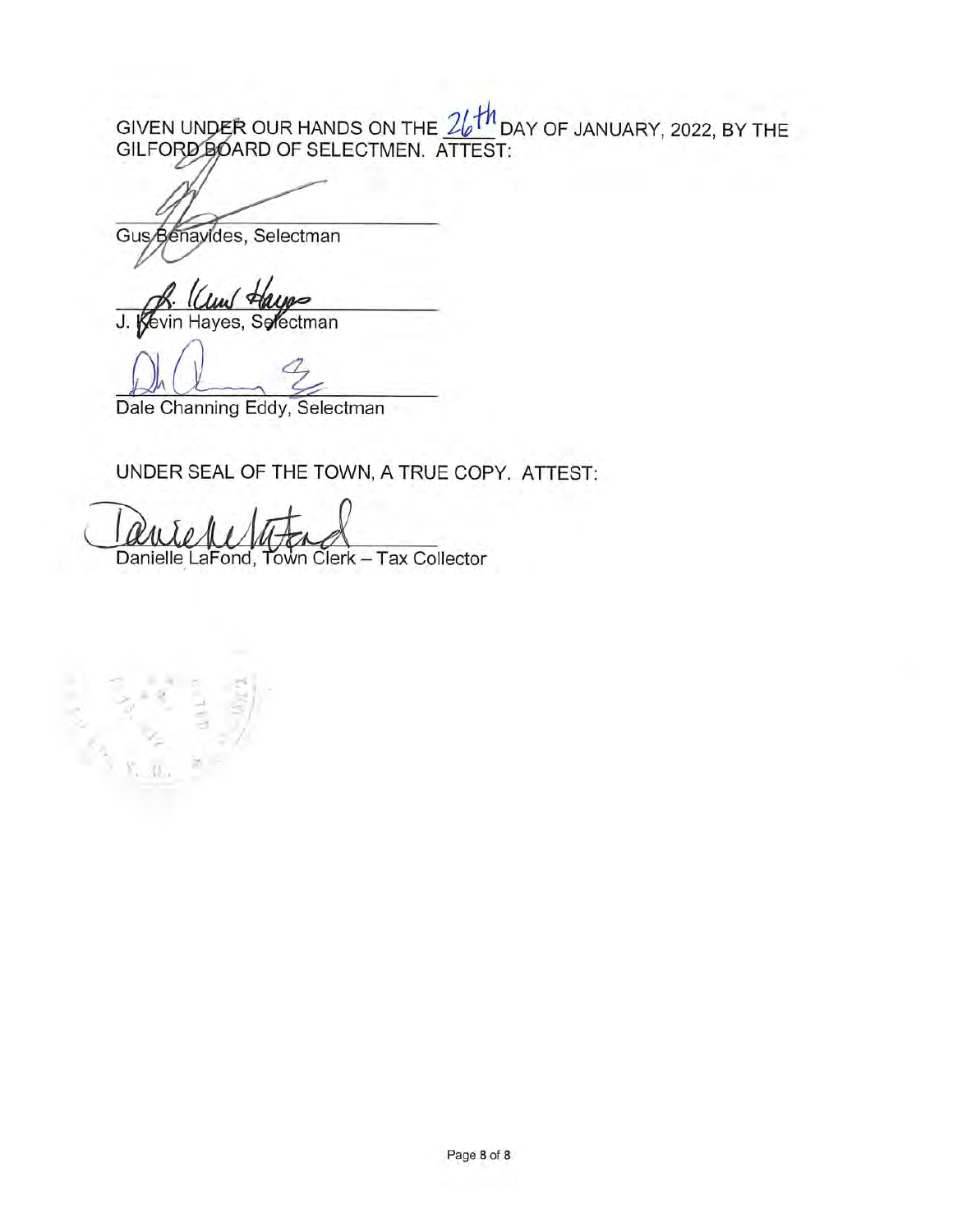|                                                     | <b>FY2021</b> | <b>FY2021</b> | <b>FY2022</b>  | <b>FY2022</b> | <b>FY2022</b>                                  | <b>FY2022</b>  | <b>FY2022</b> | <b>FY2022</b>  |
|-----------------------------------------------------|---------------|---------------|----------------|---------------|------------------------------------------------|----------------|---------------|----------------|
| <b>Account #   Account Name</b>                     | <b>BUDGET</b> | <b>ACTUAL</b> | <b>REQUEST</b> |               | <b>BC RCMND BOS RCMND \$ CHANGE   % CHANGE</b> |                |               | <b>DEFAULT</b> |
| <b>BUDGET SUMMARY</b>                               |               |               |                |               |                                                |                |               |                |
| <b>ELECTED OFFICIALS</b>                            | 15,341        | 12,718        | 15,340         | 15,340        | 15,340                                         | $-1$           | $-0.01%$      | 15,341         |
| <b>ADMINISTRATION</b>                               | 293,305       | 283,089       | 311,878        | 311,648       | 311,648                                        | 18,343         | 6.25%         | 293,304        |
| <b>BOARDS &amp; COMMITTEES</b>                      | 2,535         | 1,110         | 2,858          | 2,858         | 2,858                                          | 323            | 12.74%        | 2,535          |
| TOWN CLERK/TAX COLLECTOR                            | 431,417       | 401,858       | 438,478        | 437,331       | 437,331                                        | 5,914          | 1.37%         | 431,417        |
| <b>ELECTIONS &amp; REGISTRATIONS</b>                | 13,269        | 8,398         | 16,198         | 16,548        | 16,548                                         | 3,279          | 24.71%        | 13,269         |
| FINANCE, APPRAISAL, & TECH.                         | 640,559       | 661,282       | 682,274        | 673,055       | 673,055                                        | 32,496         | 5.07%         | 640,558        |
| <b>LEGAL SERVICES</b>                               | 34,800        | 87,513        | 54,000         | 49,000        | 49,000                                         | 14,200         | 40.80%        | 34,800         |
| <b>PLANNING &amp; LAND USE</b>                      | 324,001       | 327,283       | 346,005        | 346,521       | 346,521                                        | 22,520         | 6.95%         | 324,001        |
| <b>BUILDINGS &amp; GROUNDS</b>                      | 432,946       | 398,436       | 494,816        | 466,317       | 466,317                                        | 33,371         | 7.71%         | 418,401        |
| <b>CARE OF CEMETERIES</b>                           | 39,217        | 50,039        | 59,208         | 41,708        | 41,708                                         | 2,491          | 6.35%         | 39,217         |
| <b>INSURANCE &amp; BENEFITS</b>                     | 367,366       | 338,711       | 393,944        | 376,958       | 376,958                                        | 9,592          | 2.61%         | 367,366        |
| <b>POLICE</b>                                       | 3,185,002     | 3,049,130     | 3,412,913      | 3,395,164     | 3,395,164                                      | 210,162        | 6.60%         | 3,270,030      |
| <b>FIRE-RESCUE</b>                                  | 2,161,505     | 2,130,644     | 2,195,100      | 2,187,100     | 2,187,100                                      | 25,595         | 1.18%         | 2,161,506      |
| <b>EMERGENCY MANAGEMENT</b>                         | 3,242         | 3,173         | 3,277          | 3,277         | 3,277                                          | 35             | 1.08%         | 3,242          |
| <b>OTHER FIRE-RESCUE</b>                            | 139,494       | 137,668       | 141,989        | 138,335       | 138,335                                        | $-1,159$       | $-0.83%$      | 139,494        |
| <b>PUBLIC WORKS</b>                                 | 4.481.303     | 4,193,379     | 4.783.530      | 4,721,375     | 4,721,375                                      | 240,072        | 5.36%         | 4.581.027      |
| <b>SEWER</b>                                        | 937,016       | 885,373       | 1,041,131      | 1,011,812     | 1,011,812                                      | 74,796         | 7.98%         | 1,010,703      |
| <b>HEALTH ADMINISTRATION</b>                        | 3,800         | 2,500         | 5,000          | 5,000         | 5,000                                          | 1,200          | 31.58%        | 3,800          |
| <b>WELFARE ADMINISTRATION</b>                       | 47,349        | 22,325        | 47,163         | 47,163        | 47,163                                         | $-186$         | $-0.39%$      | 47,349         |
| <b>PARKS &amp; RECREATION</b>                       | 275,980       | 232,191       | 346,258        | 322,009       | 322,009                                        | 46,029         | 16.68%        | 274,780        |
| <b>LIBRARY</b>                                      | 603,948       | 570,542       | 623,560        | 619,269       | 619,269                                        | 15,321         | 2.54%         | 601,448        |
| <b>OTHER CULTURE</b>                                | 885           | 1,064         | 885            | 885           | 885                                            | $\mathbf{0}$   | 0.00%         | 885            |
| <b>CONSERVATION COMMISSION</b>                      | 30,700        | 29,087        | 31,500         | 30,500        | 30,500                                         | $-200$         | $-0.65%$      | 30,700         |
| <b>OTHER GOVERNMENTS</b>                            | 41,086        | 25,148        | 50,000         | 50,000        | 50,000                                         | 8,914          | 21.70%        | 41,086         |
| <b>DEBT PRINCIPAL &amp; INTEREST</b>                | 288,528       | 288,526       | 285,975        | 285,975       | 285,975                                        | $-2,553$       | $-0.88%$      | 285,975        |
| <b>TOTAL OPERATING BUDGET</b>                       | 14,794,594    | 14, 141, 185  | 15,783,279     | 15,555,148    | 15,555,148                                     | 760,554        | 5.14%         | 15,032,234     |
| SPECIAL WARRANT ARTICLES                            | 906,872       | 892,770       | 1,515,592      | 1,180,827     | 1,180,827                                      | 273,955        | 30.21%        |                |
| <b>TOTAL GROSS BUDGET</b>                           | 15,701,466    | 15,033,955    | 17,298,871     | 16,735,975    | 16,735,975                                     | 1,034,509      | 6.59%         |                |
| <b>LESS REVENUES</b>                                | $-5,802,308$  | $-5,927,903$  | $-5,791,041$   |               | $-6,303,724$                                   | 501,416        | 8.64%         |                |
| <b>TOTAL NET BUDGET</b>                             | 9,899,158     | 9,106,052     | 11,507,829     |               | 10,432,251                                     | 533,093        | 5.39%         |                |
| NHDRA GROSS APPROPRIATIONS                          | 15,701,466    | 15,701,466    | 17,298,871     |               | 16,735,975                                     | 1.034.509      | 6.59%         |                |
| <b>NHDRA REVENUES</b>                               | $-5,802,308$  | $-5,628,654$  | $-5.791.041$   |               | $-6,303,724$                                   | 675,070        | $-11.99%$     |                |
| ADD OVERLAY                                         | 100,000       | 143,944       | 100,000        |               | 100,000                                        | $-43,944$      | $-30.53%$     |                |
| ADD WAR SERVICE CREDITS                             | 248,000       | 241,500       | 248,000        |               | 245,000                                        | 3,500          | 1.45%         |                |
| TOTAL MUNICIPAL TAX COMMITMENT                      | 10.247.158    | 10,458,256    | 11,855,829     |               | 10,777,251                                     | 318,995        | 3.05%         |                |
| ASSESSED VALUATION                                  | 2,203,223,988 | 2,583,564,870 | 2,648,153,992  |               | 2,661,071,816                                  | 77,506,946     | 3.00%         |                |
|                                                     |               |               |                |               |                                                |                |               |                |
| MUNICIPAL TAX RATE                                  | 4.65          | 4.05          | 4.48           |               | 4.05                                           | 0.00           | 0.00%         |                |
|                                                     |               |               |                |               |                                                |                |               |                |
| <b>ELECTED OFFICIALS</b>                            |               |               |                |               |                                                |                |               |                |
| 01-4131-111<br>ELO - Stipend, Selectmen             | 7,500         | 6,250         | 7,500          | 7,500         | 7,500                                          | $\overline{0}$ | 0.00%         | 7,500          |
| 01-4131-112<br>ELO - Stipend, Checklist Supervisors | 2,250         | 1,125         | 2,250          | 2,250         | 2,250                                          | $\mathbf{0}$   | 0.00%         | 2,250          |
| 01-4131-113<br>ELO - Stipend, Treasurer & Deputy    | 3,600         | 3,600         | 3,600          | 3,600         | 3,600                                          | $\mathbf{0}$   | 0.00%         | 3,600          |
| 01-4131-114<br>ELO - Stipend, Moderator & Deputy    | 900           | 750           | 900            | 900           | 900                                            | $\mathbf{0}$   | 0.00%         | 900            |
| 01-4131-121<br>ELO - Social Security                | 884           | 804           | 884            | 883           | 883                                            | $-1$           | $-0.11%$      | 884            |
| 01-4131-122<br>ELO - Medicare                       | 207           | 188           | 207            | 207           | 207                                            | $\mathbf{0}$   | 0.00%         | 207            |
|                                                     | 15,341        | 12,718        | 15,340         | 15,340        | 15,340                                         | $-1$           | $-0.01%$      | 15,341         |
|                                                     |               |               |                |               |                                                |                |               |                |
| <b>ADMINISTRATION</b>                               |               |               |                |               |                                                |                |               |                |
| 01-4132-101<br>ADM - Full Time Wages                | 169,611       | 169,340       | 176,116        | 176,116       | 176,116                                        | 6,505          | 3.84%         | 169,611        |
| 01-4132-103<br>ADM - Overtime                       | 866           | $-78$         | 940            | 940           | 940                                            | 74             | 8.55%         | 866            |
| 01-4132-107<br>ADM - Accrual Payout                 | 1,320         | 1,068         | 1,377          | 1,377         | 1,377                                          | 57             | 4.32%         | 1,320          |
| 01-4132-109<br><b>ADM</b> - Merit Wages             | 2,025         | 1,281         | 2,866          | 2,866         | 2,866                                          | 841            | 41.53%        | 2,025          |
| 01-4132-121<br><b>ADM</b> - Social Security         | 10,777        | 10,700        | 11,241         | 11,241        | 11,241                                         | 464            | 4.31%         | 10,777         |
| 01-4132-122<br>ADM - Medicare                       | 2,520         | 2,502         | 2,629          | 2,629         | 2,629                                          | 109            | 4.33%         | 2,520          |
| 01-4132-125<br>ADM - Retirement                     | 30,854        | 30,663        | 34,707         | 34,707        | 34,707                                         | 3,853          | 12.49%        | 30,854         |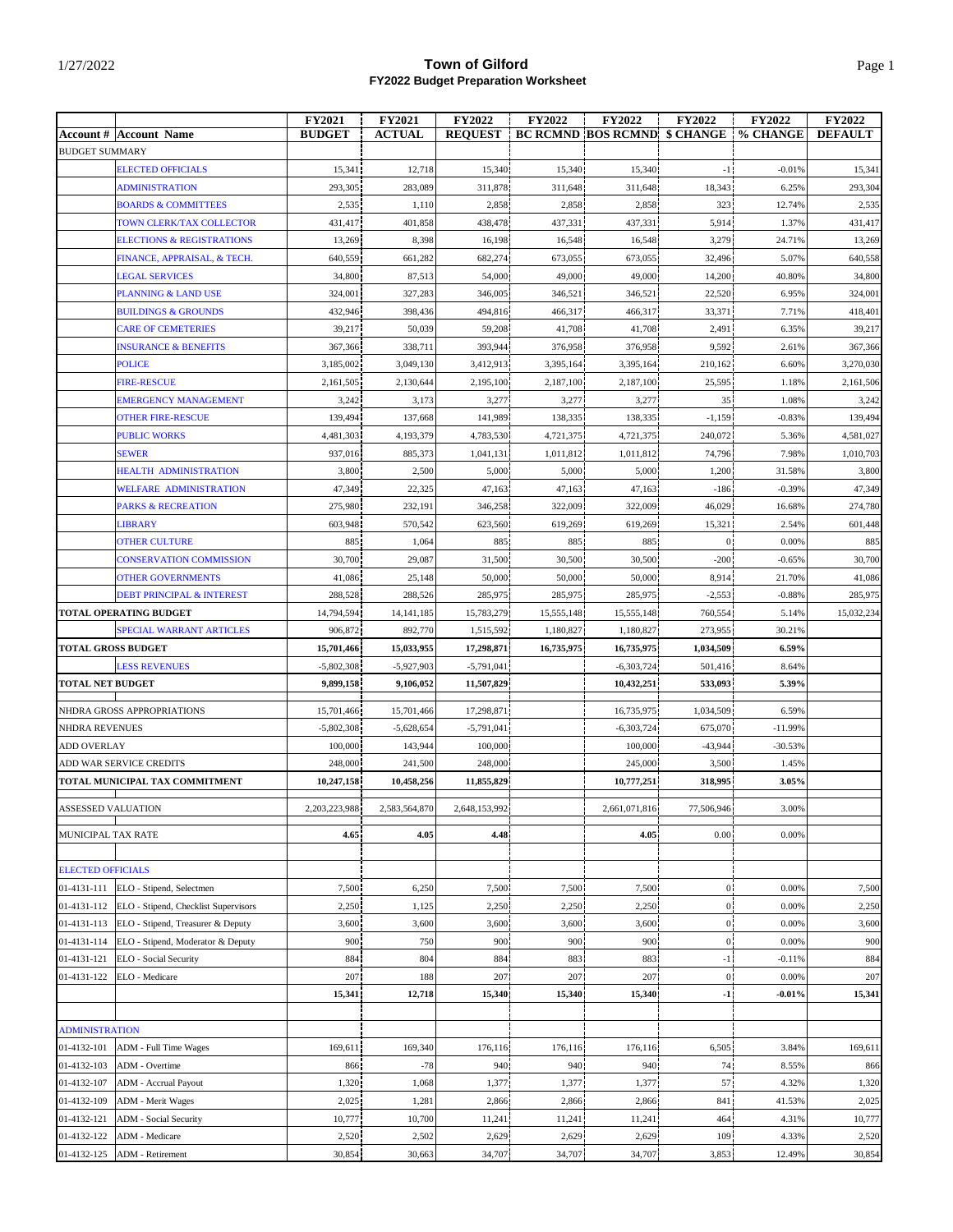|             |                                        | FY2021        | <b>FY2021</b>    | <b>FY2022</b>  | FY2022         | <b>FY2022</b>                       | <b>FY2022</b>  | FY2022      | <b>FY2022</b>  |
|-------------|----------------------------------------|---------------|------------------|----------------|----------------|-------------------------------------|----------------|-------------|----------------|
|             | <b>Account #   Account Name</b>        | <b>BUDGET</b> | <b>ACTUAL</b>    | <b>REQUEST</b> |                | <b>BC RCMND BOS RCMND \$ CHANGE</b> |                | % CHANGE    | <b>DEFAULT</b> |
| 01-4132-131 | <b>ADM</b> - Health Insurance          | 31,386        | 31,386           | 37,576         | 37,576         | 37,576                              | 6,190          | 19.72%      | 31,386         |
| 01-4132-132 | ADM - Dental Insurance                 | 1,876         | 2,248            | 2,627          | 2,627          | 2,627                               | 751            | 40.03%      | 1,876          |
| 01-4132-133 | ADM - Life & Disability Insurance      | 1,015         | 959              | 1,077          | 1,077          | 1,077                               | 62             | 6.11%       | 1,015          |
| 01-4132-216 | <b>ADM</b> - Contracted Services       | 3,375         | 2,593            | 3,375          | 3,375          | 3,375                               | $\bf{0}$       | 0.00%       | 3,375          |
| 01-4132-231 | <b>ADM</b> - Printing                  | 4,800         | 3,334            | 3,800          | 3,500          | 3,500                               | $-1,300$       | $-27.08%$   | 4,800          |
| 01-4132-232 | <b>ADM</b> - Publishing Notices        | 1,000         | 684              | 1,000          | 1,000          | 1,000                               | $\overline{0}$ | 0.00%       | 1,000          |
| 01-4132-233 |                                        | 500           | 360              | 500            | 500            | 500                                 | $\overline{0}$ | 0.00%       | 500            |
|             | ADM - Postage                          |               |                  |                |                |                                     |                |             |                |
| 01-4132-235 | <b>ADM</b> - Recruitment               | 1,000         | 735              | 1,000          | 1,000          | 1,000                               | $\overline{0}$ | 0.00%       | 1,000          |
| 01-4132-241 | <b>ADM</b> - Professional Development  | 800           | 250              | 800            | 800            | 800                                 | $\overline{0}$ | 0.00%       | 800            |
| 01-4132-242 | ADM - Meetings & Dues                  | 200           | 110              | 200            | 200            | 200                                 | $\overline{0}$ | 0.00%       | 200            |
| 01-4132-244 | ADM - Meals & Travel Expenses          | 2,500         | 1,004            | 2,500          | 2,500          | 2,500                               | $\overline{0}$ | 0.00%       | 2,500          |
| 01-4132-245 | ADM - Volunteer & Employee Recognition | 500           | $\Omega$         | 500            | 500            | 500                                 | $\mathbf{0}$   | 0.00%       | 500            |
| 01-4132-251 | ADM - NH Municipal Association         | 9,524         | 9,524            | 9,696          | 9,766          | 9,766                               | 242            | 2.54%       | 9,524          |
| 01-4132-312 | ADM - Books & Publications             | 100           | 65               | 100            | 100            | 100                                 | $\mathbf{0}$   | 0.00%       | 100            |
| 01-4132-321 | <b>ADM</b> - General Supplies          | 10,000        | 7,223            | 10,000         | 10,000         | 10,000                              | $\theta$       | 0.00%       | 10,000         |
| 01-4132-354 | ADM - Service Fees                     | 350           | 231              | 350            | 350            | 350                                 | $\overline{0}$ | 0.00%       | 350            |
| 01-4132-461 | ADM - General Equipment Expenses       | 4,100         | 4,152            | 4,700          | 4,700          | 4,700                               | 600            | 14.63%      | 4,100          |
| 01-4132-511 | ADM - Telephone                        | 2,005         | 2,648            | 1,900          | 1,900          | 1,900                               | $-105$         | $-5.24%$    | 2,005          |
| 01-4132-531 | ADM - New Office Equipment             | 300           | 108              | 300            | 300            | 300                                 | $\mathbf{0}$   | 0.00%       | 300            |
|             |                                        | $\mathbf{1}$  | $\overline{0}$   |                | $\mathbf{1}$   | 1                                   | $\mathbf{0}$   | 0.00%       | $\mathbf{0}$   |
| 01-4132-559 | ADM - Special Projects                 |               |                  |                |                |                                     |                |             |                |
|             |                                        | 293,305       | 283,089          | 311,878        | 311,648        | 311,648                             | 18,343         | 6.25%       | 293,304        |
|             |                                        |               |                  |                |                |                                     |                |             |                |
|             | <b>BOARDS &amp; COMMITTEES</b>         |               |                  |                |                |                                     |                |             |                |
| 01-4134-106 | B&C - Wages - Secretary                | 1,690         | 578              | 1,814          | 1,814          | 1,814                               | 124            | 7.34%       | 1,690          |
| 01-4134-121 | B&C - Social Security                  | 105           | 36               | 112            | 113            | 113                                 | 8              | 7.62%       | 105            |
| 01-4134-122 | B&C - Medicare                         | 25            | 8                | 26             | 26             | 26                                  |                | 4.00%       | 25             |
| 01-4134-125 | B&C - Retirement                       | 213           | 66               | 255            | 255            | 255                                 | 42             | 19.72%      | 213            |
| 01-4134-205 | B&C - Historic District Committee      | 1             | $\mathbf{0}$     | $\mathbf{0}$   | $\mathbf{0}$   | $\mathbf{0}$                        | $-1$           | $-100.00\%$ |                |
| 01-4134-206 | B&C - Budget Committee                 | 500           | 422              | 650            | 650            | 650                                 | 150            | 30.00%      | 500            |
| 01-4134-207 | B&C - Joint Loss Management Committee  | -11           | $\overline{0}$   | $\mathbf{0}$   | $\overline{0}$ | $\overline{0}$                      | $-1$           | $-100.00\%$ |                |
|             |                                        | 2,535         | 1,110            | 2,858          | 2,858          | 2,858                               | 323            | 12.74%      | 2,535          |
|             |                                        |               |                  |                |                |                                     |                |             |                |
|             | TOWN CLERK/TAX COLLECTOR               |               |                  |                |                |                                     |                |             |                |
| 01-4141-100 | TC - Town Clerk - Tax Collector        | 71,307        | 72,377           | 75,283         | 75,283         | 75,283                              | 3,976          | 5.58%       | 71,307         |
| 01-4141-101 | TC - Full Time Wages                   | 115,457       | 116,734          | 121,398        | 121,398        | 121,398                             | 5,941          | 5.15%       | 115,457        |
| 01-4141-102 | TC - Part Time Wages                   | 53,271        | 54,556           | 60,193         | 60,193         | 60,193                              | 6,922          | 12.99%      | 53,271         |
| 01-4141-103 | TC - Overtime                          | 1,721         | 307              | 1,848          | 924            | 924                                 | $-797$         | $-46.31%$   | 1,721          |
|             |                                        |               |                  |                |                |                                     |                |             |                |
| 01-4141-107 | TC - Accrual Payout                    | 899           | $\mathbf{0}$     | 943            | 943            | 943                                 | 44             | 4.89%       | 899            |
| 01-4141-109 | TC - Merit Wages                       | 2,433         | 2,134            | 2,280          | 2,280          | 2,280                               | $-153$         | $-6.29%$    | 2,433          |
| 01-4141-121 | TC - Social Security                   | 15,195        | 14,438           | 16,241         | 16,184         | 16,184                              | 989            | 6.51%       | 15,195         |
| 01-4141-122 | TC - Medicare                          | 3,554         | 3,377            | 3,798          | 3,785          | 3,785                               | 231            | 6.50%       | 3,554          |
| 01-4141-125 | TC - Retirement                        | 25,279        | 24,309           | 29,711         | 29,581         | 29,581                              | 4,302          | 17.02%      | 25,279         |
| 01-4141-131 | TC - Health Insurance                  | 80,772        | 67,082           | 69,556         | 69,556         | 69,556                              | $-11,216$      | $-13.89%$   | 80,772         |
| 01-4141-132 | TC - Dental Insurance                  | 6,828         | 4,581            | 4,492          | 4,492          | 4,492                               | $-2,336$       | $-34.21%$   | 6,828          |
| 01-4141-133 | TC - Life & Disability Insurance       | 1,110         | 1,401            | 1,187          | 1,187          | 1,187                               | 77             | 6.94%       | 1,110          |
| 01-4141-216 | TC - Contracted Services               | 3,800         | 3,076            | 4,000          | 4,000          | 4,000                               | 200            | 5.26%       | 3,800          |
| 01-4141-224 | TC - Software Expenses                 | 6,900         | 2,777            | 7,000          | 7,000          | 7,000                               | 100            | 1.45%       | 6,900          |
| 01-4141-226 | TC - Records Preservation              | 4,800         | 4,800            | 4,800          | 4,800          | 4,800                               | $\mathbf{0}$   | 0.00%       | 4,800          |
| 01-4141-231 | TC - Printing                          | 9,100         | 9,391            | 9,100          | 9,100          | 9,100                               | $\overline{0}$ | 0.00%       | 9,100          |
| 01-4141-232 | TC - Publishing Notices                | 200           | $\boldsymbol{0}$ | 200            | 200            | 200                                 | $\overline{0}$ | 0.00%       | 200            |
| 01-4141-233 | TC - Postage                           | 15,500        | 11,491           | 15,500         | 15,500         | 15,500                              | $\overline{0}$ | 0.00%       | 15,500         |
|             |                                        |               |                  | 1,000          |                |                                     | $\mathbf{0}$   | 0.00%       | 1,000          |
| 01-4141-236 | TC - Recording Fees                    | 1,000         | 687              |                | 1,000          | 1,000                               |                |             |                |
| 01-4141-241 | TC - Professional Development          | 200           | 271              | 200            | 200            | 200                                 | $\overline{0}$ | 0.00%       | 200            |
| 01-4141-242 | TC - Meetings & Dues                   | 2,100         | 248              | 2,100          | 2,100          | 2,100                               | $\overline{0}$ | 0.00%       | 2,100          |
| 01-4141-244 | TC - Meals & Travel Expenses           | 1,100         | 56               | 1,000          | 1,000          | 1,000                               | $-100$         | $-9.09%$    | 1,100          |
| 01-4141-312 | TC - Books & Publications              | 75            | $\boldsymbol{0}$ | 75             | 75             | 75                                  | $\overline{0}$ | 0.00%       | 75             |
| 01-4141-321 | TC - General Supplies                  | 1,000         | 976              | 1,000          | 1,000          | 1,000                               | $\overline{0}$ | 0.00%       | 1,000          |
| 01-4141-461 | TC - General Equipment Expenses        | 6,444         | 5,635            | 4,200          | 4,200          | 4,200                               | $-2,244$       | $-34.82%$   | 6,444          |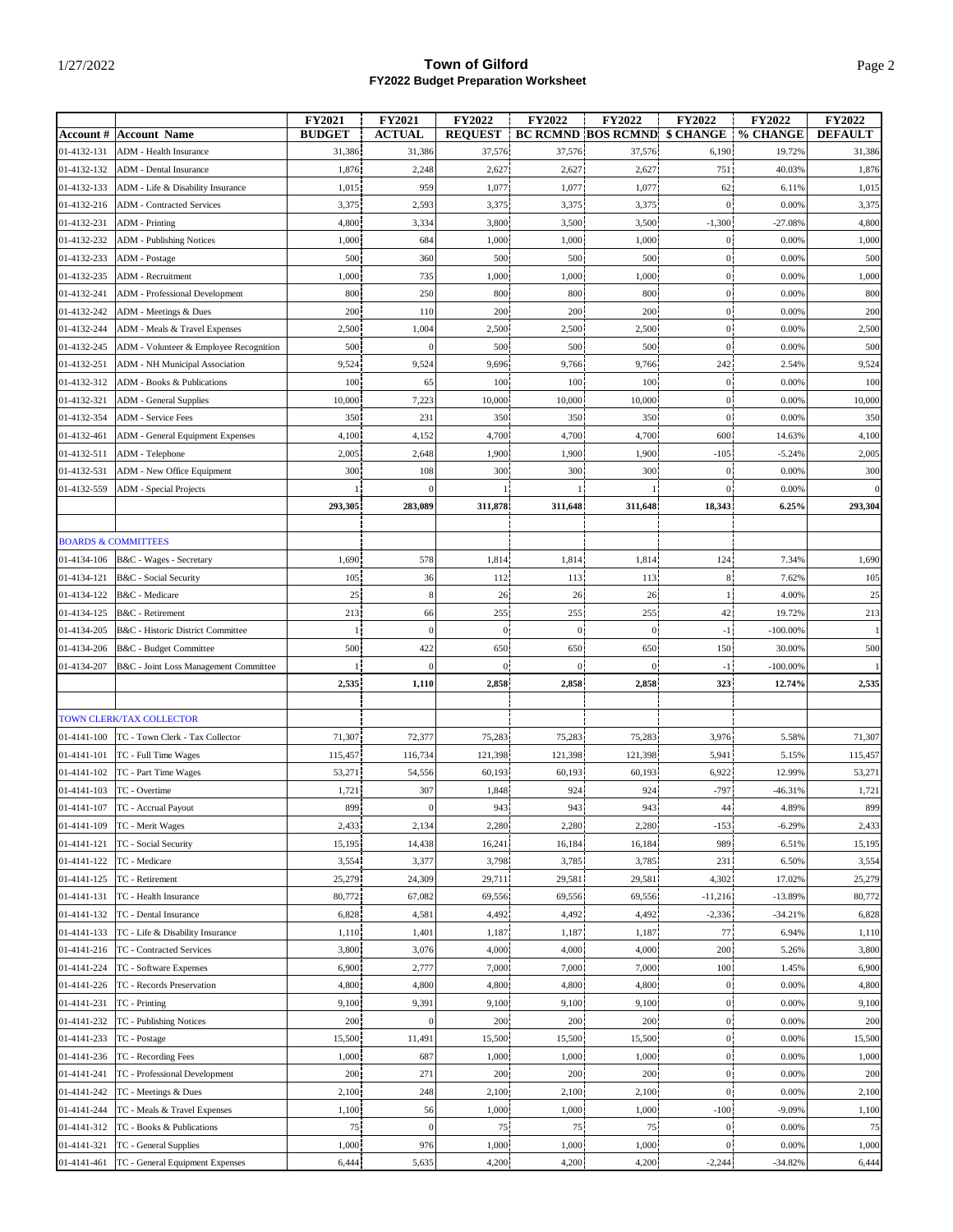|                            | <b>Account #   Account Name</b>                       | <b>FY2021</b><br><b>BUDGET</b> | <b>FY2021</b><br><b>ACTUAL</b> | <b>FY2022</b><br><b>REQUEST</b> | <b>FY2022</b>       | FY2022<br><b>BC RCMND BOS RCMND \$ CHANGE</b> | FY2022                  | <b>FY2022</b><br>% CHANGE | <b>FY2022</b><br><b>DEFAULT</b> |
|----------------------------|-------------------------------------------------------|--------------------------------|--------------------------------|---------------------------------|---------------------|-----------------------------------------------|-------------------------|---------------------------|---------------------------------|
|                            | TC - Telephone                                        |                                |                                |                                 |                     |                                               |                         |                           |                                 |
| 01-4141-511                |                                                       | 1,022                          | 862                            | 1,022                           | 1,000               | 1,000                                         | $-22$<br>$\theta$       | $-2.15%$                  | 1,022                           |
| 01-4141-531                | TC - New Office Equipment                             | 350                            | 292<br>$\overline{0}$          | 350                             | 350<br>$\mathbf{0}$ | 350                                           |                         | 0.00%                     | 350                             |
| 01-4141-559                | TC - Special Projects                                 | $\overline{0}$<br>431,417      | 401,858                        | $\mathbf{0}$<br>438,478         | 437,331             | $\bf{0}$<br>437,331                           | $\overline{0}$<br>5,914 | 1.37%                     | $\overline{0}$<br>431,417       |
|                            |                                                       |                                |                                |                                 |                     |                                               |                         |                           |                                 |
|                            | <b>ELECTIONS &amp; REGISTRATIONS</b>                  |                                |                                |                                 |                     |                                               |                         |                           |                                 |
| 01-4143-102                | ELC - Part Time Wages                                 | 4,431                          | 1,643                          | 6,433                           | 6,433               | 6,433                                         | 2,002                   | 45.18%                    | 4,431                           |
| 01-4143-103                | ELC - Overtime                                        | 1,346                          | $\overline{0}$                 | 1,950                           | 1,950               | 1,950                                         | 604                     | 44.87%                    | 1,346                           |
| 01-4143-121                | ELC - Social Security                                 | 358                            | 102                            | 520                             | 519                 | 519                                           | 161                     | 44.97%                    | 358                             |
| 01-4143-122                | ELC - Medicare                                        | 84                             | 24                             | 122                             | 122                 | 122                                           | 38                      | 45.24%                    | 84                              |
| 01-4143-125                | ELC - Retirement                                      | 150                            | $\overline{0}$                 | 274                             | 274                 | 274                                           | 124                     | 82.67%                    | 150                             |
| 01-4143-222                | <b>ELC</b> - Contracted Services                      | 500                            | $\boldsymbol{0}$               | 500                             | 500                 | 500                                           | $\theta$                | 0.00%                     | 500                             |
| 01-4143-231                | ELC - Printing                                        | 5,200                          | 4,338                          | 5,200                           | 5,200               | 5,200                                         | $\overline{0}$          | 0.00%                     | 5,200                           |
| 01-4143-232                | ELC - Publishing Notices                              | 550                            | 714                            | 550                             | 550                 | 550                                           | $\mathbf{0}$            | 0.00%                     | 550                             |
| 01-4143-233                | ELC - Postage                                         | 200                            | 727                            | 200                             | 200                 | 200                                           | $\theta$                | 0.00%                     | 200                             |
| 01-4143-241                | ELC - Professional Development                        | 100                            | 110                            | 100                             | 100                 | 100                                           | $\overline{0}$          | 0.00%                     | 100                             |
| 01-4143-244                | ELC - Meals & Travel Expenses                         | 150                            | 62                             | 150                             | 500                 | 500                                           | 350                     | 233.33%                   | 150                             |
| 01-4143-321                | ELC - General Supplies                                | 200                            | 678                            | 200                             | 200                 | 200                                           | $\mathbf{0}$            | 0.00%                     | 200                             |
| 01-4143-531                | ELC - New Equipment                                   | $\mathbf{0}$                   |                                |                                 | $\boldsymbol{0}$    | $\bf{0}$                                      |                         |                           | $\overline{0}$                  |
|                            |                                                       | 13,269                         | 8,398                          | 16,198                          | 16,548              | 16,548                                        | 3,279                   | 24.71%                    | 13,269                          |
|                            |                                                       |                                |                                |                                 |                     |                                               |                         |                           |                                 |
|                            | FINANCE, APPRAISAL, & TECHNOLOGY                      |                                |                                |                                 |                     |                                               |                         |                           |                                 |
| 01-4150-101                | F&A - Full Time Wages                                 | 181,362                        | 187,670                        | 196,416                         | 196,416             | 196,416                                       | 15,054                  | 8.30%                     | 181,362                         |
| 01-4150-102                | F&A - Part Time Wages                                 | 55,799                         | 56,497                         | 62,346                          | 62,346              | 62,346                                        | 6,547                   | 11.73%                    | 55,799                          |
| 01-4150-103                | F&A - Overtime                                        | 793                            | $\Omega$                       | 880                             | 880                 | 880                                           | 87                      | 10.97%                    | 793                             |
| 01-4150-107                | F&A - Accrual Payout                                  | 1,425                          | 1,182                          | 1,544                           | 1,544               | 1,544                                         | 119                     | 8.35%                     | 1,425                           |
| 01-4150-109                | F&A - Merit Wages                                     | 4,409                          | 5,188                          | 4,795                           | 4,795               | 4,795                                         | 386                     | 8.75%                     | 4,409                           |
| 01-4150-121                | F&A - Social Security                                 | 15,115                         | 15,220                         | 16,491                          | 16,491              | 16,491                                        | 1,376                   | 9.10%                     | 15,115                          |
| 01-4150-122                | F&A - Medicare                                        | 3,535                          | 3,560                          | 3,857                           | 3,857               | 3,857                                         | 322                     | 9.11%                     | 3,535                           |
| 01-4150-125                | F&A - Retirement                                      | 21,451                         | 21,140                         | 25,223                          | 25,223              | 25,223                                        | 3,772                   | 17.58%                    | 21,451                          |
| 01-4150-131                | F&A - Health Insurance                                | 39,232                         | 39,232                         | 39,975                          | 39,975              | 39,975                                        | 743                     | 1.89%                     | 39,232                          |
| 01-4150-132                | F&A - Dental Insurance                                | 2,361                          | 2,276                          | 2,346                           | 2,346               | 2,346                                         | $-15$                   | $-0.64%$                  | 2,361                           |
| 01-4150-133                | F&A - Life & Disability Insurance                     | 1,096                          | 1,314                          | 1,208                           | 1,208               | 1,208                                         | 112                     | 10.22%                    | 1,096                           |
| 01-4150-214                | F&A - Audit                                           | 22,250                         | 20,750                         | 22,750                          | 22,750              | 22,750                                        | 500                     | 2.25%                     | 22,250                          |
| 01-4150-216                | F&A - Appraisal Services                              | 125,000                        | 132,526                        | 125,000                         | 125,000             | 125,000                                       | $\theta$                | 0.00%                     | 125,000                         |
| 01-4150-218                | F&A - Mapping & GIS Expenses                          | 7,600                          | 7,600                          | 7,600                           | 7,600               | 7,600                                         | $\overline{0}$          | 0.00%                     | 7,600                           |
| 01-4150-224                | F&A - Software Expenses                               | 18,600                         | 18,383                         | 18,785                          | 18,785              | 18,785                                        | 185                     | 0.99%                     | 18,600                          |
|                            | 01-4150-231   F&A - Printing                          | 750                            | 996                            | 1,000                           | 1,000               | 1,000                                         | 250                     | 33.33%                    | 750                             |
| 01-4150-233                | F&A - Postage                                         | 3,000                          | 6,493                          | 3,000                           | 3,000               | 3,000                                         | $\mathbf{0}$            | 0.00%                     | 3,000                           |
| 01-4150-241                | F&A - Professional Development                        | 1,500                          | 380                            | 2,000                           | 1,500               | 1,500                                         | $\mathbf{0}$            | 0.00%                     | 1,500                           |
| 01-4150-242                | F&A - Meetings & Dues                                 | 365                            | 260                            | 380                             | 380                 | 380                                           | 15                      | 4.11%                     | 365                             |
| 01-4150-244                | F&A - Meals & Travel Expenses                         | 500                            | 127                            | 500                             | 500                 | 500                                           | $\mathbf{0}$            | 0.00%                     | 500                             |
| 01-4150-312                | F&A - Books & Publications                            | $\mathbf{0}$                   | $\boldsymbol{0}$               | $\mathbf{0}$                    | $\mathbf{0}$        | $\overline{0}$                                | $\mathbf{0}$            |                           | $\overline{0}$                  |
| 01-4150-321                | F&A - General Supplies                                | 400                            | 234                            | 2,120                           | 400                 | 400                                           | $\mathbf{0}$            | 0.00%                     | 400                             |
| 01-4150-354                | F&A - Service Fees                                    | 300                            | 8                              | 300                             | 300                 | 300                                           | $\mathbf{0}$            | 0.00%                     | 300                             |
| 01-4150-355                | F&A - Recording Fees                                  | 100                            | 81                             | 100                             | 100                 | 100                                           | $\mathbf{0}$            | 0.00%                     | 100                             |
| 01-4150-511                | F&A - Telephone                                       | 1,025                          | 872                            | 1,000                           | 1,000               | 1,000                                         | $-25$                   | $-2.44%$                  | 1,025                           |
| 01-4150-531                | F&A - New Office Equipment                            | $\mathbf{0}$                   | $\overline{0}$                 | $\mathbf{0}$                    | 1,400               | 1,400                                         | 1,400                   |                           | $\overline{0}$                  |
| 01-4151-211<br>01-4151-224 | TCH - Technical Services                              | 65,510<br>25,960               | 65,775                         | 67,476<br>24,450                | 67,476              | 67,476                                        | 1,966                   | 3.00%                     | 65,510                          |
| 01-4151-226                | TCH - Software Expenses<br>TCH - IT Security Expenses | 18,120                         | 26,755<br>18,349               | 18,432                          | 24,450<br>18,432    | 24,450<br>18,432                              | $-1,510$<br>312         | $-5.82%$<br>1.72%         | 25,960<br>18,120                |
| 01-4151-324                | TCH - Computer Supplies                               | 9,500                          | 7,262                          | 9,500                           | 9,500               | 9,500                                         | $\mathbf{0}$            | 0.00%                     | 9,500                           |
| 01-4151-454                | TCH - Computer Equipment                              | 13,500                         | 12,376                         | 14,400                          | 14,400              | 14,400                                        | 900                     | 6.67%                     | 13,500                          |
| 01-4151-559                | TCH - Special Projects                                |                                | 8,776                          | 8,400                           |                     |                                               |                         | 0.00%                     | $\vert 0 \vert$                 |
|                            |                                                       | 640,559                        | 661,282                        | 682,274                         | 673,055             | 673,055                                       | 32,496                  | 5.07%                     | 640,558                         |
|                            |                                                       |                                |                                |                                 |                     |                                               |                         |                           |                                 |
| LEGAL                      |                                                       |                                |                                |                                 |                     |                                               |                         |                           |                                 |
| 01-4153-213                | LGL - Legal Services                                  | 34,800                         | 87,513                         | 54,000                          | 49,000              | 49,000                                        | 14,200                  | 40.80%                    | 34,800                          |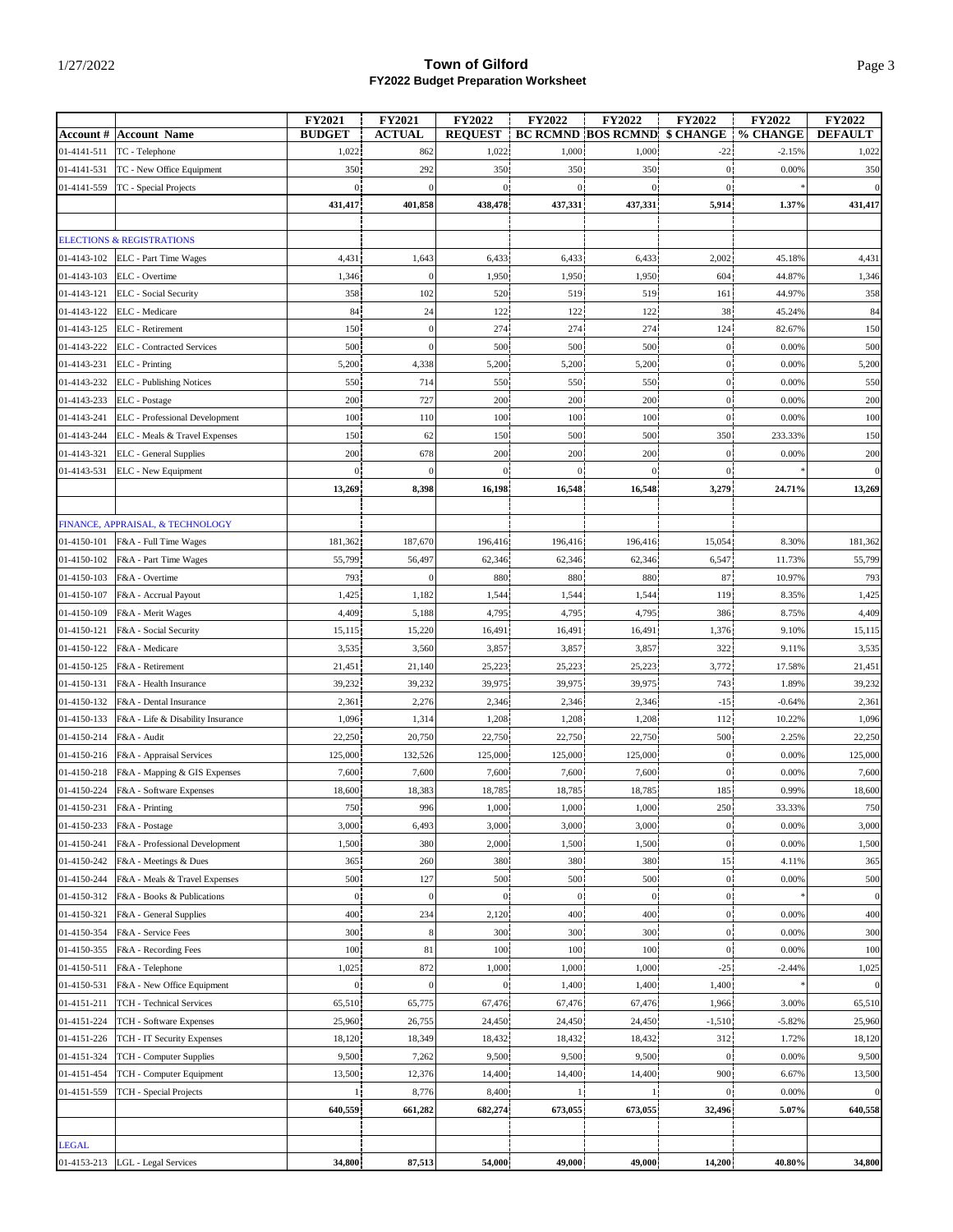|                                |                                         | <b>FY2021</b>  | <b>FY2021</b>     | <b>FY2022</b>  | <b>FY2022</b>         | <b>FY2022</b>                       | <b>FY2022</b>           | <b>FY2022</b>  | <b>FY2022</b>  |
|--------------------------------|-----------------------------------------|----------------|-------------------|----------------|-----------------------|-------------------------------------|-------------------------|----------------|----------------|
|                                | <b>Account #  Account Name</b>          | <b>BUDGET</b>  | <b>ACTUAL</b>     | <b>REOUEST</b> |                       | <b>BC RCMND BOS RCMND \$ CHANGE</b> |                         | % CHANGE       | <b>DEFAULT</b> |
| PLANNING & LAND USE            |                                         |                |                   |                |                       |                                     |                         |                |                |
| 01-4191-101                    | PLU - Full Time Wages                   | 184,731        | 184,555           | 193,795        | 194,222               | 194,222                             | 9,491                   | 5.14%          | 184,731        |
| 01-4191-102                    | PLU - Part Time Wages                   | 4,680          | 13,382            | 13,357         | 13,357                | 13,357                              | 8,677                   | 185.41%        | 4,680          |
| 01-4191-103                    | PLU - Overtime                          | 451            | 3,822             | 504            | 504                   | 504                                 | 53                      | 11.75%         | 451            |
| 01-4191-107                    | PLU - Accrual Payout                    | 1,436          | $\overline{0}$    | 1,507          | 1,510                 | 1,510                               | 74                      | 5.15%          | 1,436          |
| 01-4191-109                    | PLU - Merit Wages                       | 1,993          | 3,952             | 2,132          | 2,134                 | 2,134                               | 141                     | 7.07%          | 1,993          |
| 01-4191-121                    | PLU - Social Security                   | 11,984         | 12,915            | 13,127         | 13,128                | 13,128                              | 1,144                   | 9.55%          | 11,984         |
| 01-4191-122                    | PLU - Medicare                          | 2,803          | 3,020             | 3,070          | 3,070                 | 3,070                               | 267                     | 9.53%          | 2,803          |
| 01-4191-125                    | PLU - Retirement                        | 25,481         | 25,471            | 29,724         | 29,724                | 29,724                              | 4,243                   | 16.65%         | 25,481         |
| 01-4191-131                    | PLU - Health Insurance                  | 49,633         | 49,119            | 50,435         | 50,435                | 50,435                              | 802                     | 1.62%          | 49,633         |
| 01-4191-132                    | PLU - Dental Insurance                  | 3,414          | 3,290             | 3,388          | 3,388                 | 3,388                               | $-26$                   | $-0.76%$       | 3,414          |
| 01-4191-133                    | PLU - Life & Disability Insurance       | 1,105          | 1,304             | 1,182          | 1,182                 | 1,182                               | 77                      | 6.97%          | 1,105          |
| 01-4191-211                    | PLU - Technical Services                |                | $\boldsymbol{0}$  |                |                       |                                     | $\mathbf{0}$            | 0.00%          |                |
| 01-4191-218                    | PLU - Tax Map Updates                   | 6,000          | $\Omega$          | 1,500          | 1,500                 | 1,500                               | $-4,500$                | $-75.00%$      | 6,000          |
| 01-4191-224                    | PLU - Software Expenses                 | 2,921          | 2,960             | 3,100          | 3,100                 | 3,100                               | 179                     | 6.13%          | 2,921          |
| 01-4191-232                    | PLU - Publishing Notices                | $\mathbf{0}$   | $\Omega$          | 1,250          | 1,250                 | 1,250                               | 1,250                   |                | $\vert$ 0      |
| 01-4191-233                    | PLU - Postage                           | 2,000          | 3,756             | 2,800          | 2,800                 | 2,800                               | 800                     | 40.00%         | 2,000          |
| 01-4191-241                    | PLU - Professional Development          | 4,100          | 1,282             | 3,600          | 3,600                 | 3,600                               | $-500$                  | $-12.20%$      | 4,100          |
| 01-4191-242                    | PLU - Meetings & Dues                   | 936            | 1,317             | 1,086          | 1,086                 | 1,086                               | 150                     | 16.03%         | 936            |
| 01-4191-244                    | PLU - Meals & Travel Expenses           | 400            | 527               | 400            | 400                   | 400                                 | $\mathbf{0}$            | 0.00%          | 400            |
| 01-4191-252                    | PLU - Lakes Region Planning Commission  | 9,325          | 9,325             | 9,977          | 10,059                | 10,059                              | 734                     | 7.87%          | 9,325          |
| 01-4191-312                    | PLU - Books & Publications              | 1,500          | 2,326             | 250            | 250                   | 250                                 | $-1,250$                | $-83.33%$      | 1,500          |
| 01-4191-321                    | PLU - General Supplies                  | 250            | 474               | 500            | 500                   | 500                                 | 250                     | 100.00%        | 250            |
| 01-4191-331                    | PLU - Uniforms/Clothing Allowance       | 300            | $\Omega$          | 300            | 300                   | 300                                 | $\mathbf{0}$            | 0.00%          | 300            |
| 01-4191-355                    | PLU - Registry of Deeds                 | 300            | 289               | 300            | 300                   | 300                                 | $\overline{0}$          | 0.00%          | 300            |
| 01-4191-414                    | PLU - Vehicle Fuels                     | 585            | 1,051             | 975            | 975                   | 975                                 | 390<br>$\overline{0}$   | 66.67%         | 585            |
| 01-4191-421                    | PLU - Vehicle Maintenance Expenses      | 500            | $\Omega$          | 500            | 500                   | 500                                 |                         | 0.00%<br>2.17% | 500            |
| 01-4191-461                    | PLU - General Equipment Expenses        | 5,770          | 1,809<br>$\Omega$ | 5,895          | 5,895<br>$\mathbf{1}$ | 5,895<br>1                          | 125                     | 0.00%          | 5,770          |
| 01-4191-463<br>01-4191-511     | PLU - Communications<br>PLU - Telephone | 1,401          | 1,336             | 1,350          | 1,350                 | 1,350                               | $\overline{0}$<br>$-51$ | $-3.64%$       | 1,401          |
| 01-4191-531                    | PLU - Office Maintenance                | $\overline{0}$ | $\overline{0}$    | $\mathbf{0}$   | $\boldsymbol{0}$      | $\overline{0}$                      | $\overline{0}$          |                | $\mathbf{0}$   |
| 01-4191-559                    | PLU - Special Projects                  | $\overline{0}$ | $\Omega$          | $\theta$       | $\theta$              | $\overline{0}$                      | $\Omega$                |                | $\overline{0}$ |
|                                |                                         | 324,001        | 327,283           | 346,005        | 346,521               | 346,521                             | 22,520                  | 6.95%          | 324,001        |
|                                |                                         |                |                   |                |                       |                                     |                         |                |                |
| <b>BUILDINGS &amp; GROUNDS</b> |                                         |                |                   |                |                       |                                     |                         |                |                |
| 01-4194-101                    | B&G - Full Time Wages                   | 92,655         | 93,114            | 128,040        | 128,040               | 128,040                             | 35,385                  | 38.19%         | 93,678         |
|                                | 01-4194-102   B&G - Part Time Wages     | 36,081         | 33,889            | 19,500         | 19,500                | 19,500                              | -16,581                 | -45.95%        | 36,081         |
| 01-4194-103                    | B&G - Overtime                          | 13,104         | 17,646            | 14,959         | 14,959                | 14,959                              | 1,855                   | 14.16%         | 13,147         |
| 01-4194-104                    | B&G - Seasonal Wages                    | 9,600          | 2,280             | 9,600          | 9,600                 | 9,600                               | $\mathbf{0}$            | 0.00%          | 9,600          |
| 01-4194-107                    | B&G - Accrual Payout                    | 719            | 1,195             | 752            | 752                   | 752                                 | 33                      | 4.59%          | 727            |
| 01-4194-109                    | B&G - Merit Wages                       | 1,587          | 1,405             | 1,296          | 1,296                 | 1,296                               | $-291$                  | $-18.34%$      | 1,594          |
| 01-4194-121                    | B&G - Social Security                   | 9,533          | 9,040             | 10,798         | 10,797                | 10,797                              | 1,264                   | 13.26%         | 9,600          |
| 01-4194-122                    | B&G - Medicare                          | 2,230          | 2,114             | 2,526          | 2,526                 | 2,526                               | 296                     | 13.27%         | 2,246          |
| 01-4194-125                    | B&G - Retirement                        | 11,889         | 14,254            | 20,349         | 20,349                | 20,349                              | 8,460                   | 71.16%         | 13,214         |
| 01-4194-131                    | B&G - Health Insurance                  | 29,032         | 19,319            | 32,035         | 32,035                | 32,035                              | 3,003                   | 10.34%         | 28,991         |
| 01-4194-132                    | B&G - Dental Insurance                  | 2,192          | 1,504             | 2,656          | 2,656                 | 2,656                               | 464                     | 21.17%         | 2,188          |
| 01-4194-133                    | B&G - Life & Disability Insurance       | 553            | 729               | 775            | 775                   | 775                                 | 222                     | 40.14%         | 564            |
| 01-4194-216                    | B&G - Contracted Services               | 58,000         | 51,058            | 78,155         | 71,155                | 71,155                              | 13,155                  | 22.68%         | 58,000         |
| 01-4194-241                    | B&G - Professional Development          | 200            | $\boldsymbol{0}$  | 200            | 200                   | 200                                 | $\boldsymbol{0}$        | 0.00%          | 200            |
| 01-4194-321                    | B&G - General Supplies                  | 22,500         | 22,705            | 22,500         | 21,500                | 21,500                              | $-1,000$                | $-4.44%$       | 22,500         |
| 01-4194-331                    | B&G - Uniforms                          | 2,000          | 1,306             | 2,750          | 2,750                 | 2,750                               | 750                     | 37.50%         | 2,000          |
| 01-4194-421                    | B&G - Vehicle Maintenance Expenses      | 1,200          | 691               | 1,200          | 1,200                 | 1,200                               | $\overline{0}$          | 0.00%          | 1,200          |
| 01-4194-451                    | B&G - Tools & Equipment                 | 2,100          | 1,186             | 2,100          | 2,100                 | 2,100                               | $\overline{0}$          | 0.00%          | 2,100          |
| 01-4194-511                    | B&G - Telephone                         | 520            | 520               | 520            | 520                   | 520                                 | $^{0}$                  | 0.00%          | 520            |
| 01-4194-512                    | B&G - Town Hall/PD Electricity          | 39,000         | 40,163            | 40,000         | 40,000                | 40,000                              | 1,000                   | 2.56%          | 39,000         |
| 01-4194-513                    | B&G - Town Hall/PD Heating Fuel         | 8,820          | 7,454             | 8,820          | 8,820                 | 8,820                               | $\overline{0}$          | 0.00%          | 8,820          |
| 01-4194-514                    | B&G - Municipal Well Expenses           | 2,500          | 2,086             | 2,500          | 2,500                 | 2,500                               | $\mathbf{0}$            | 0.00%          | 2,500          |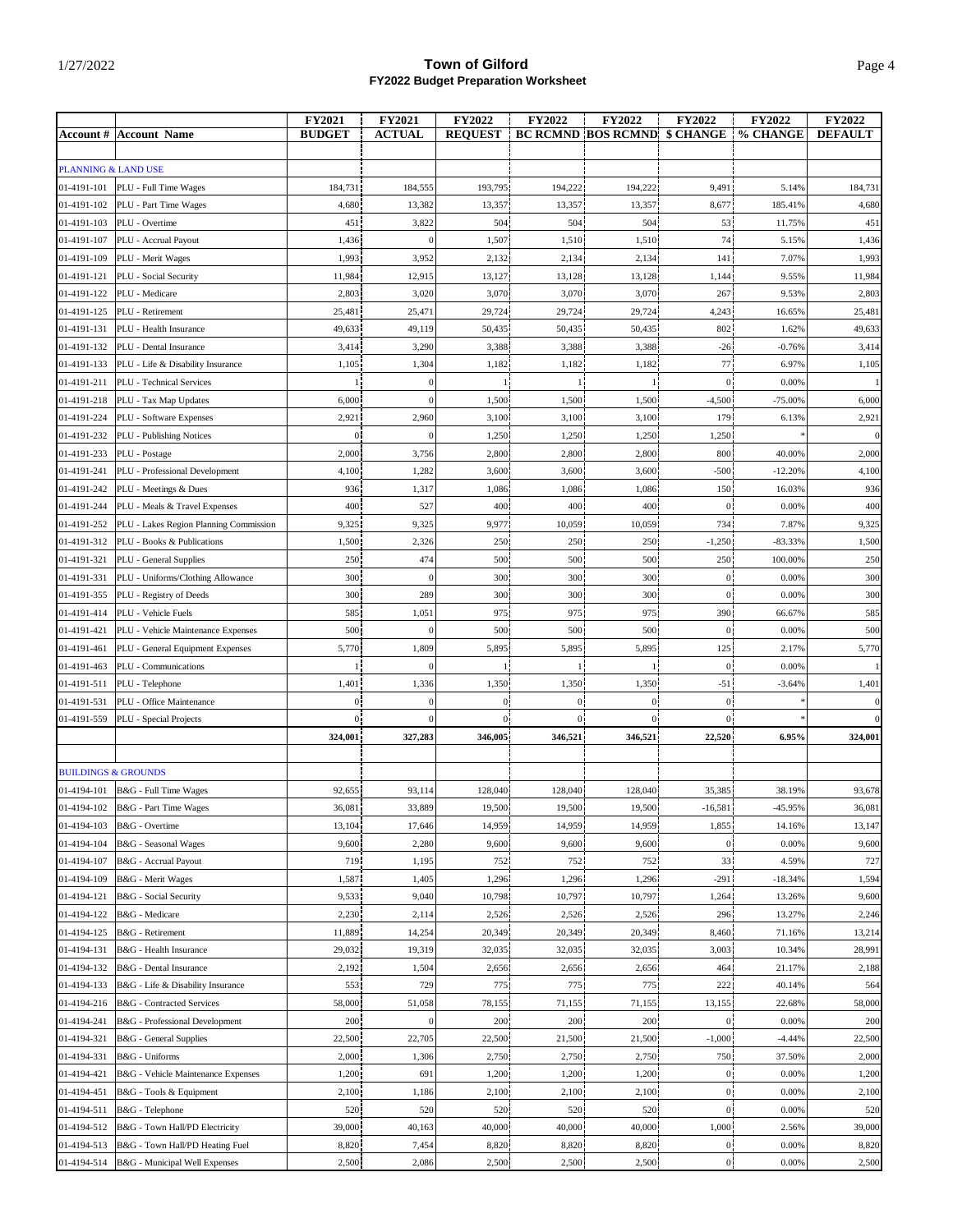|                           |                                           | FY2021         | <b>FY2021</b>    | <b>FY2022</b>  | FY2022           | FY2022                              | FY2022         | <b>FY2022</b> | <b>FY2022</b>  |
|---------------------------|-------------------------------------------|----------------|------------------|----------------|------------------|-------------------------------------|----------------|---------------|----------------|
| <b>Account</b> #          | <b>Account Name</b>                       | <b>BUDGET</b>  | <b>ACTUAL</b>    | <b>REQUEST</b> |                  | <b>BC RCMND BOS RCMND \$ CHANGE</b> |                | % CHANGE      | <b>DEFAULT</b> |
| 01-4194-515               | B&G - Rubbish Disposal                    | $\overline{0}$ | $\boldsymbol{0}$ | 0 <sup>1</sup> | $\boldsymbol{0}$ | $\overline{0}$                      | $\overline{0}$ |               | $\mathbf{0}$   |
| 01-4194-531               | B&G - Town Hall Maintenance Expenses      | 8,724          | 5,282            | 7,224          | 7,224            | 7,224                               | $-1,500$       | $-17.19%$     | 8,724          |
| 01-4194-532               | B&G - Other Buildings Expenses            | 2,000          | 705              | 2,000          | 2,000            | 2,000                               | $\theta$       | 0.00%         | 2,000          |
| 01-4194-533               | B&G - Police Station Maintenance Expenses | 3,000          | 776              | 3,000          | 3,000            | 3,000                               | $\theta$       | 0.00%         | 3,000          |
| 01-4194-534               | <b>B&amp;G</b> - Rowe House Expenses      | 3,752          | 3,092            | 3,802          | 3,802            | 3,802                               | 50             | 1.33%         | 3,752          |
|                           |                                           |                |                  | 21,200         | 21,200           | 21,200                              | 1,700          |               |                |
| 01-4194-535               | B&G - Grounds Maintenance Expenses        | 19,500         | 19,336           |                |                  |                                     |                | 8.72%         | 19,500         |
| 01-4194-539               | B&G - Glendale Expenses                   | 26,560         | 27,866           | 25,060         | 26,060           | 26,060                              | $-500$         | $-1.88%$      | 26,560         |
| 01-4194-559               | B&G - Special Projects                    | 17,000         | 11,327           | 21,500         |                  | 1                                   | $-16,999$      | -99.99%       | $\mathbf{0}$   |
| 01-4902-734               | B&G - Vehicle Lease Payments              | 6,395          | 6,395            | 9,000          | 9,000            | 9,000                               | 2,605          | 40.73%        | 6,395          |
|                           |                                           | 432,946        | 398,436          | 494,816        | 466,317          | 466,317                             | 33,371         | 7.71%         | 418,401        |
|                           |                                           |                |                  |                |                  |                                     |                |               |                |
| <b>CARE OF CEMETERIES</b> |                                           |                |                  |                |                  |                                     |                |               |                |
| 01-4195-103               | CEM - Overtime                            | 105            | 681              | 204            | 204              | 204                                 | 99             | 94.29%        | 105            |
| 01-4195-104               | CEM - Seasonal Wages                      | 15,600         | 15,953           | 17,680         | 17,680           | 17,680                              | 2,080          | 13.33%        | 15,600         |
| 01-4195-121               | CEM - Social Security                     | 974            | 1,031            | 1,109          | 1,109            | 1,109                               | 135            | 13.86%        | 974            |
| 01-4195-122               | CEM - Medicare                            | 228            | 241              | 259            | 259              | 259                                 | 31             | 13.60%        | 228            |
| 01-4195-242               | <b>CEM</b> - Trustee Expenses             | 360            | 77               | 360            | 360              | 360                                 | $\mathbf{0}$   | 0.00%         | 360            |
| 01-4195-321               | <b>CEM</b> - General Expenses             | 1,500          | 920              | 1,500          | 1,500            | 1,500                               | $\mathbf{0}$   | 0.00%         | 1,500          |
| 01-4195-451               | <b>CEM</b> - Equipment Expenses           | 1,000          | 15,262           | 1,500          | 1,500            | 1,500                               | 500            | 50.00%        | 1,000          |
|                           |                                           |                |                  |                |                  |                                     |                |               |                |
| 01-4195-535               | CEM - Grounds Maintenance Expenses        | 19,450         | 15,874           | 19,096         | 19,096           | 19,096                              | $-354$         | $-1.82%$      | 19,450         |
| 01-4195-559               | CEM - Special Projects                    | $\overline{0}$ | $\Omega$         | 17,500         | $\boldsymbol{0}$ | $\mathbf{0}$                        | $\mathbf{0}$   |               | $\overline{0}$ |
|                           |                                           | 39,217         | 50,039           | 59,208         | 41,708           | 41,708                              | 2,491          | 6.35%         | 39,217         |
|                           |                                           |                |                  |                |                  |                                     |                |               |                |
|                           | <b>INSURANCE &amp; BENEFITS</b>           |                |                  |                |                  |                                     |                |               |                |
| 01-4196-123               | INS - Unemployment Compensation           | 8,940          | 7,081            | 9,745          | 8,116            | 8,116                               | $-824$         | $-9.22%$      | 8,940          |
| 01-4196-124               | INS - Workers Compensation                | 121,791        | 101,483          | 132,752        | 128,490          | 128,490                             | 6,699          | 5.50%         | 121,791        |
| 01-4196-131               | INS - Health Insurance Contingency        | 31,989         | 24,339           | 28,907         | 8,907            | 8,907                               | $-23,082$      | $-72.16%$     | 31,989         |
| 01-4196-137               | INS - Health & Wellness Reimbursements    | 15,160         | 16,322           | 16,000         | 16,000           | 16,000                              | 840            | 5.54%         | 15,160         |
| 01-4196-561               | INS - Property & Liability                | 189,485        | 189,485          | 206,539        | 215,444          | 215,444                             | 25,959         | 13.70%        | 189,485        |
| 01-4196-562               | <b>INS</b> - Insurance Deductable         | 1!             |                  |                | 1 <sub>1</sub>   | 1                                   | $\overline{0}$ | 0.00%         |                |
|                           |                                           | 367,366        | 338,711          | 393,944        | 376,958          | 376,958                             | 9,592          | 2.61%         | 367,366        |
|                           |                                           |                |                  |                |                  |                                     |                |               |                |
| <b>POLICE</b>             |                                           |                |                  |                |                  |                                     |                |               |                |
| 01-4210-101               | PD - Full Time Wages                      | 1,580,861      | 1,463,724        | 1,663,639      | 1,663,639        | 1,663,639                           | 82,778         | 5.24%         | 1,623,876      |
|                           |                                           |                |                  |                |                  |                                     |                |               |                |
| 01-4210-102               | PD - Part Time Wages                      | 32,000         | 20,025           | 32,000         | 32,000           | 32,000                              | $\mathbf{0}$   | 0.00%         | 32,000         |
| 01-4210-103               | PD - Overtime                             | 139,945        | 158,635          | 145,915        | 145,915          | 145,915                             | 5,970          | 4.27%         | 144,247        |
| 01-4210-105               | PD - Holiday Pay                          | 51,188         | 46,124           | 53,387         | 53,387           | 53,387                              | 2,199          | 4.30%         | 53,174         |
|                           | 01-4210-107 PD - Accrual Payout           | 12,341         | 37,110           | 12,976         | 12,976           | 12,976                              | 635            | 5.15%         | 12,680         |
| 01-4210-109               | PD - Merit Wages                          | 23,446         | 23,147           | 23,293         | 23,293           | 23,293                              | $-153$         | $-0.65%$      | 24,499         |
| 01-4210-121               | PD - Social Security                      | 26,649         | 22,389           | 28,749         | 28,749           | 28,749                              | 2,100          | 7.88%         | 27,581         |
| 01-4210-122               | PD - Medicare                             | 26,677         | 24,800           | 28,003         | 28,003           | 28,003                              | 1,326          | 4.97%         | 27,412         |
| 01-4210-125               | PD - Retirement                           | 508,119        | 459,991          | 571,003        | 571,003          | 571,003                             | 62,884         | 12.38%        | 545,047        |
| 01-4210-131               | PD - Health Insurance                     | 439,318        | 406,967          | 463,230        | 463,230          | 463,230                             | 23,912         | 5.44%         | 431,633        |
| 01-4210-132               | PD - Dental Insurance                     | 23,699         | 22,039           | 28,602         | 28,602           | 28,602                              | 4,903          | 20.69%        | 26,758         |
| 01-4210-133               | PD - Life & Disability Insurance          | 9,791          | 10,212           | 10,472         | 10,472           | 10,472                              | 681            | 6.96%         | 10,154         |
| 01-4210-224               | PD - Computer Expenses                    | 21,650         | 42,752           | 40,680         | 23,015           | 23,015                              | 1,365          | 6.30%         | 21,650         |
| 01-4210-228               | PD - Animal Control                       | 15,000         | 16,070           | 15,000         | 15,000           | 15,000                              | $\mathbf{0}$   | 0.00%         | 15,000         |
| 01-4210-233               | PD - Postage                              | 1,100          | 670              | 900            | 900              | 900                                 | $-200$         | $-18.18%$     | 1,100          |
| 01-4210-241               | PD - Professional Development             | 18,200         | 16,487           | 18,200         | 18,200           | 18,200                              | $\mathbf{0}$   | 0.00%         | 18,200         |
|                           |                                           |                |                  |                |                  |                                     |                |               |                |
| 01-4210-242               | PD - Meetings & Dues                      | 1,200          | 1,247            | 1,200          | 1,200            | 1,200                               | $\overline{0}$ | 0.00%         | 1,200          |
| 01-4210-312               | PD - Books & Publications                 | 3,000          | 2,509            | 3,000          | 3,000            | 3,000                               | $\overline{0}$ | 0.00%         | 3,000          |
| 01-4210-321               | PD - General Supplies                     | 9,000          | 10,139           | 10,000         | 9,500            | 9,500                               | 500            | 5.56%         | 9,000          |
| 01-4210-325               | PD - Testing & Supplies                   | 1,300          | 910              | 1,300          | 1,300            | 1,300                               | $\overline{0}$ | 0.00%         | 1,300          |
| 01-4210-331               | PD - Uniforms & Clothing Allowance        | 12,300         | 12,589           | 12,300         | 12,300           | 12,300                              | $\overline{0}$ | 0.00%         | 12,300         |
| 01-4210-332               | PD - Body Armor                           | 4,000          | 3,203            | 4,000          | 4,000            | 4,000                               | $\overline{0}$ | 0.00%         | 4,000          |
| 01-4210-414               | PD - Vehicle Fuels                        | 19,500         | 21,461           | 19,500         | 19,500           | 19,500                              | $\overline{0}$ | 0.00%         | 19,500         |
| 01-4210-416               | PD - Oil/Tires                            | 6,000          | 6,116            | 6,000          | 6,000            | 6,000                               | $\overline{0}$ | 0.00%         | 6,000          |
| 01-4210-421               | PD - Vehicle Maintenance Expenses         | 8,500          | 13,036           | 8,500          | 8,500            | 8,500                               | $\overline{0}$ | 0.00%         | 8,500          |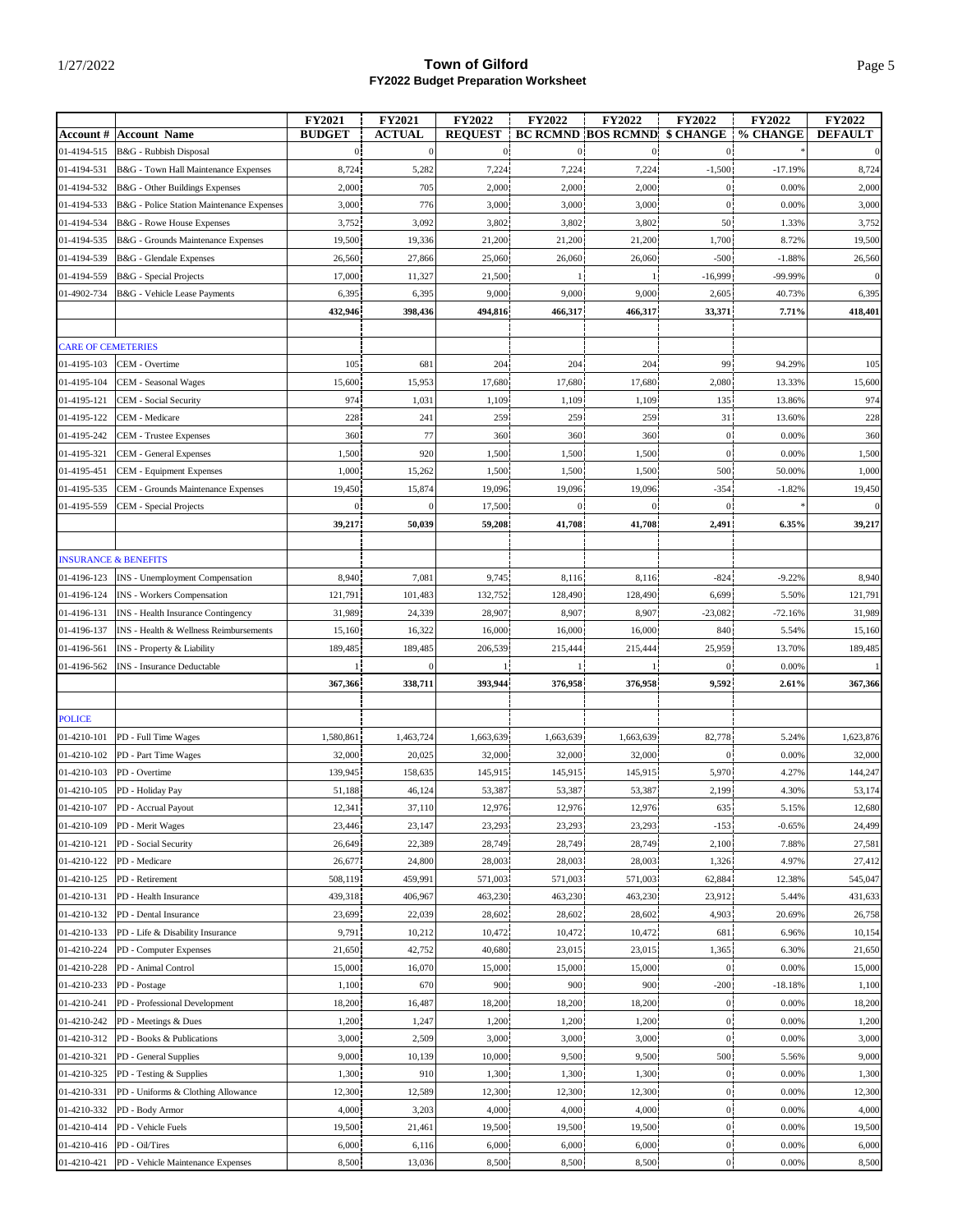|                    |                                                    | FY2021         | <b>FY2021</b>    | FY2022           | <b>FY2022</b>    | <b>FY2022</b>                       | <b>FY2022</b>    | <b>FY2022</b> | <b>FY2022</b>    |
|--------------------|----------------------------------------------------|----------------|------------------|------------------|------------------|-------------------------------------|------------------|---------------|------------------|
|                    | <b>Account # Account Name</b>                      | <b>BUDGET</b>  | <b>ACTUAL</b>    | <b>REQUEST</b>   |                  | <b>BC RCMND BOS RCMND \$ CHANGE</b> |                  | % CHANGE      | <b>DEFAULT</b>   |
| 01-4210-451        | PD - Equipment & Supplies                          | 10,450         | 10,125           | 12,820           | 12,820           | 12,820                              | 2,370            | 22.68%        | 10,450           |
| 01-4210-463        | PD - Communications Equipment Expenses             | 24,725         | 22,412           | 28,500           | 28,500           | 28,500                              | 3,775            | 15.27%        | 24,725           |
| 01-4210-468        | PD - K-9 Expenses                                  | 3,000          | 3,029            | 3,000            | 3,000            | 3,000                               | $\mathbf{0}$     | 0.00%         | 3,000            |
| 01-4210-511        | PD - Telephone                                     | 11,668         | 13,903           | 14,584           | 15,000           | 15,000                              | 3,332            | 28.56%        | 11,668           |
| 01-4210-512        | PD - Electricity                                   | $\overline{0}$ | 0                | $\overline{0}$   | $\overline{0}$   | $\overline{0}$                      | $\mathbf{0}$     |               | $\vert$ 0        |
| 01-4210-559        | PD - Special Projects                              | $\overline{0}$ | 17,250           | $\overline{0}$   | $\overline{0}$   | $\overline{0}$                      | $\overline{0}$   |               |                  |
| 01-4902-725        | PD - Tasers & Body Cameras                         | 26,000         | 26,498           | 43,250           | 43,250           | 43,250                              | 17,250           | 66.35%        | 26,000           |
| 01-4902-735        | CAP - Police Vehicle Expenses                      | 114,375        | 113,559          | 108,910          | 108,910          | 108,910                             | $-5,465$         | $-4.78%$      | 114,375          |
|                    |                                                    | 3,185,002      | 3,049,130        | 3,412,913        | 3,395,164        | 3,395,164                           | 210,162          | 6.60%         | 3,270,030        |
|                    |                                                    |                |                  |                  |                  |                                     |                  |               |                  |
| <b>FIRE-RESCUE</b> |                                                    |                |                  |                  |                  |                                     |                  |               |                  |
| 01-4220-101        | FD - Full Time Wages                               | 1,011,416      | 980,409          | 1,029,024        | 1,029,024        | 1,029,024                           | 17,608           | 1.74%         | 1,011,416        |
|                    |                                                    |                |                  |                  |                  |                                     |                  |               |                  |
| 01-4220-102        | FD - Part Time Wages                               | 31,752         | 31,554           | 16,271           | 16,271           | 16,271                              | $-15,481$        | $-48.76%$     | 31,752           |
| 01-4220-103        | FD - Overtime                                      | 117,189        | 93,862           | 116,265          | 116,265          | 116,265                             | $-924$           | $-0.79%$      | 117,189          |
| 01-4220-104        | FD - Call Wages                                    | 17,500         | 19,027           | 17,500           | 17,500           | 17,500                              | $\bf{0}$         | 0.00%         | 17,500           |
| 01-4220-105        | FD - Holiday Pay                                   | 37,482         | 29,736           | 37,174           | 37,174           | 37,174                              | $-308$           | $-0.82%$      | 37,482           |
| 01-4220-107        | FD - Accrual Payout                                | 8,094          | 26,165           | 7,925            | 7,925            | 7,925                               | $-169$           | $-2.09%$      | 8,094            |
| 01-4220-109        | FD - Merit Wages                                   | 13,638         | 9,855            | 13,905           | 13,905           | 13,905                              | 267              | 1.96%         | 13,638           |
| 01-4220-121        | FD - Social Security                               | 3,089          | 3,937            | 3,384            | 3,383            | 3,383                               | 294              | 9.52%         | 3,089            |
| 01-4220-122        | FD - Medicare                                      | 17,938         | 16,979           | 17,952           | 17,952           | 17,952                              | 14               | 0.08%         | 17,938           |
| 01-4220-125        | FD - Retirement                                    | 378,504        | 348,971          | 397,984          | 397,984          | 397,984                             | 19,480           | 5.15%         | 378,504          |
| 01-4220-131        | FD - Health Insurance                              | 257,236        | 227,440          | 240,153          | 240,153          | 240,153                             | $-17,083$        | $-6.64%$      | 257,236          |
| 01-4220-132        | FD - Dental Insurance                              | 17,387         | 15,096           | 16,372           | 16,372           | 16,372                              | $-1,015$         | $-5.84%$      | 17,387           |
| 01-4220-133        | FD - Life & Disability Insurance                   | 12,581         | 12,748           | 11,998           | 11,998           | 11,998                              | $-583$           | $-4.63%$      | 12,581           |
| 01-4220-221        | FD - Physicals & Medical Expenses                  | 3,150          | 16,300           | 12,500           | 12,500           | 12,500                              | 9,350            | 296.83%       | 3,150            |
| 01-4220-224        | FD - Software Expenses                             | 7,000          | 6,201            | 7,000            | 7,000            | 7,000                               | $\overline{0}$   | 0.00%         | 7,000            |
| 01-4220-233        | FD - Postage                                       | 100            | 48               | 100              | 100              | 100                                 | $\overline{0}$   | 0.00%         | 100              |
| 01-4220-241        | FD - Professional Development                      | 15,000         | 10,634           | 15,000           | 15,000           | 15,000                              | 0 <sup>1</sup>   | 0.00%         | 15,000           |
| 01-4220-242        | FD - Meetings & Dues                               | 1,100          | 776              | 1,100            | 1,100            | 1,100                               | $\boldsymbol{0}$ | 0.00%         | 1,100            |
|                    |                                                    |                |                  |                  |                  |                                     |                  |               |                  |
| 01-4220-244        | FD - Meals & Travel Expenses                       | 500            | 272              | 500              | 500              | 500                                 | 0 <sup>1</sup>   | 0.00%         | 500              |
| 01-4220-321        | FD - General Supplies                              | 2,000          | 2,874            | 2,000            | 2,000            | 2,000                               | $\overline{0}$   | 0.00%         | 2,000            |
| 01-4220-323        | FD - Educational Supplies                          | 250            | 1,327            | 250              | 250              | 250                                 | $\overline{0}$   | 0.00%         | 250              |
| 01-4220-331        | FD - Uniforms & Clothing Allowance                 | 6,000          | 10,219           | 9,000            | 7,000            | 7,000                               | 1,000            | 16.67%        | 6,000            |
| 01-4220-332        | FD - Protective Clothing                           | 12,500         | 11,429           | 12,500           | 12,500           | 12,500                              | $\boldsymbol{0}$ | 0.00%         | 12,500           |
| 01-4220-414        | FD - Vehicle Fuels                                 | 18,925         | 18,592           | 19,854           | 19,854           | 19,854                              | 929              | 4.91%         | 18,925           |
| 01-4220-421        | FD - Vehicle Maintenance Expenses                  | 20,000         | 77,507           | 20,000           | 20,000           | 20,000                              | $\overline{0}$   | 0.00%         | 20,000           |
| 01-4220-451        | FD - New Equipment                                 | 10,000         | 26,545           | 12,000           | 11,000           | 11,000                              | 1,000            | 10.00%        | 10,000           |
|                    | 01-4220-455 FD - Communications Equipment Expenses | 10,000         | 3,041            | 10,000           | 10,000           | 10,000                              | o,               | 0.00%         | 10,000           |
| 01-4220-461        | FD - General Equipment Expenses                    | 10,000         | 7,528            | 10,000           | 10,000           | 10,000                              | $\mathbf{0}$     | 0.00%         | 10,000           |
| 01-4220-511        | FD - Telephone                                     | 3,855          | 3,664            | 3,700            | 3,700            | 3,700                               | $-155$           | $-4.02%$      | 3,855            |
| 01-4220-512        | FD - Electricity                                   | 9,300          | 8,561            | 9,200            | 9,200            | 9,200                               | $-100$           | $-1.08%$      | 9,300            |
| 01-4220-513        | FD - Heating Fuels                                 | 8,450          | 8,566            | 8,710            | 8,710            | 8,710                               | 260              | 3.08%         | 8,450            |
| 01-4220-531        | FD - Building Maintenance Expenses                 | 10,000         | 9,423            | 15,000           | 10,000           | 10,000                              | $\mathbf{0}$     | 0.00%         | 10,000           |
| 01-4220-532        | FD - Training Center Expenses                      | 0 <sup>1</sup> | 0                | $\mathbf{0}$     | $\overline{0}$   | $\overline{0}$                      | 0 <sup>1</sup>   |               | $\overline{0}$   |
| 01-4220-534        | FD - Hydrant Install & Maint.                      | 100            | 1,889            | 100              | 100              | 100                                 | $\mathbf{0}$     | 0.00%         | 100              |
| 01-4220-559        | FD - Special Projects                              | $\mathbf{1}$   | 0                |                  |                  | $\mathbf{1}$                        | 0 <sup>1</sup>   | 0.00%         | $\left  \right $ |
| 01-4902-736        | FD - Vehicle Lease Payments                        | 0 <sup>1</sup> | 0                | 11,210           | 11,210           | 11,210                              | 11,210           |               | $\overline{0}$   |
| 01-4902-741        | FD - Apparatus Lease Payments                      | $\Omega$       | 0                |                  | $\mathbf{0}$     |                                     |                  |               | $\vert$          |
| 01-4902-742        | FD - Fire Boat Lease Payments                      | 52,342         |                  | 52,343           | 52,343           | 52,343                              |                  | 0.00%         | 52,343           |
|                    |                                                    |                | 52,342           |                  |                  |                                     |                  |               |                  |
| 01-4902-743        | FD - SCBA Lease Payments                           | 37,126         | 37,127           | 37,126           | 37,126           | 37,126                              | $\overline{0}$   | 0.00%         | 37,126           |
|                    |                                                    | 2,161,505      | 2,130,644        | 2,195,100        | 2,187,100        | 2,187,100                           | 25,595           | 1.18%         | 2,161,506        |
|                    |                                                    |                |                  |                  |                  |                                     |                  |               |                  |
| <b>FORESTRY</b>    |                                                    |                |                  |                  |                  |                                     |                  |               |                  |
| 01-4229-102        | FOR - Wages                                        | 500            | 0                | $\boldsymbol{0}$ | $\boldsymbol{0}$ | $\overline{0}$                      | $-500$           | $-100.00\%$   | 500              |
| 01-4229-121        | FOR - Social Security                              | 31             | $\boldsymbol{0}$ | $\mathbf{0}$     | $\mathbf{0}$     | $\overline{0}$                      | $-31$            | $-100.00\%$   | 31               |
| 01-4229-122        | FOR - Medicare                                     | 8              | $\boldsymbol{0}$ | $\mathbf{0}$     | $\mathbf{0}$     | $\overline{0}$                      | $-8$             | $-100.00\%$   | $\boldsymbol{8}$ |
| 01-4229-125        | FOR - Retirement                                   | 158            | 0                | $\overline{0}$   | $\overline{0}$   | $\overline{0}$                      | $-158$           | $-100.00\%$   | 158              |
| 01-4229-421        | FOR - Vehicle Maintenance Expenses                 | 500            | 21               | 1,000            | 500              | 500                                 | $\boldsymbol{0}$ | 0.00%         | 500              |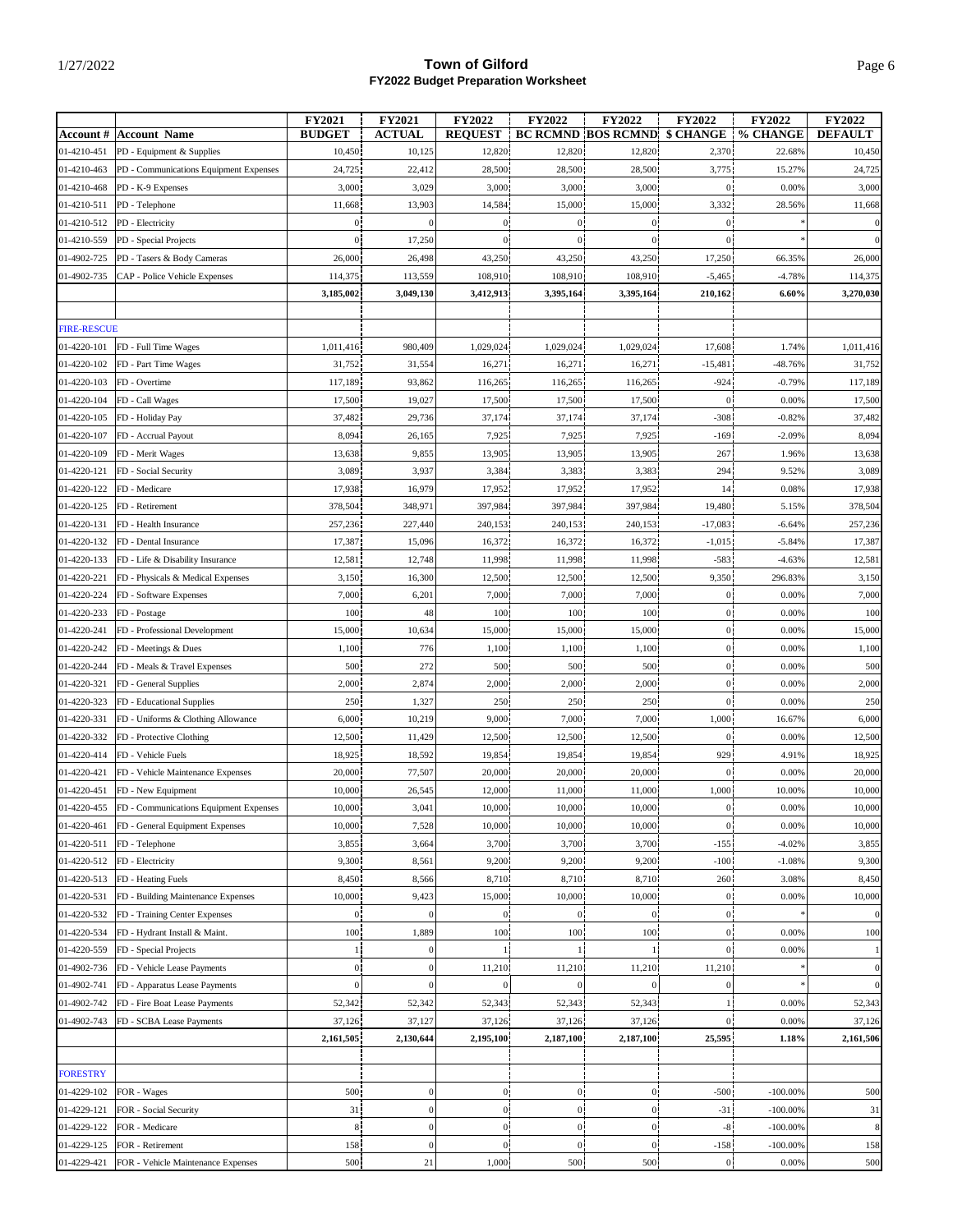|                        |                                              | <b>FY2021</b>  | <b>FY2021</b>    | <b>FY2022</b>  | <b>FY2022</b> | FY2022                              | FY2022         | FY2022      | <b>FY2022</b>  |
|------------------------|----------------------------------------------|----------------|------------------|----------------|---------------|-------------------------------------|----------------|-------------|----------------|
|                        | <b>Account #   Account Name</b>              | <b>BUDGET</b>  | <b>ACTUAL</b>    | <b>REOUEST</b> |               | <b>BC RCMND BOS RCMND \$ CHANGE</b> |                | % CHANGE    | <b>DEFAULT</b> |
| 01-4229-451            | FOR - New Equipment                          | 500            | $\boldsymbol{0}$ | 1,000          | 500           | 500                                 | $\overline{0}$ | 0.00%       | 500            |
| 01-4229-452            | FOR - Equipment Maintenance Expenses         | $\overline{0}$ | $\boldsymbol{0}$ | $\overline{0}$ | $\mathbf{0}$  | $\boldsymbol{0}$                    | $\overline{0}$ |             | $\mathbf{0}$   |
|                        |                                              | 1,697          | 21               | 2,000          | 1,000         | 1,000                               | -697           | $-41.07%$   | 1,697          |
|                        |                                              |                |                  |                |               |                                     |                |             |                |
|                        | <b>EMERGENCY MANAGEMENT</b>                  |                |                  |                |               |                                     |                |             |                |
| 01-4291-106            | EMD - Stipends                               | 2,400          | 2,400            | 2,400          | 2,400         | 2,400                               | $\overline{0}$ | 0.00%       | 2,400          |
| 01-4291-121            | <b>EMD</b> - Social Security                 | $\overline{0}$ | $\Omega$         | $\theta$       | $\mathbf{0}$  | $\overline{0}$                      | $\overline{0}$ |             | $\overline{0}$ |
| 01-4291-122            | EMD - Medicare                               | 36             | 34               | 36             | 36            | 36<br>840                           | $\mathbf{0}$   | 0.00%       | 36             |
| 01-4291-125            | <b>EMD</b> - Retirement                      | 805            | 738              | 840            | 840           |                                     | 35             | 4.35%       | 805            |
| 01-4291-451            | EMD - Equipment/Supplies                     |                |                  |                |               |                                     | $\overline{0}$ | 0.00%       |                |
|                        |                                              | 3,242          | 3,173            | 3,277          | 3,277         | 3,277                               | 35             | 1.08%       | 3,242          |
| <b>FIRE PROTECTION</b> |                                              |                |                  |                |               |                                     |                |             |                |
| 01-4299-216            | FP - LR Mutual Fire Aid Dues                 | 93,543         | 93,543           | 95,735         | 93,081        | 93,081                              | $-462$         | $-0.49%$    | 93,543         |
| 01-4299-514            | FP - Laconia Water, Hydrants                 | 44,254         | 44,104           | 44,254         | 44,254        | 44,254                              |                | 0.00%       | 44,254         |
|                        |                                              | 137,797        | 137,647          | 139,989        | 137,335       | 137,335                             | $-462$         | $-0.34%$    | 137,797        |
|                        |                                              |                |                  |                |               |                                     |                |             |                |
|                        | <b>DPW - ADMINISTRATION</b>                  |                |                  |                |               |                                     |                |             |                |
| 01-4311-101            | PWA - Full Time Wages                        | 191,828        | 194,702          | 202,984        | 202,984       | 202,984                             | 11,156         | 5.82%       | 191,828        |
| 01-4311-102            | PWA - Part Time Wages                        | $\mathbf{0}$   |                  | $\theta$       | $\mathbf{0}$  | $\mathbf{0}$                        | $\mathbf{0}$   |             | $\overline{0}$ |
| 01-4311-103            | PWA - Overtime                               | 454            | 313              | 479            | 479           | 479                                 | 25             | 5.51%       | 454            |
| 01-4311-107            | PWA - Accrual Payout                         | 1,481          | 866              | 1,568          | 1,568         | 1,568                               | 87             | 5.87%       | 1,481          |
| 01-4311-109            | PWA - Merit Wages                            | 1,262          | 533              | 1,370          | 1,370         | 1,370                               | 108            | 8.56%       | 1,262          |
| 01-4311-121            | PWA - Social Security                        | 12,092         | 11,739           | 12,797         | 12,797        | 12,797                              | 705            | 5.83%       | 12,092         |
| 01-4311-122            | PWA - Medicare                               | 2,828          | 2,746            | 2,993          | 2,993         | 2,993                               | 165            | 5.83%       | 2,828          |
| 01-4311-125            | PWA - Retirement                             | 27,864         | 28,161           | 32,474         | 32,474        | 32,474                              | 4,610          | 16.54%      | 27,864         |
| 01-4311-131            | PWA - Health Insurance                       | 41,499         | 41,499           | 51,168         | 51,168        | 51,168                              | 9,669          | 23.30%      | 41,499         |
| 01-4311-132            | PWA - Dental Insurance                       | 3,187          | 3,885            | 3,869          | 3,869         | 3,869                               | 682            | 21.40%      | 3,187          |
| 01-4311-133            | PWA - Life & Disability Insurance            | 1,142          | 1,223            | 1,230          | 1,230         | 1,230                               | 88             | 7.71%       | 1,142          |
| 01-4311-232            | <b>PWA</b> - Publishing Notices              | 2,000          | 793              | 2,000          | 2,000         | 2,000                               | $\overline{0}$ | 0.00%       | 2,000          |
| 01-4311-233            | PWA - Postage                                | 350            | 56               | 350            | 350           | 350                                 | $\overline{0}$ | 0.00%       | 350            |
| 01-4311-241            | PWA - Professional Development               | 1,100          | 521              | 1,100          | 1,100         | 1,100                               | $\overline{0}$ | 0.00%       | 1,100          |
| 01-4311-242            | PWA - Meetings & Dues                        | 2,480          | 2,949            | 3,035          | 3,035         | 3,035                               | 555            | 22.38%      | 2,480          |
| 01-4311-312            | PWA - Books & Publications                   | 250            | 398              | 500            | 400           | 400                                 | 150            | 60.00%      | 250            |
| 01-4311-321            | PWA - General Supplies                       | 500            | 498              | 500            | 500           | 500                                 | $\mathbf{0}$   | 0.00%       | 500            |
| 01-4311-331            | PWA - Uniforms                               | 500            | 317              | 1,400          | 750           | 750                                 | 250            | 50.00%      | 500            |
| 01-4311-451            | PWA - New Equipment                          | 2,000          | 1,774            | 2,000          | 2,000         | 2,000                               | $\overline{0}$ | 0.00%       | 2,000          |
|                        | 01-4311-461 PWA - General Equipment Expenses | 4,669          | 7,406            | 7,200          | 7,200         | 7,200                               | 2,531          | 54.21%      | 4,669          |
| 01-4311-511            | PWA - Telephone                              | 3,340          | 2,777            | 3,880          | 3,880         | 3,880                               | 540            | 16.17%      | 3,340          |
| 01-4311-512            | PWA - Electricity                            | 10,500         | 10,506           | 11,500         | 11,500        | 11,500                              | 1,000          | 9.52%       | 10,500         |
| 01-4311-513            | <b>PWA</b> - Heating Fuels                   | 3,700          | 1,210            | 3,540          | 3,540         | 3,540                               | $-160$         | $-4.32%$    | 3,700          |
| 01-4311-531            | PWA - Building Maintenance Expenses          | 4,795          | 3,601            | 4,215          | 4,215         | 4,215                               | $-580$         | $-12.10%$   | 4,795          |
| 01-4311-559            | PWA - Special Projects                       | 3,000          | 2,969            | $\overline{0}$ | $\mathbf{0}$  | $\mathbf{0}$                        | $-3,000$       | $-100.00\%$ | $\vert$        |
|                        |                                              | 322,821        | 321,443          | 352,152        | 351,402       | 351,402                             | 28,581         | 8.85%       | 319,821        |
|                        |                                              |                |                  |                |               |                                     |                |             |                |
| <b>DPW - HIGHWAY</b>   |                                              |                |                  |                |               |                                     |                |             |                |
| 01-4312-101            | HWY - Full Time Wages                        | 453,110        | 421,018          | 472,419        | 472,419       | 472,419                             | 19,309         | 4.26%       | 469,370        |
| 01-4312-102            | HWY - Part Time Wages                        | 9,600          | $\overline{0}$   | 15,600         | 9,600         | 9,600                               | $\theta$       | 0.00%       | 9,600          |
| 01-4312-103            | HWY - Overtime                               | 78,542         | 69,689           | 81,740         | 81,740        | 81,740                              | 3,198          | 4.07%       | 79,878         |
| 01-4312-107            | HWY - Accrual Payout                         | 3,527          | 428              | 3,670          | 3,670         | 3,670                               | 143            | 4.05%       | 3,647          |
| 01-4312-109            | HWY - Merit Wages                            | 5,376          | 7,816            | 4,734          | 4,734         | 4,734                               | $-642$         | $-11.94%$   | 4,729          |
| 01-4312-121            | HWY - Social Security                        | 34,111         | 29,777           | 35,847         | 35,475        | 35,475                              | 1,364          | 4.00%       | 35,168         |
| 01-4312-122            | HWY - Medicare                               | 7,978          | 6,964            | 8,385          | 8,298         | 8,298                               | 320            | 4.01%       | 9,071          |
| 01-4312-125            | HWY - Retirement                             | 68,190         | 62,446           | 79,096         | 79,096        | 79,096                              | 10,906         | 15.99%      | 85,671         |
| 01-4312-131            | HWY - Health Insurance                       | 167,618        | 158,839          | 195,030        | 195,030       | 195,030                             | 27,412         | 16.35%      | 212,672        |
| 01-4312-132            | HWY - Dental Insurance                       | 12,318         | 12,022           | 14,686         | 14,686        | 14,686                              | 2,368          | 19.22%      | 16,393         |
| 01-4312-133            | HWY - Life & Disability Insurance            | 2,712          | 3,431            | 2,872          | 2,872         | 2,872                               | 160            | 5.90%       | 3,196          |
| 01-4312-221            | HWY - Medical & Drug testing                 | 3,600          | 2,891            | 3,600          | 3,600         | 3,600                               | $\mathbf{0}$   | 0.00%       | 3,600          |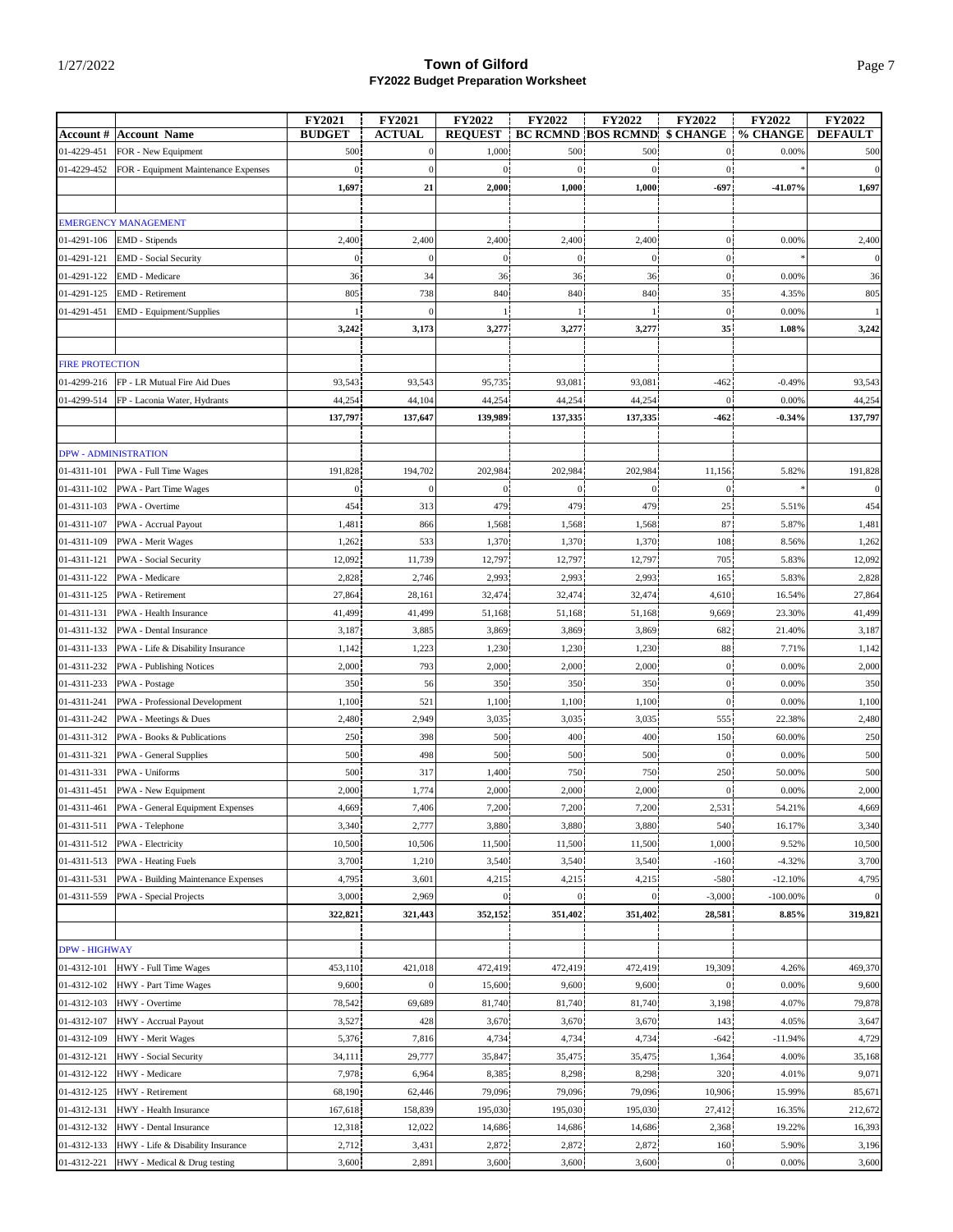|                          |                                         | FY2021         | <b>FY2021</b>    | FY2022         | <b>FY2022</b>  | <b>FY2022</b>                                | <b>FY2022</b>  | <b>FY2022</b> | <b>FY2022</b>  |
|--------------------------|-----------------------------------------|----------------|------------------|----------------|----------------|----------------------------------------------|----------------|---------------|----------------|
|                          | <b>Account # Account Name</b>           | <b>BUDGET</b>  | <b>ACTUAL</b>    | <b>REQUEST</b> |                | <b>BC RCMND BOS RCMND \$ CHANGE % CHANGE</b> |                |               | <b>DEFAULT</b> |
| 01-4312-241              | HWY - Professional Development          | 3,000          | 778              | 3,000          | 3,000          | 3,000                                        | $\overline{0}$ | 0.00%         | 3,000          |
| 01-4312-244              | HWY - Meals & Travel Expenses           | 250            | 649              | 1,000          | 750            | 750                                          | 500            | 200.00%       | 250            |
| 01-4312-331              | HWY - Uniforms                          | 9,500          | 6,902            | 9,500          | 9,500          | 9,500                                        | $\mathbf{0}$   | 0.00%         | 9,500          |
| 01-4312-451              | HWY - New Equipment                     | 5,500          | 4,316            | 5,665          | 5,500          | 5,500                                        | $\overline{0}$ | 0.00%         | 5,500          |
| 01-4312-452              | HWY - Traffic Control                   | 33,000         | 36,197           | 33,000         | 33,000         | 33,000                                       | $\overline{0}$ | 0.00%         | 33,000         |
| 01-4312-465              | HWY - Equipment Rental                  | 12,500         | 15,940           | 9,500          | 9,500          | 9,500                                        | $-3,000$       | $-24.00\%$    | 12,500         |
| 01-4312-538              | HWY - Tree Services                     | 20,000         | 21,100           | 21,000         | 21,000         | 21,000                                       | 1,000          | 5.00%         | 20,000         |
| 01-4312-541              | HWY - Road Sealing                      | 0 <sub>1</sub> |                  | $\overline{0}$ | $\overline{0}$ | $\overline{0}$                               | $\overline{0}$ |               | $\overline{0}$ |
| 01-4312-542              | HWY - Asphalt                           | $\mathbf{0}$   |                  | $\overline{0}$ | $\overline{0}$ | $\overline{0}$                               | $\overline{0}$ |               | $\overline{0}$ |
|                          | HWY - Gravel                            | 40,000         | 28,111           | 32,000         | 32,000         | 32,000                                       | $-8,000$       | $-20.00%$     | 40,000         |
| 01-4312-543              |                                         |                |                  |                |                |                                              |                |               |                |
| 01-4312-544              | HWY - Ice Control                       | 185,000        | 177,639          | 173,000        | 173,000        | 173,000                                      | $-12,000$      | $-6.49%$      | 185,000        |
| 01-4312-545              | HWY - Pothole Repair                    | 10,000         | 9,257            | 10,500         | 10,500         | 10,500                                       | 500            | 5.00%         | 10,000         |
| 01-4312-546              | HWY - Dust/Erosion Control              | 250            | 1,057            | 1,000          | 1,000          | 1,000                                        | 750            | 300.00%       | 250            |
| 01-4312-547              | HWY - Culverts                          | 20,000         | 20,720           | 21,000         | 21,000         | 21,000                                       | 1,000          | 5.00%         | 20,000         |
| 01-4312-551              | HWY - Road Improvements                 | 1,750,000      | 1,607,353        | 1,837,500      | 1,837,500      | 1,837,500                                    | 87,500         | 5.00%         | 1,750,000      |
| 01-4312-559              | HWY - Special Projects                  | $\overline{0}$ |                  | 8,500          | 8,500          | 8,500                                        | 8,500          |               | $\overline{0}$ |
| 01-4902-737              | HWY - Vehicle Lease Payments            | $\overline{0}$ |                  | $\Omega$       | $\mathbf{0}$   | $\overline{0}$                               | $\mathbf{0}$   |               |                |
| 01-4902-838              | HWY - Equipment Lease Payments          | 32,621         | 32,600           | 63,099         | 32,599         | 32,599                                       | $-22$          | $-0.07%$      | 32,599         |
|                          |                                         | 2,968,303      | 2,737,938        | 3,146,943      | 3,109,569      | 3,109,569                                    | 141,266        | 4.76%         | 3,054,595      |
|                          |                                         |                |                  |                |                |                                              |                |               |                |
| <b>BRIDGES</b>           |                                         |                |                  |                |                |                                              |                |               |                |
| 01-4313-546              | <b>BRG</b> - Bridges & Guardrails       | 25,000         | 19,129           | 25,000         | 25,000         | 25,000                                       | $\mathbf{0}$   | $0.00\%$      | 25,000         |
|                          |                                         |                |                  |                |                |                                              |                |               |                |
| <b>STREET LIGHTING</b>   |                                         |                |                  |                |                |                                              |                |               |                |
| 01-4316-512              | STL - Street Lighting                   | 18,000         | 14,308           | 20,000         | 18,000         | 18,000                                       | $\mathbf{0}$   | $0.00\%$      | 18,000         |
|                          |                                         |                |                  |                |                |                                              |                |               |                |
|                          | <b>DPW - VEHICLE MAINTENANCE</b>        |                |                  |                |                |                                              |                |               |                |
| 01-4319-101              | VEH - Full Time Wages                   | 167,925        | 172,150          | 174,362        | 174,362        | 174,362                                      | 6,437          | 3.83%         | 170,546        |
| 01-4319-102              | VEH - Part Time Wages                   | 9,600          | $\boldsymbol{0}$ | 15,600         | 9,600          | 9,600                                        | $\overline{0}$ | 0.00%         | 9,600          |
| 01-4319-103              | VEH - Overtime                          | 29,133         | 7,119            | 30,189         | 30,189         | 30,189                                       | 1,056          | 3.62%         | 29,579         |
| 01-4319-107              | VEH - Accrual Payout                    | 1,308          | 226              | 1,356          | 1,356          | 1,356                                        | 48             | 3.67%         | 1,328          |
| 01-4319-109              | VEH - Merit Wages                       | 2,138          | $\Omega$         | 1,863          | 1,863          | 1,863                                        | $-275$         | $-12.86%$     | 2,180          |
| 01-4319-121              | VEH - Social Security                   | 13,027         | 10,899           | 13,850         | 13,477         | 13,477                                       | 450            | 3.45%         | 13,193         |
| 01-4319-122              | VEH - Medicare                          | 3,048          | 2,549            | 3,240          | 3,153          | 3,153                                        | 105            | 3.44%         | 3,086          |
| 01-4319-125              | VEH - Retirement                        | 25,293         |                  | 29,212         | 29,212         | 29,212                                       | 3,919          | 15.49%        | 27,526         |
|                          | VEH - Health Insurance                  |                | 22,769           |                |                |                                              |                |               |                |
| 01-4319-131              |                                         | 50,217         | 39,232           | 37,576         | 37,576         | 37,576                                       | $-12,641$      | $-25.17%$     | 50,064         |
| 01-4319-132              | VEH - Dental Insurance                  | 3,899          | 2,676            | 2,656          | 2,656          | 2,656                                        | $-1,243$       | $-31.88%$     | 3,882          |
| 01-4319-133              | VEH - Life & Disability Insurance       | 1,006          | 1,218            | 1,061          | 1,061          | 1,061                                        | וככ            | 5.47%         | 1,033          |
| 01-4319-216              | VEH - Contracted Services               | 17,000         | 14,753           | 17,000         | 17,000         | 17,000                                       | $\mathbf{0}$   | 0.00%         | 17,000         |
| 01-4319-241              | VEH - Professional Development          | 1,200          | 120              | 1,200          | 1,200          | 1,200                                        | $\mathbf{0}$   | 0.00%         | 1,200          |
| 01-4319-325              | VEH - Welding & Fabrication Supplies    | 9,600          | 9,420            | 10,500         | 10,000         | 10,000                                       | 400            | 4.17%         | 9,600          |
| 01-4319-331              | VEH - Uniforms                          | 3,350          | 3,501            | 3,350          | 3,350          | 3,350                                        | $\mathbf{0}$   | 0.00%         | 3,350          |
| 01-4319-411              | VEH - Mechanical Parts                  | 42,000         | 36,443           | 44,100         | 43,000         | 43,000                                       | 1,000          | 2.38%         | 42,000         |
| 01-4319-412              | VEH - Replacement Parts                 | 11,825         | 11,103           | 12,400         | 12,400         | 12,400                                       | 575            | 4.86%         | 11,825         |
| 01-4319-414              | VEH - Vehicle Fuels                     | 74,700         | 58,145           | 73,800         | 73,800         | 73,800                                       | $-900$         | $-1.20%$      | 74,700         |
| 01-4319-415              | VEH - Oil, Fluid, & Grease              | 15,225         | 12,565           | 16,000         | 15,500         | 15,500                                       | 275            | 1.81%         | 15,225         |
| 01-4319-416              | VEH - Tires                             | 12,500         | 11,848           | 13,125         | 13,125         | 13,125                                       | 625            | 5.00%         | 12,500         |
| 01-4319-424              | VEH - Vehicle Maintenance Expenses      | 16,000         | 17,845           | 16,800         | 16,800         | 16,800                                       | 800            | 5.00%         | 16,000         |
| 01-4319-452              | VEH - Tools & Shop Supplies             | 8,600          | 10,010           | 9,400          | 9,400          | 9,400                                        | $800\,$        | 9.30%         | 8,600          |
| 01-4319-455              | VEH - Communications Equipment Expenses | 3,850          | 2,686            | 3,850          | 3,850          | 3,850                                        | $\overline{0}$ | 0.00%         | 3,850          |
| 01-4319-462              | VEH - Winter Equipment Expenses         | 19,310         | 22,627           | 20,275         | 20,275         | 20,275                                       | 965            | 5.00%         | 19,310         |
| 01-4319-559              | VEH - Special Projects                  | 10,000         | 9,577            | 12,250         | 6,500          | 6,500                                        | $-3,500$       | $-35.00%$     | $\mathbf{0}$   |
|                          |                                         | 551,754        | 479,484          | 565,014        | 550,705        | 550,705                                      | $-1,049$       | $-0.19%$      | 547,179        |
|                          |                                         |                |                  |                |                |                                              |                |               |                |
| <b>DPW - SOLID WASTE</b> |                                         |                |                  |                |                |                                              |                |               |                |
| 01-4324-101              | SW - Full Time Wages                    | 153,988        | 162,200          | 166,722        | 166,722        | 166,722                                      | 12,734         | 8.27%         | 163,823        |
|                          |                                         |                |                  |                |                |                                              |                |               |                |
| 01-4324-102              | SW - Part Time Wages                    | 15,600         | 11,040           | 15,600         | 15,600         | 15,600                                       | $\overline{0}$ | 0.00%         | 15,600         |
| 01-4324-103              | SW - Overtime                           | 3,193          | 3,536            | 3,453          | 3,453          | 3,453                                        | 260            | 8.14%         | 3,311          |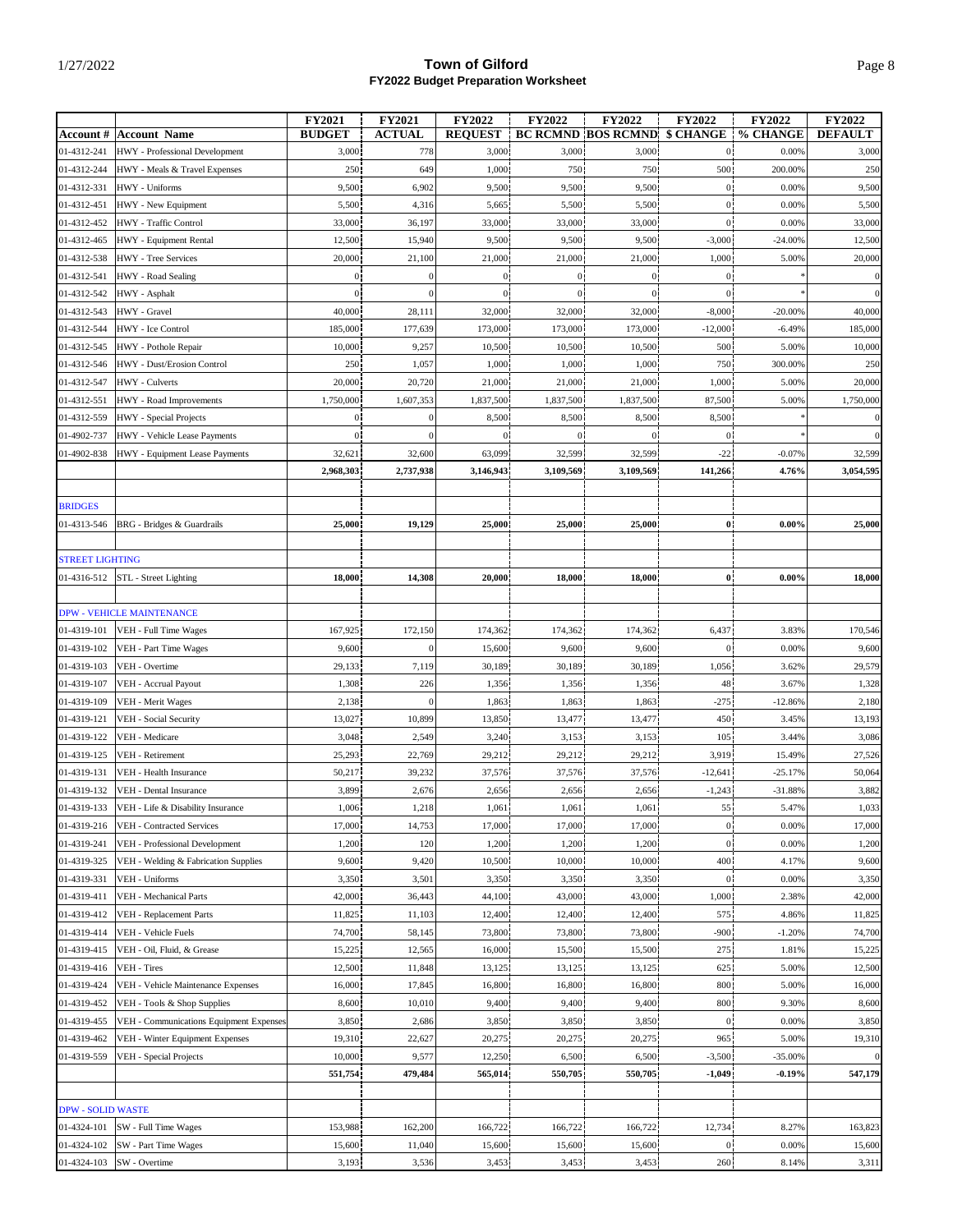| <b>BUDGET</b><br><b>ACTUAL</b><br><b>REQUEST</b><br><b>BC RCMND BOS RCMND</b><br>\$ CHANGE<br>% CHANGE<br><b>DEFAULT</b><br><b>Account #</b><br><b>Account Name</b><br>01-4324-104<br>SW - Holiday Pay<br>3,574<br>4,800<br>3,865<br>3,865<br>3,865<br>291<br>8.14%<br>3,798<br>01-4324-107<br>1,191<br>49<br>1,288<br>1,288<br>97<br>1,266<br>1,288<br>8.14%<br>SW - Accrual Payout<br>01-4324-109<br>SW - Merit Wages<br>874<br>2,102<br>768<br>768<br>768<br>$-106$<br>$-12.13%$<br>764<br>01-4324-121<br>11,889<br>SW - Social Security<br>11,049<br>11,887<br>11,889<br>826<br>7.47%<br>11,692<br>11,063<br>2,781<br>193<br>01-4324-122<br>SW - Medicare<br>2,588<br>2,584<br>2,781<br>2,781<br>7.46%<br>2,735<br>01-4324-125<br>SW - Retirement<br>20,137<br>21,245<br>24,759<br>24,759<br>24,759<br>4,622<br>22.95%<br>23,388<br>41,237<br>12,329<br>01-4324-131<br>SW - Health Insurance<br>41,237<br>53,566<br>53,566<br>53,566<br>29.90%<br>52,680<br>01-4324-132<br>SW - Dental Insurance<br>2,676<br>3,517<br>3,589<br>3,589<br>3,589<br>913<br>34.12%<br>3,602<br>937<br>1,031<br>1,007<br>01-4324-133<br>1,268<br>1,031<br>1,031<br>94<br>10.03%<br>SW - Life & Disability Insurance<br>1,000<br>814<br>1,000<br>1,000<br>01-4324-241<br>1,000<br>1,000<br>$\boldsymbol{0}$<br>0.00%<br>SW - Professional Development<br>01-4324-321<br>SW - General Supplies<br>2,450<br>3,001<br>4,350<br>4,000<br>4,000<br>1,550<br>63.27%<br>2,450<br>01-4324-325<br>95<br>$\mathbf{0}$<br><b>SW</b> - Transfer Station Coupons<br>$\theta$<br>$\mathbf{0}$<br>$\theta$<br>$\mathbf{0}$<br>01-4324-331<br>SW - Uniforms<br>3,000<br>1,560<br>3,000<br>3,000<br>3,000<br>$\overline{0}$<br>0.00%<br>3,000<br>9,000<br>9,000<br>01-4324-363<br>SW - Hazardous Waste Day<br>9,000<br>9,421<br>9,000<br>$\overline{0}$<br>0.00%<br>9,000<br>4,027<br>01-4324-421<br>SW- Vehicle Maintenance Expenses<br>6,000<br>6,000<br>6,000<br>6,000<br>$\mathbf{0}$<br>0.00%<br>6,000<br>01-4324-451<br>6,750<br>6,483<br>2,000<br>2,000<br>2,000<br>$-4,750$<br>$-70.37%$<br>6,750<br>SW - New Equipment<br>01-4324-461<br>7,560<br>7,560<br>5,000<br>195.31%<br>2,560<br>SW - Equipment Maintenance Expenses<br>2,560<br>10,466<br>7,560<br>$-8.42%$<br>01-4324-511<br>SW - Telephone<br>1,852<br>1,674<br>1,700<br>1,696<br>1,696<br>$-156$<br>1,852<br>6,000<br>01-4324-512<br>SW - Electricity<br>8,200<br>6,161<br>6,000<br>6,000<br>$-2,200$<br>$-26.83%$<br>8,200<br>216,955<br>01-4324-515<br>242,832<br>253,500<br>252,632<br>252,632<br>35,677<br>216,955<br>SW - Disposal Fees & Transportation<br>16.44%<br>01-4324-518<br>75,000<br>44,344<br>56,000<br>56,000<br>56,000<br>$-19,000$<br>$-25.33%$<br>75,000<br>SW - Material Processing Expenses<br>01-4324-532<br>0 <sub>1</sub><br>20,961<br>2,500<br>SW - Recycling Center Bldg Maint.<br>2,500<br>2,500<br>2,500<br>01-4324-559<br>5,600<br>4,608<br>32,500<br>26,000<br>26,000<br>20,400<br>364.29%<br>SW - Special Projects<br>616,432<br>595,425<br>621,077<br>674,421<br>666,699<br>666,699<br>71,274<br>11.97%<br><b>SEWER</b><br>1,726<br>02-4326-101<br>49,400<br>49,176<br>51,126<br>51,126<br>51,126<br>3.49%<br>51,126<br>SEW - Full Time Wages<br>0 <sup>1</sup><br>$\mathbf{0}$<br>$\boldsymbol{0}$<br>02-4326-102<br>SEW - Part Time Wages<br>$\overline{0}$<br>$\mathbf{0}$<br>4,753<br>4,753<br>02-4326-103<br>SEW - Overtime<br>4,592<br>2,480<br>4,753<br>4,753<br>161<br>3.51%<br>390<br>403<br>403<br>403<br>403<br>02-4326-107<br>$\boldsymbol{0}$<br>13<br>SEW - Accrual Payout<br>3.33%<br>1,278<br>02-4326-109<br>1,235<br>1,726<br>1,278<br>1,278<br>43<br>3.48%<br>1,278<br>SEW - Merit Wages<br>3,569<br>3,567<br>02-4326-121<br>SEW - Social Security<br>3,447<br>3,130<br>3,569<br>3,569<br>122<br>3.54%<br>02-4326-122<br>732<br>835<br>SEW - Medicare<br>807<br>835<br>835<br>28<br>3.47%<br>835<br>8,093<br>1,077<br>8,093<br>02-4326-125<br>SEW - Retirement<br>7,016<br>6,763<br>8,093<br>8,093<br>15.35%<br>297<br>02-4326-131<br>15,693<br>15,149<br>15,990<br>15,990<br>15,990<br>1.89%<br>15,610<br>SEW - Health Insurance<br>904<br>933<br>02-4326-132<br>938<br>933<br>933<br>$-5$<br>$-0.53%$<br>933<br>SEW - Dental Insurance<br>300<br>398<br>315<br>315<br>02-4326-133<br>315<br>315<br>15<br>5.00%<br>SEW - Life & Disability Ins.<br>SEW - Engineering Services<br>5,000<br>02-4326-212<br>0.00%<br>5,000<br>5,000<br>5,000<br>5,000<br>$\mathbf{0}$<br>$\mathbf{0}$<br>80,274<br>86,982<br>86,982<br>86,982<br>02-4326-215<br>SEW - WRBP Admin. Charges<br>75,982<br>86,982<br>6,708<br>8.36%<br>5,000<br>5,000<br>5,000<br>02-4326-224<br>SEW - Software Lic./Support<br>3,080<br>5,000<br>0.00%<br>5,000<br>$\overline{0}$<br>3,000<br>02-4326-231<br><b>SEW</b> - Printing<br>5,500<br>3,087<br>3,000<br>3,000<br>$-2,500$<br>$-45.45%$<br>5,500<br>02-4326-232<br><b>SEW</b> - Publishing Notices<br>200<br>200<br>200<br>$\theta$<br>200<br>200<br>0.00%<br>$\overline{0}$<br>02-4326-233<br>3,478<br>3,478<br>0.00%<br>3,478<br>SEW - Postage<br>3,478<br>3,486<br>3,478<br>0 <sub>1</sub><br>02-4326-241<br>SEW - Professional Development<br>0 <sup>1</sup><br>1,100<br>531<br>1,100<br>1,100<br>1,100<br>0.00%<br>1,100<br>0 <sup>1</sup><br>02-4326-242<br>SEW - Memberships & Dues<br>$\boldsymbol{0}$<br>0.00%<br>$\mathbf{1}$<br>$\mathbf{1}$<br>1,032<br>1,500<br>500<br>02-4326-321<br><b>SEW</b> - General Supplies<br>1,000<br>2,000<br>1,500<br>50.00%<br>1,000<br>570<br>02-4326-331<br>SEW - Uniforms<br>574<br>750<br>750<br>750<br>180<br>31.58%<br>570<br>1,000<br>349<br>1,000<br>1,000<br>1,000<br>0 <sup>1</sup><br>1,000<br>02-4326-421<br>SEW - Vehicle Maintenance<br>0.00%<br>$\overline{0}$<br>02-4326-451<br>SEW - New Equipment<br>$\overline{0}$<br>$\mathbf{1}$<br>$\mathbf{1}$<br>0.00%<br>$\frac{1}{2}$<br>0 <sup>1</sup><br>11<br>$\boldsymbol{0}$<br>02-4326-456<br>SEW - Meter Replacement<br>1 <sub>1</sub><br>1 <sub>1</sub><br>$\mathbf{1}$<br>0.00%<br>$\overline{0}$<br>11<br>02-4326-461<br>SEW - Equipment Expenses<br>$\theta$<br>$\frac{1}{2}$<br>$\mathbf{1}$<br>0.00%<br>$\mathbf{1}$<br>02-4326-466<br>20,000<br>$\overline{0}$<br>SEW - Meter Maintenance<br>20,000<br>17,916<br>20,000<br>20,000<br>0.00%<br>20,000<br>02-4326-511<br>2,592<br>2,300<br>2,300<br>SEW - Telephone<br>2,215<br>2,300<br>85<br>3.84%<br>2,215<br>02-4326-512<br>SEW - Electricity<br>7,500<br>4,200<br>7,500<br>13,534<br>11,700<br>11,700<br>11,700<br>56.00%<br>02-4326-528<br>SEW - WRBP- State Operating Exp.<br>378,355<br>459,171<br>414,218<br>459,171<br>459,171<br>80,816<br>21.36%<br>459,171<br>22,537<br>02-4326-531<br>SEW - Town Operating & Maint.<br>21,275<br>8,346<br>22,537<br>22,537<br>1,262<br>5.93%<br>21,275<br>32,500<br>2,500<br>02-4326-532<br>SEW - Facility Maint., Contracted Svcs<br>30,000<br>29,278<br>32,500<br>32,500<br>8.33%<br>30,000<br>02-4326-559<br>4,802<br>$\overline{0}$<br>$-5,500$<br>$-100.00\%$<br>$\boldsymbol{0}$<br>$\bf{0}$ |                        | FY2021 | <b>FY2021</b> | FY2022 | <b>FY2022</b> | <b>FY2022</b> | FY2022 | FY2022 | FY2022 |
|-------------------------------------------------------------------------------------------------------------------------------------------------------------------------------------------------------------------------------------------------------------------------------------------------------------------------------------------------------------------------------------------------------------------------------------------------------------------------------------------------------------------------------------------------------------------------------------------------------------------------------------------------------------------------------------------------------------------------------------------------------------------------------------------------------------------------------------------------------------------------------------------------------------------------------------------------------------------------------------------------------------------------------------------------------------------------------------------------------------------------------------------------------------------------------------------------------------------------------------------------------------------------------------------------------------------------------------------------------------------------------------------------------------------------------------------------------------------------------------------------------------------------------------------------------------------------------------------------------------------------------------------------------------------------------------------------------------------------------------------------------------------------------------------------------------------------------------------------------------------------------------------------------------------------------------------------------------------------------------------------------------------------------------------------------------------------------------------------------------------------------------------------------------------------------------------------------------------------------------------------------------------------------------------------------------------------------------------------------------------------------------------------------------------------------------------------------------------------------------------------------------------------------------------------------------------------------------------------------------------------------------------------------------------------------------------------------------------------------------------------------------------------------------------------------------------------------------------------------------------------------------------------------------------------------------------------------------------------------------------------------------------------------------------------------------------------------------------------------------------------------------------------------------------------------------------------------------------------------------------------------------------------------------------------------------------------------------------------------------------------------------------------------------------------------------------------------------------------------------------------------------------------------------------------------------------------------------------------------------------------------------------------------------------------------------------------------------------------------------------------------------------------------------------------------------------------------------------------------------------------------------------------------------------------------------------------------------------------------------------------------------------------------------------------------------------------------------------------------------------------------------------------------------------------------------------------------------------------------------------------------------------------------------------------------------------------------------------------------------------------------------------------------------------------------------------------------------------------------------------------------------------------------------------------------------------------------------------------------------------------------------------------------------------------------------------------------------------------------------------------------------------------------------------------------------------------------------------------------------------------------------------------------------------------------------------------------------------------------------------------------------------------------------------------------------------------------------------------------------------------------------------------------------------------------------------------------------------------------------------------------------------------------------------------------------------------------------------------------------------------------------------------------------------------------------------------------------------------------------------------------------------------------------------------------------------------------------------------------------------------------------------------------------------------------------------------------------------------------------------------------------------------------------------------------------------------------------------------------------------------------------------------------------------------------------------------------------------------------------------------------------------------------------------------------------------------------------------------------------------------------------------------------------------------------------------------------------------------------------------------------------------------------------------------------------------------------------------------------------------------------------------------------------------------------------------------------------------------------------------------------------------------------------------------------------------------------------------------------------------------------------------------------------------------------------------------------------------------------------------------------------------------------------------------------------------------------------------------------------------------------------------------------------------------------------------------------------------------------------------------------------------------|------------------------|--------|---------------|--------|---------------|---------------|--------|--------|--------|
|                                                                                                                                                                                                                                                                                                                                                                                                                                                                                                                                                                                                                                                                                                                                                                                                                                                                                                                                                                                                                                                                                                                                                                                                                                                                                                                                                                                                                                                                                                                                                                                                                                                                                                                                                                                                                                                                                                                                                                                                                                                                                                                                                                                                                                                                                                                                                                                                                                                                                                                                                                                                                                                                                                                                                                                                                                                                                                                                                                                                                                                                                                                                                                                                                                                                                                                                                                                                                                                                                                                                                                                                                                                                                                                                                                                                                                                                                                                                                                                                                                                                                                                                                                                                                                                                                                                                                                                                                                                                                                                                                                                                                                                                                                                                                                                                                                                                                                                                                                                                                                                                                                                                                                                                                                                                                                                                                                                                                                                                                                                                                                                                                                                                                                                                                                                                                                                                                                                                                                                                                                                                                                                                                                                                                                                                                                                                                                                                                                                                                                                                                                                                                                                                                                                                                                                                                                                                                                                                                                                                                         |                        |        |               |        |               |               |        |        |        |
|                                                                                                                                                                                                                                                                                                                                                                                                                                                                                                                                                                                                                                                                                                                                                                                                                                                                                                                                                                                                                                                                                                                                                                                                                                                                                                                                                                                                                                                                                                                                                                                                                                                                                                                                                                                                                                                                                                                                                                                                                                                                                                                                                                                                                                                                                                                                                                                                                                                                                                                                                                                                                                                                                                                                                                                                                                                                                                                                                                                                                                                                                                                                                                                                                                                                                                                                                                                                                                                                                                                                                                                                                                                                                                                                                                                                                                                                                                                                                                                                                                                                                                                                                                                                                                                                                                                                                                                                                                                                                                                                                                                                                                                                                                                                                                                                                                                                                                                                                                                                                                                                                                                                                                                                                                                                                                                                                                                                                                                                                                                                                                                                                                                                                                                                                                                                                                                                                                                                                                                                                                                                                                                                                                                                                                                                                                                                                                                                                                                                                                                                                                                                                                                                                                                                                                                                                                                                                                                                                                                                                         |                        |        |               |        |               |               |        |        |        |
|                                                                                                                                                                                                                                                                                                                                                                                                                                                                                                                                                                                                                                                                                                                                                                                                                                                                                                                                                                                                                                                                                                                                                                                                                                                                                                                                                                                                                                                                                                                                                                                                                                                                                                                                                                                                                                                                                                                                                                                                                                                                                                                                                                                                                                                                                                                                                                                                                                                                                                                                                                                                                                                                                                                                                                                                                                                                                                                                                                                                                                                                                                                                                                                                                                                                                                                                                                                                                                                                                                                                                                                                                                                                                                                                                                                                                                                                                                                                                                                                                                                                                                                                                                                                                                                                                                                                                                                                                                                                                                                                                                                                                                                                                                                                                                                                                                                                                                                                                                                                                                                                                                                                                                                                                                                                                                                                                                                                                                                                                                                                                                                                                                                                                                                                                                                                                                                                                                                                                                                                                                                                                                                                                                                                                                                                                                                                                                                                                                                                                                                                                                                                                                                                                                                                                                                                                                                                                                                                                                                                                         |                        |        |               |        |               |               |        |        |        |
|                                                                                                                                                                                                                                                                                                                                                                                                                                                                                                                                                                                                                                                                                                                                                                                                                                                                                                                                                                                                                                                                                                                                                                                                                                                                                                                                                                                                                                                                                                                                                                                                                                                                                                                                                                                                                                                                                                                                                                                                                                                                                                                                                                                                                                                                                                                                                                                                                                                                                                                                                                                                                                                                                                                                                                                                                                                                                                                                                                                                                                                                                                                                                                                                                                                                                                                                                                                                                                                                                                                                                                                                                                                                                                                                                                                                                                                                                                                                                                                                                                                                                                                                                                                                                                                                                                                                                                                                                                                                                                                                                                                                                                                                                                                                                                                                                                                                                                                                                                                                                                                                                                                                                                                                                                                                                                                                                                                                                                                                                                                                                                                                                                                                                                                                                                                                                                                                                                                                                                                                                                                                                                                                                                                                                                                                                                                                                                                                                                                                                                                                                                                                                                                                                                                                                                                                                                                                                                                                                                                                                         |                        |        |               |        |               |               |        |        |        |
|                                                                                                                                                                                                                                                                                                                                                                                                                                                                                                                                                                                                                                                                                                                                                                                                                                                                                                                                                                                                                                                                                                                                                                                                                                                                                                                                                                                                                                                                                                                                                                                                                                                                                                                                                                                                                                                                                                                                                                                                                                                                                                                                                                                                                                                                                                                                                                                                                                                                                                                                                                                                                                                                                                                                                                                                                                                                                                                                                                                                                                                                                                                                                                                                                                                                                                                                                                                                                                                                                                                                                                                                                                                                                                                                                                                                                                                                                                                                                                                                                                                                                                                                                                                                                                                                                                                                                                                                                                                                                                                                                                                                                                                                                                                                                                                                                                                                                                                                                                                                                                                                                                                                                                                                                                                                                                                                                                                                                                                                                                                                                                                                                                                                                                                                                                                                                                                                                                                                                                                                                                                                                                                                                                                                                                                                                                                                                                                                                                                                                                                                                                                                                                                                                                                                                                                                                                                                                                                                                                                                                         |                        |        |               |        |               |               |        |        |        |
|                                                                                                                                                                                                                                                                                                                                                                                                                                                                                                                                                                                                                                                                                                                                                                                                                                                                                                                                                                                                                                                                                                                                                                                                                                                                                                                                                                                                                                                                                                                                                                                                                                                                                                                                                                                                                                                                                                                                                                                                                                                                                                                                                                                                                                                                                                                                                                                                                                                                                                                                                                                                                                                                                                                                                                                                                                                                                                                                                                                                                                                                                                                                                                                                                                                                                                                                                                                                                                                                                                                                                                                                                                                                                                                                                                                                                                                                                                                                                                                                                                                                                                                                                                                                                                                                                                                                                                                                                                                                                                                                                                                                                                                                                                                                                                                                                                                                                                                                                                                                                                                                                                                                                                                                                                                                                                                                                                                                                                                                                                                                                                                                                                                                                                                                                                                                                                                                                                                                                                                                                                                                                                                                                                                                                                                                                                                                                                                                                                                                                                                                                                                                                                                                                                                                                                                                                                                                                                                                                                                                                         |                        |        |               |        |               |               |        |        |        |
|                                                                                                                                                                                                                                                                                                                                                                                                                                                                                                                                                                                                                                                                                                                                                                                                                                                                                                                                                                                                                                                                                                                                                                                                                                                                                                                                                                                                                                                                                                                                                                                                                                                                                                                                                                                                                                                                                                                                                                                                                                                                                                                                                                                                                                                                                                                                                                                                                                                                                                                                                                                                                                                                                                                                                                                                                                                                                                                                                                                                                                                                                                                                                                                                                                                                                                                                                                                                                                                                                                                                                                                                                                                                                                                                                                                                                                                                                                                                                                                                                                                                                                                                                                                                                                                                                                                                                                                                                                                                                                                                                                                                                                                                                                                                                                                                                                                                                                                                                                                                                                                                                                                                                                                                                                                                                                                                                                                                                                                                                                                                                                                                                                                                                                                                                                                                                                                                                                                                                                                                                                                                                                                                                                                                                                                                                                                                                                                                                                                                                                                                                                                                                                                                                                                                                                                                                                                                                                                                                                                                                         |                        |        |               |        |               |               |        |        |        |
|                                                                                                                                                                                                                                                                                                                                                                                                                                                                                                                                                                                                                                                                                                                                                                                                                                                                                                                                                                                                                                                                                                                                                                                                                                                                                                                                                                                                                                                                                                                                                                                                                                                                                                                                                                                                                                                                                                                                                                                                                                                                                                                                                                                                                                                                                                                                                                                                                                                                                                                                                                                                                                                                                                                                                                                                                                                                                                                                                                                                                                                                                                                                                                                                                                                                                                                                                                                                                                                                                                                                                                                                                                                                                                                                                                                                                                                                                                                                                                                                                                                                                                                                                                                                                                                                                                                                                                                                                                                                                                                                                                                                                                                                                                                                                                                                                                                                                                                                                                                                                                                                                                                                                                                                                                                                                                                                                                                                                                                                                                                                                                                                                                                                                                                                                                                                                                                                                                                                                                                                                                                                                                                                                                                                                                                                                                                                                                                                                                                                                                                                                                                                                                                                                                                                                                                                                                                                                                                                                                                                                         |                        |        |               |        |               |               |        |        |        |
|                                                                                                                                                                                                                                                                                                                                                                                                                                                                                                                                                                                                                                                                                                                                                                                                                                                                                                                                                                                                                                                                                                                                                                                                                                                                                                                                                                                                                                                                                                                                                                                                                                                                                                                                                                                                                                                                                                                                                                                                                                                                                                                                                                                                                                                                                                                                                                                                                                                                                                                                                                                                                                                                                                                                                                                                                                                                                                                                                                                                                                                                                                                                                                                                                                                                                                                                                                                                                                                                                                                                                                                                                                                                                                                                                                                                                                                                                                                                                                                                                                                                                                                                                                                                                                                                                                                                                                                                                                                                                                                                                                                                                                                                                                                                                                                                                                                                                                                                                                                                                                                                                                                                                                                                                                                                                                                                                                                                                                                                                                                                                                                                                                                                                                                                                                                                                                                                                                                                                                                                                                                                                                                                                                                                                                                                                                                                                                                                                                                                                                                                                                                                                                                                                                                                                                                                                                                                                                                                                                                                                         |                        |        |               |        |               |               |        |        |        |
|                                                                                                                                                                                                                                                                                                                                                                                                                                                                                                                                                                                                                                                                                                                                                                                                                                                                                                                                                                                                                                                                                                                                                                                                                                                                                                                                                                                                                                                                                                                                                                                                                                                                                                                                                                                                                                                                                                                                                                                                                                                                                                                                                                                                                                                                                                                                                                                                                                                                                                                                                                                                                                                                                                                                                                                                                                                                                                                                                                                                                                                                                                                                                                                                                                                                                                                                                                                                                                                                                                                                                                                                                                                                                                                                                                                                                                                                                                                                                                                                                                                                                                                                                                                                                                                                                                                                                                                                                                                                                                                                                                                                                                                                                                                                                                                                                                                                                                                                                                                                                                                                                                                                                                                                                                                                                                                                                                                                                                                                                                                                                                                                                                                                                                                                                                                                                                                                                                                                                                                                                                                                                                                                                                                                                                                                                                                                                                                                                                                                                                                                                                                                                                                                                                                                                                                                                                                                                                                                                                                                                         |                        |        |               |        |               |               |        |        |        |
|                                                                                                                                                                                                                                                                                                                                                                                                                                                                                                                                                                                                                                                                                                                                                                                                                                                                                                                                                                                                                                                                                                                                                                                                                                                                                                                                                                                                                                                                                                                                                                                                                                                                                                                                                                                                                                                                                                                                                                                                                                                                                                                                                                                                                                                                                                                                                                                                                                                                                                                                                                                                                                                                                                                                                                                                                                                                                                                                                                                                                                                                                                                                                                                                                                                                                                                                                                                                                                                                                                                                                                                                                                                                                                                                                                                                                                                                                                                                                                                                                                                                                                                                                                                                                                                                                                                                                                                                                                                                                                                                                                                                                                                                                                                                                                                                                                                                                                                                                                                                                                                                                                                                                                                                                                                                                                                                                                                                                                                                                                                                                                                                                                                                                                                                                                                                                                                                                                                                                                                                                                                                                                                                                                                                                                                                                                                                                                                                                                                                                                                                                                                                                                                                                                                                                                                                                                                                                                                                                                                                                         |                        |        |               |        |               |               |        |        |        |
|                                                                                                                                                                                                                                                                                                                                                                                                                                                                                                                                                                                                                                                                                                                                                                                                                                                                                                                                                                                                                                                                                                                                                                                                                                                                                                                                                                                                                                                                                                                                                                                                                                                                                                                                                                                                                                                                                                                                                                                                                                                                                                                                                                                                                                                                                                                                                                                                                                                                                                                                                                                                                                                                                                                                                                                                                                                                                                                                                                                                                                                                                                                                                                                                                                                                                                                                                                                                                                                                                                                                                                                                                                                                                                                                                                                                                                                                                                                                                                                                                                                                                                                                                                                                                                                                                                                                                                                                                                                                                                                                                                                                                                                                                                                                                                                                                                                                                                                                                                                                                                                                                                                                                                                                                                                                                                                                                                                                                                                                                                                                                                                                                                                                                                                                                                                                                                                                                                                                                                                                                                                                                                                                                                                                                                                                                                                                                                                                                                                                                                                                                                                                                                                                                                                                                                                                                                                                                                                                                                                                                         |                        |        |               |        |               |               |        |        |        |
|                                                                                                                                                                                                                                                                                                                                                                                                                                                                                                                                                                                                                                                                                                                                                                                                                                                                                                                                                                                                                                                                                                                                                                                                                                                                                                                                                                                                                                                                                                                                                                                                                                                                                                                                                                                                                                                                                                                                                                                                                                                                                                                                                                                                                                                                                                                                                                                                                                                                                                                                                                                                                                                                                                                                                                                                                                                                                                                                                                                                                                                                                                                                                                                                                                                                                                                                                                                                                                                                                                                                                                                                                                                                                                                                                                                                                                                                                                                                                                                                                                                                                                                                                                                                                                                                                                                                                                                                                                                                                                                                                                                                                                                                                                                                                                                                                                                                                                                                                                                                                                                                                                                                                                                                                                                                                                                                                                                                                                                                                                                                                                                                                                                                                                                                                                                                                                                                                                                                                                                                                                                                                                                                                                                                                                                                                                                                                                                                                                                                                                                                                                                                                                                                                                                                                                                                                                                                                                                                                                                                                         |                        |        |               |        |               |               |        |        |        |
|                                                                                                                                                                                                                                                                                                                                                                                                                                                                                                                                                                                                                                                                                                                                                                                                                                                                                                                                                                                                                                                                                                                                                                                                                                                                                                                                                                                                                                                                                                                                                                                                                                                                                                                                                                                                                                                                                                                                                                                                                                                                                                                                                                                                                                                                                                                                                                                                                                                                                                                                                                                                                                                                                                                                                                                                                                                                                                                                                                                                                                                                                                                                                                                                                                                                                                                                                                                                                                                                                                                                                                                                                                                                                                                                                                                                                                                                                                                                                                                                                                                                                                                                                                                                                                                                                                                                                                                                                                                                                                                                                                                                                                                                                                                                                                                                                                                                                                                                                                                                                                                                                                                                                                                                                                                                                                                                                                                                                                                                                                                                                                                                                                                                                                                                                                                                                                                                                                                                                                                                                                                                                                                                                                                                                                                                                                                                                                                                                                                                                                                                                                                                                                                                                                                                                                                                                                                                                                                                                                                                                         |                        |        |               |        |               |               |        |        |        |
|                                                                                                                                                                                                                                                                                                                                                                                                                                                                                                                                                                                                                                                                                                                                                                                                                                                                                                                                                                                                                                                                                                                                                                                                                                                                                                                                                                                                                                                                                                                                                                                                                                                                                                                                                                                                                                                                                                                                                                                                                                                                                                                                                                                                                                                                                                                                                                                                                                                                                                                                                                                                                                                                                                                                                                                                                                                                                                                                                                                                                                                                                                                                                                                                                                                                                                                                                                                                                                                                                                                                                                                                                                                                                                                                                                                                                                                                                                                                                                                                                                                                                                                                                                                                                                                                                                                                                                                                                                                                                                                                                                                                                                                                                                                                                                                                                                                                                                                                                                                                                                                                                                                                                                                                                                                                                                                                                                                                                                                                                                                                                                                                                                                                                                                                                                                                                                                                                                                                                                                                                                                                                                                                                                                                                                                                                                                                                                                                                                                                                                                                                                                                                                                                                                                                                                                                                                                                                                                                                                                                                         |                        |        |               |        |               |               |        |        |        |
|                                                                                                                                                                                                                                                                                                                                                                                                                                                                                                                                                                                                                                                                                                                                                                                                                                                                                                                                                                                                                                                                                                                                                                                                                                                                                                                                                                                                                                                                                                                                                                                                                                                                                                                                                                                                                                                                                                                                                                                                                                                                                                                                                                                                                                                                                                                                                                                                                                                                                                                                                                                                                                                                                                                                                                                                                                                                                                                                                                                                                                                                                                                                                                                                                                                                                                                                                                                                                                                                                                                                                                                                                                                                                                                                                                                                                                                                                                                                                                                                                                                                                                                                                                                                                                                                                                                                                                                                                                                                                                                                                                                                                                                                                                                                                                                                                                                                                                                                                                                                                                                                                                                                                                                                                                                                                                                                                                                                                                                                                                                                                                                                                                                                                                                                                                                                                                                                                                                                                                                                                                                                                                                                                                                                                                                                                                                                                                                                                                                                                                                                                                                                                                                                                                                                                                                                                                                                                                                                                                                                                         |                        |        |               |        |               |               |        |        |        |
|                                                                                                                                                                                                                                                                                                                                                                                                                                                                                                                                                                                                                                                                                                                                                                                                                                                                                                                                                                                                                                                                                                                                                                                                                                                                                                                                                                                                                                                                                                                                                                                                                                                                                                                                                                                                                                                                                                                                                                                                                                                                                                                                                                                                                                                                                                                                                                                                                                                                                                                                                                                                                                                                                                                                                                                                                                                                                                                                                                                                                                                                                                                                                                                                                                                                                                                                                                                                                                                                                                                                                                                                                                                                                                                                                                                                                                                                                                                                                                                                                                                                                                                                                                                                                                                                                                                                                                                                                                                                                                                                                                                                                                                                                                                                                                                                                                                                                                                                                                                                                                                                                                                                                                                                                                                                                                                                                                                                                                                                                                                                                                                                                                                                                                                                                                                                                                                                                                                                                                                                                                                                                                                                                                                                                                                                                                                                                                                                                                                                                                                                                                                                                                                                                                                                                                                                                                                                                                                                                                                                                         |                        |        |               |        |               |               |        |        |        |
|                                                                                                                                                                                                                                                                                                                                                                                                                                                                                                                                                                                                                                                                                                                                                                                                                                                                                                                                                                                                                                                                                                                                                                                                                                                                                                                                                                                                                                                                                                                                                                                                                                                                                                                                                                                                                                                                                                                                                                                                                                                                                                                                                                                                                                                                                                                                                                                                                                                                                                                                                                                                                                                                                                                                                                                                                                                                                                                                                                                                                                                                                                                                                                                                                                                                                                                                                                                                                                                                                                                                                                                                                                                                                                                                                                                                                                                                                                                                                                                                                                                                                                                                                                                                                                                                                                                                                                                                                                                                                                                                                                                                                                                                                                                                                                                                                                                                                                                                                                                                                                                                                                                                                                                                                                                                                                                                                                                                                                                                                                                                                                                                                                                                                                                                                                                                                                                                                                                                                                                                                                                                                                                                                                                                                                                                                                                                                                                                                                                                                                                                                                                                                                                                                                                                                                                                                                                                                                                                                                                                                         |                        |        |               |        |               |               |        |        |        |
|                                                                                                                                                                                                                                                                                                                                                                                                                                                                                                                                                                                                                                                                                                                                                                                                                                                                                                                                                                                                                                                                                                                                                                                                                                                                                                                                                                                                                                                                                                                                                                                                                                                                                                                                                                                                                                                                                                                                                                                                                                                                                                                                                                                                                                                                                                                                                                                                                                                                                                                                                                                                                                                                                                                                                                                                                                                                                                                                                                                                                                                                                                                                                                                                                                                                                                                                                                                                                                                                                                                                                                                                                                                                                                                                                                                                                                                                                                                                                                                                                                                                                                                                                                                                                                                                                                                                                                                                                                                                                                                                                                                                                                                                                                                                                                                                                                                                                                                                                                                                                                                                                                                                                                                                                                                                                                                                                                                                                                                                                                                                                                                                                                                                                                                                                                                                                                                                                                                                                                                                                                                                                                                                                                                                                                                                                                                                                                                                                                                                                                                                                                                                                                                                                                                                                                                                                                                                                                                                                                                                                         |                        |        |               |        |               |               |        |        |        |
|                                                                                                                                                                                                                                                                                                                                                                                                                                                                                                                                                                                                                                                                                                                                                                                                                                                                                                                                                                                                                                                                                                                                                                                                                                                                                                                                                                                                                                                                                                                                                                                                                                                                                                                                                                                                                                                                                                                                                                                                                                                                                                                                                                                                                                                                                                                                                                                                                                                                                                                                                                                                                                                                                                                                                                                                                                                                                                                                                                                                                                                                                                                                                                                                                                                                                                                                                                                                                                                                                                                                                                                                                                                                                                                                                                                                                                                                                                                                                                                                                                                                                                                                                                                                                                                                                                                                                                                                                                                                                                                                                                                                                                                                                                                                                                                                                                                                                                                                                                                                                                                                                                                                                                                                                                                                                                                                                                                                                                                                                                                                                                                                                                                                                                                                                                                                                                                                                                                                                                                                                                                                                                                                                                                                                                                                                                                                                                                                                                                                                                                                                                                                                                                                                                                                                                                                                                                                                                                                                                                                                         |                        |        |               |        |               |               |        |        |        |
|                                                                                                                                                                                                                                                                                                                                                                                                                                                                                                                                                                                                                                                                                                                                                                                                                                                                                                                                                                                                                                                                                                                                                                                                                                                                                                                                                                                                                                                                                                                                                                                                                                                                                                                                                                                                                                                                                                                                                                                                                                                                                                                                                                                                                                                                                                                                                                                                                                                                                                                                                                                                                                                                                                                                                                                                                                                                                                                                                                                                                                                                                                                                                                                                                                                                                                                                                                                                                                                                                                                                                                                                                                                                                                                                                                                                                                                                                                                                                                                                                                                                                                                                                                                                                                                                                                                                                                                                                                                                                                                                                                                                                                                                                                                                                                                                                                                                                                                                                                                                                                                                                                                                                                                                                                                                                                                                                                                                                                                                                                                                                                                                                                                                                                                                                                                                                                                                                                                                                                                                                                                                                                                                                                                                                                                                                                                                                                                                                                                                                                                                                                                                                                                                                                                                                                                                                                                                                                                                                                                                                         |                        |        |               |        |               |               |        |        |        |
|                                                                                                                                                                                                                                                                                                                                                                                                                                                                                                                                                                                                                                                                                                                                                                                                                                                                                                                                                                                                                                                                                                                                                                                                                                                                                                                                                                                                                                                                                                                                                                                                                                                                                                                                                                                                                                                                                                                                                                                                                                                                                                                                                                                                                                                                                                                                                                                                                                                                                                                                                                                                                                                                                                                                                                                                                                                                                                                                                                                                                                                                                                                                                                                                                                                                                                                                                                                                                                                                                                                                                                                                                                                                                                                                                                                                                                                                                                                                                                                                                                                                                                                                                                                                                                                                                                                                                                                                                                                                                                                                                                                                                                                                                                                                                                                                                                                                                                                                                                                                                                                                                                                                                                                                                                                                                                                                                                                                                                                                                                                                                                                                                                                                                                                                                                                                                                                                                                                                                                                                                                                                                                                                                                                                                                                                                                                                                                                                                                                                                                                                                                                                                                                                                                                                                                                                                                                                                                                                                                                                                         |                        |        |               |        |               |               |        |        |        |
|                                                                                                                                                                                                                                                                                                                                                                                                                                                                                                                                                                                                                                                                                                                                                                                                                                                                                                                                                                                                                                                                                                                                                                                                                                                                                                                                                                                                                                                                                                                                                                                                                                                                                                                                                                                                                                                                                                                                                                                                                                                                                                                                                                                                                                                                                                                                                                                                                                                                                                                                                                                                                                                                                                                                                                                                                                                                                                                                                                                                                                                                                                                                                                                                                                                                                                                                                                                                                                                                                                                                                                                                                                                                                                                                                                                                                                                                                                                                                                                                                                                                                                                                                                                                                                                                                                                                                                                                                                                                                                                                                                                                                                                                                                                                                                                                                                                                                                                                                                                                                                                                                                                                                                                                                                                                                                                                                                                                                                                                                                                                                                                                                                                                                                                                                                                                                                                                                                                                                                                                                                                                                                                                                                                                                                                                                                                                                                                                                                                                                                                                                                                                                                                                                                                                                                                                                                                                                                                                                                                                                         |                        |        |               |        |               |               |        |        |        |
|                                                                                                                                                                                                                                                                                                                                                                                                                                                                                                                                                                                                                                                                                                                                                                                                                                                                                                                                                                                                                                                                                                                                                                                                                                                                                                                                                                                                                                                                                                                                                                                                                                                                                                                                                                                                                                                                                                                                                                                                                                                                                                                                                                                                                                                                                                                                                                                                                                                                                                                                                                                                                                                                                                                                                                                                                                                                                                                                                                                                                                                                                                                                                                                                                                                                                                                                                                                                                                                                                                                                                                                                                                                                                                                                                                                                                                                                                                                                                                                                                                                                                                                                                                                                                                                                                                                                                                                                                                                                                                                                                                                                                                                                                                                                                                                                                                                                                                                                                                                                                                                                                                                                                                                                                                                                                                                                                                                                                                                                                                                                                                                                                                                                                                                                                                                                                                                                                                                                                                                                                                                                                                                                                                                                                                                                                                                                                                                                                                                                                                                                                                                                                                                                                                                                                                                                                                                                                                                                                                                                                         |                        |        |               |        |               |               |        |        |        |
|                                                                                                                                                                                                                                                                                                                                                                                                                                                                                                                                                                                                                                                                                                                                                                                                                                                                                                                                                                                                                                                                                                                                                                                                                                                                                                                                                                                                                                                                                                                                                                                                                                                                                                                                                                                                                                                                                                                                                                                                                                                                                                                                                                                                                                                                                                                                                                                                                                                                                                                                                                                                                                                                                                                                                                                                                                                                                                                                                                                                                                                                                                                                                                                                                                                                                                                                                                                                                                                                                                                                                                                                                                                                                                                                                                                                                                                                                                                                                                                                                                                                                                                                                                                                                                                                                                                                                                                                                                                                                                                                                                                                                                                                                                                                                                                                                                                                                                                                                                                                                                                                                                                                                                                                                                                                                                                                                                                                                                                                                                                                                                                                                                                                                                                                                                                                                                                                                                                                                                                                                                                                                                                                                                                                                                                                                                                                                                                                                                                                                                                                                                                                                                                                                                                                                                                                                                                                                                                                                                                                                         |                        |        |               |        |               |               |        |        |        |
|                                                                                                                                                                                                                                                                                                                                                                                                                                                                                                                                                                                                                                                                                                                                                                                                                                                                                                                                                                                                                                                                                                                                                                                                                                                                                                                                                                                                                                                                                                                                                                                                                                                                                                                                                                                                                                                                                                                                                                                                                                                                                                                                                                                                                                                                                                                                                                                                                                                                                                                                                                                                                                                                                                                                                                                                                                                                                                                                                                                                                                                                                                                                                                                                                                                                                                                                                                                                                                                                                                                                                                                                                                                                                                                                                                                                                                                                                                                                                                                                                                                                                                                                                                                                                                                                                                                                                                                                                                                                                                                                                                                                                                                                                                                                                                                                                                                                                                                                                                                                                                                                                                                                                                                                                                                                                                                                                                                                                                                                                                                                                                                                                                                                                                                                                                                                                                                                                                                                                                                                                                                                                                                                                                                                                                                                                                                                                                                                                                                                                                                                                                                                                                                                                                                                                                                                                                                                                                                                                                                                                         |                        |        |               |        |               |               |        |        |        |
|                                                                                                                                                                                                                                                                                                                                                                                                                                                                                                                                                                                                                                                                                                                                                                                                                                                                                                                                                                                                                                                                                                                                                                                                                                                                                                                                                                                                                                                                                                                                                                                                                                                                                                                                                                                                                                                                                                                                                                                                                                                                                                                                                                                                                                                                                                                                                                                                                                                                                                                                                                                                                                                                                                                                                                                                                                                                                                                                                                                                                                                                                                                                                                                                                                                                                                                                                                                                                                                                                                                                                                                                                                                                                                                                                                                                                                                                                                                                                                                                                                                                                                                                                                                                                                                                                                                                                                                                                                                                                                                                                                                                                                                                                                                                                                                                                                                                                                                                                                                                                                                                                                                                                                                                                                                                                                                                                                                                                                                                                                                                                                                                                                                                                                                                                                                                                                                                                                                                                                                                                                                                                                                                                                                                                                                                                                                                                                                                                                                                                                                                                                                                                                                                                                                                                                                                                                                                                                                                                                                                                         |                        |        |               |        |               |               |        |        |        |
|                                                                                                                                                                                                                                                                                                                                                                                                                                                                                                                                                                                                                                                                                                                                                                                                                                                                                                                                                                                                                                                                                                                                                                                                                                                                                                                                                                                                                                                                                                                                                                                                                                                                                                                                                                                                                                                                                                                                                                                                                                                                                                                                                                                                                                                                                                                                                                                                                                                                                                                                                                                                                                                                                                                                                                                                                                                                                                                                                                                                                                                                                                                                                                                                                                                                                                                                                                                                                                                                                                                                                                                                                                                                                                                                                                                                                                                                                                                                                                                                                                                                                                                                                                                                                                                                                                                                                                                                                                                                                                                                                                                                                                                                                                                                                                                                                                                                                                                                                                                                                                                                                                                                                                                                                                                                                                                                                                                                                                                                                                                                                                                                                                                                                                                                                                                                                                                                                                                                                                                                                                                                                                                                                                                                                                                                                                                                                                                                                                                                                                                                                                                                                                                                                                                                                                                                                                                                                                                                                                                                                         |                        |        |               |        |               |               |        |        |        |
|                                                                                                                                                                                                                                                                                                                                                                                                                                                                                                                                                                                                                                                                                                                                                                                                                                                                                                                                                                                                                                                                                                                                                                                                                                                                                                                                                                                                                                                                                                                                                                                                                                                                                                                                                                                                                                                                                                                                                                                                                                                                                                                                                                                                                                                                                                                                                                                                                                                                                                                                                                                                                                                                                                                                                                                                                                                                                                                                                                                                                                                                                                                                                                                                                                                                                                                                                                                                                                                                                                                                                                                                                                                                                                                                                                                                                                                                                                                                                                                                                                                                                                                                                                                                                                                                                                                                                                                                                                                                                                                                                                                                                                                                                                                                                                                                                                                                                                                                                                                                                                                                                                                                                                                                                                                                                                                                                                                                                                                                                                                                                                                                                                                                                                                                                                                                                                                                                                                                                                                                                                                                                                                                                                                                                                                                                                                                                                                                                                                                                                                                                                                                                                                                                                                                                                                                                                                                                                                                                                                                                         |                        |        |               |        |               |               |        |        |        |
|                                                                                                                                                                                                                                                                                                                                                                                                                                                                                                                                                                                                                                                                                                                                                                                                                                                                                                                                                                                                                                                                                                                                                                                                                                                                                                                                                                                                                                                                                                                                                                                                                                                                                                                                                                                                                                                                                                                                                                                                                                                                                                                                                                                                                                                                                                                                                                                                                                                                                                                                                                                                                                                                                                                                                                                                                                                                                                                                                                                                                                                                                                                                                                                                                                                                                                                                                                                                                                                                                                                                                                                                                                                                                                                                                                                                                                                                                                                                                                                                                                                                                                                                                                                                                                                                                                                                                                                                                                                                                                                                                                                                                                                                                                                                                                                                                                                                                                                                                                                                                                                                                                                                                                                                                                                                                                                                                                                                                                                                                                                                                                                                                                                                                                                                                                                                                                                                                                                                                                                                                                                                                                                                                                                                                                                                                                                                                                                                                                                                                                                                                                                                                                                                                                                                                                                                                                                                                                                                                                                                                         |                        |        |               |        |               |               |        |        |        |
|                                                                                                                                                                                                                                                                                                                                                                                                                                                                                                                                                                                                                                                                                                                                                                                                                                                                                                                                                                                                                                                                                                                                                                                                                                                                                                                                                                                                                                                                                                                                                                                                                                                                                                                                                                                                                                                                                                                                                                                                                                                                                                                                                                                                                                                                                                                                                                                                                                                                                                                                                                                                                                                                                                                                                                                                                                                                                                                                                                                                                                                                                                                                                                                                                                                                                                                                                                                                                                                                                                                                                                                                                                                                                                                                                                                                                                                                                                                                                                                                                                                                                                                                                                                                                                                                                                                                                                                                                                                                                                                                                                                                                                                                                                                                                                                                                                                                                                                                                                                                                                                                                                                                                                                                                                                                                                                                                                                                                                                                                                                                                                                                                                                                                                                                                                                                                                                                                                                                                                                                                                                                                                                                                                                                                                                                                                                                                                                                                                                                                                                                                                                                                                                                                                                                                                                                                                                                                                                                                                                                                         |                        |        |               |        |               |               |        |        |        |
|                                                                                                                                                                                                                                                                                                                                                                                                                                                                                                                                                                                                                                                                                                                                                                                                                                                                                                                                                                                                                                                                                                                                                                                                                                                                                                                                                                                                                                                                                                                                                                                                                                                                                                                                                                                                                                                                                                                                                                                                                                                                                                                                                                                                                                                                                                                                                                                                                                                                                                                                                                                                                                                                                                                                                                                                                                                                                                                                                                                                                                                                                                                                                                                                                                                                                                                                                                                                                                                                                                                                                                                                                                                                                                                                                                                                                                                                                                                                                                                                                                                                                                                                                                                                                                                                                                                                                                                                                                                                                                                                                                                                                                                                                                                                                                                                                                                                                                                                                                                                                                                                                                                                                                                                                                                                                                                                                                                                                                                                                                                                                                                                                                                                                                                                                                                                                                                                                                                                                                                                                                                                                                                                                                                                                                                                                                                                                                                                                                                                                                                                                                                                                                                                                                                                                                                                                                                                                                                                                                                                                         |                        |        |               |        |               |               |        |        |        |
|                                                                                                                                                                                                                                                                                                                                                                                                                                                                                                                                                                                                                                                                                                                                                                                                                                                                                                                                                                                                                                                                                                                                                                                                                                                                                                                                                                                                                                                                                                                                                                                                                                                                                                                                                                                                                                                                                                                                                                                                                                                                                                                                                                                                                                                                                                                                                                                                                                                                                                                                                                                                                                                                                                                                                                                                                                                                                                                                                                                                                                                                                                                                                                                                                                                                                                                                                                                                                                                                                                                                                                                                                                                                                                                                                                                                                                                                                                                                                                                                                                                                                                                                                                                                                                                                                                                                                                                                                                                                                                                                                                                                                                                                                                                                                                                                                                                                                                                                                                                                                                                                                                                                                                                                                                                                                                                                                                                                                                                                                                                                                                                                                                                                                                                                                                                                                                                                                                                                                                                                                                                                                                                                                                                                                                                                                                                                                                                                                                                                                                                                                                                                                                                                                                                                                                                                                                                                                                                                                                                                                         |                        |        |               |        |               |               |        |        |        |
|                                                                                                                                                                                                                                                                                                                                                                                                                                                                                                                                                                                                                                                                                                                                                                                                                                                                                                                                                                                                                                                                                                                                                                                                                                                                                                                                                                                                                                                                                                                                                                                                                                                                                                                                                                                                                                                                                                                                                                                                                                                                                                                                                                                                                                                                                                                                                                                                                                                                                                                                                                                                                                                                                                                                                                                                                                                                                                                                                                                                                                                                                                                                                                                                                                                                                                                                                                                                                                                                                                                                                                                                                                                                                                                                                                                                                                                                                                                                                                                                                                                                                                                                                                                                                                                                                                                                                                                                                                                                                                                                                                                                                                                                                                                                                                                                                                                                                                                                                                                                                                                                                                                                                                                                                                                                                                                                                                                                                                                                                                                                                                                                                                                                                                                                                                                                                                                                                                                                                                                                                                                                                                                                                                                                                                                                                                                                                                                                                                                                                                                                                                                                                                                                                                                                                                                                                                                                                                                                                                                                                         |                        |        |               |        |               |               |        |        |        |
|                                                                                                                                                                                                                                                                                                                                                                                                                                                                                                                                                                                                                                                                                                                                                                                                                                                                                                                                                                                                                                                                                                                                                                                                                                                                                                                                                                                                                                                                                                                                                                                                                                                                                                                                                                                                                                                                                                                                                                                                                                                                                                                                                                                                                                                                                                                                                                                                                                                                                                                                                                                                                                                                                                                                                                                                                                                                                                                                                                                                                                                                                                                                                                                                                                                                                                                                                                                                                                                                                                                                                                                                                                                                                                                                                                                                                                                                                                                                                                                                                                                                                                                                                                                                                                                                                                                                                                                                                                                                                                                                                                                                                                                                                                                                                                                                                                                                                                                                                                                                                                                                                                                                                                                                                                                                                                                                                                                                                                                                                                                                                                                                                                                                                                                                                                                                                                                                                                                                                                                                                                                                                                                                                                                                                                                                                                                                                                                                                                                                                                                                                                                                                                                                                                                                                                                                                                                                                                                                                                                                                         |                        |        |               |        |               |               |        |        |        |
|                                                                                                                                                                                                                                                                                                                                                                                                                                                                                                                                                                                                                                                                                                                                                                                                                                                                                                                                                                                                                                                                                                                                                                                                                                                                                                                                                                                                                                                                                                                                                                                                                                                                                                                                                                                                                                                                                                                                                                                                                                                                                                                                                                                                                                                                                                                                                                                                                                                                                                                                                                                                                                                                                                                                                                                                                                                                                                                                                                                                                                                                                                                                                                                                                                                                                                                                                                                                                                                                                                                                                                                                                                                                                                                                                                                                                                                                                                                                                                                                                                                                                                                                                                                                                                                                                                                                                                                                                                                                                                                                                                                                                                                                                                                                                                                                                                                                                                                                                                                                                                                                                                                                                                                                                                                                                                                                                                                                                                                                                                                                                                                                                                                                                                                                                                                                                                                                                                                                                                                                                                                                                                                                                                                                                                                                                                                                                                                                                                                                                                                                                                                                                                                                                                                                                                                                                                                                                                                                                                                                                         |                        |        |               |        |               |               |        |        |        |
|                                                                                                                                                                                                                                                                                                                                                                                                                                                                                                                                                                                                                                                                                                                                                                                                                                                                                                                                                                                                                                                                                                                                                                                                                                                                                                                                                                                                                                                                                                                                                                                                                                                                                                                                                                                                                                                                                                                                                                                                                                                                                                                                                                                                                                                                                                                                                                                                                                                                                                                                                                                                                                                                                                                                                                                                                                                                                                                                                                                                                                                                                                                                                                                                                                                                                                                                                                                                                                                                                                                                                                                                                                                                                                                                                                                                                                                                                                                                                                                                                                                                                                                                                                                                                                                                                                                                                                                                                                                                                                                                                                                                                                                                                                                                                                                                                                                                                                                                                                                                                                                                                                                                                                                                                                                                                                                                                                                                                                                                                                                                                                                                                                                                                                                                                                                                                                                                                                                                                                                                                                                                                                                                                                                                                                                                                                                                                                                                                                                                                                                                                                                                                                                                                                                                                                                                                                                                                                                                                                                                                         |                        |        |               |        |               |               |        |        |        |
|                                                                                                                                                                                                                                                                                                                                                                                                                                                                                                                                                                                                                                                                                                                                                                                                                                                                                                                                                                                                                                                                                                                                                                                                                                                                                                                                                                                                                                                                                                                                                                                                                                                                                                                                                                                                                                                                                                                                                                                                                                                                                                                                                                                                                                                                                                                                                                                                                                                                                                                                                                                                                                                                                                                                                                                                                                                                                                                                                                                                                                                                                                                                                                                                                                                                                                                                                                                                                                                                                                                                                                                                                                                                                                                                                                                                                                                                                                                                                                                                                                                                                                                                                                                                                                                                                                                                                                                                                                                                                                                                                                                                                                                                                                                                                                                                                                                                                                                                                                                                                                                                                                                                                                                                                                                                                                                                                                                                                                                                                                                                                                                                                                                                                                                                                                                                                                                                                                                                                                                                                                                                                                                                                                                                                                                                                                                                                                                                                                                                                                                                                                                                                                                                                                                                                                                                                                                                                                                                                                                                                         |                        |        |               |        |               |               |        |        |        |
|                                                                                                                                                                                                                                                                                                                                                                                                                                                                                                                                                                                                                                                                                                                                                                                                                                                                                                                                                                                                                                                                                                                                                                                                                                                                                                                                                                                                                                                                                                                                                                                                                                                                                                                                                                                                                                                                                                                                                                                                                                                                                                                                                                                                                                                                                                                                                                                                                                                                                                                                                                                                                                                                                                                                                                                                                                                                                                                                                                                                                                                                                                                                                                                                                                                                                                                                                                                                                                                                                                                                                                                                                                                                                                                                                                                                                                                                                                                                                                                                                                                                                                                                                                                                                                                                                                                                                                                                                                                                                                                                                                                                                                                                                                                                                                                                                                                                                                                                                                                                                                                                                                                                                                                                                                                                                                                                                                                                                                                                                                                                                                                                                                                                                                                                                                                                                                                                                                                                                                                                                                                                                                                                                                                                                                                                                                                                                                                                                                                                                                                                                                                                                                                                                                                                                                                                                                                                                                                                                                                                                         |                        |        |               |        |               |               |        |        |        |
|                                                                                                                                                                                                                                                                                                                                                                                                                                                                                                                                                                                                                                                                                                                                                                                                                                                                                                                                                                                                                                                                                                                                                                                                                                                                                                                                                                                                                                                                                                                                                                                                                                                                                                                                                                                                                                                                                                                                                                                                                                                                                                                                                                                                                                                                                                                                                                                                                                                                                                                                                                                                                                                                                                                                                                                                                                                                                                                                                                                                                                                                                                                                                                                                                                                                                                                                                                                                                                                                                                                                                                                                                                                                                                                                                                                                                                                                                                                                                                                                                                                                                                                                                                                                                                                                                                                                                                                                                                                                                                                                                                                                                                                                                                                                                                                                                                                                                                                                                                                                                                                                                                                                                                                                                                                                                                                                                                                                                                                                                                                                                                                                                                                                                                                                                                                                                                                                                                                                                                                                                                                                                                                                                                                                                                                                                                                                                                                                                                                                                                                                                                                                                                                                                                                                                                                                                                                                                                                                                                                                                         |                        |        |               |        |               |               |        |        |        |
|                                                                                                                                                                                                                                                                                                                                                                                                                                                                                                                                                                                                                                                                                                                                                                                                                                                                                                                                                                                                                                                                                                                                                                                                                                                                                                                                                                                                                                                                                                                                                                                                                                                                                                                                                                                                                                                                                                                                                                                                                                                                                                                                                                                                                                                                                                                                                                                                                                                                                                                                                                                                                                                                                                                                                                                                                                                                                                                                                                                                                                                                                                                                                                                                                                                                                                                                                                                                                                                                                                                                                                                                                                                                                                                                                                                                                                                                                                                                                                                                                                                                                                                                                                                                                                                                                                                                                                                                                                                                                                                                                                                                                                                                                                                                                                                                                                                                                                                                                                                                                                                                                                                                                                                                                                                                                                                                                                                                                                                                                                                                                                                                                                                                                                                                                                                                                                                                                                                                                                                                                                                                                                                                                                                                                                                                                                                                                                                                                                                                                                                                                                                                                                                                                                                                                                                                                                                                                                                                                                                                                         |                        |        |               |        |               |               |        |        |        |
|                                                                                                                                                                                                                                                                                                                                                                                                                                                                                                                                                                                                                                                                                                                                                                                                                                                                                                                                                                                                                                                                                                                                                                                                                                                                                                                                                                                                                                                                                                                                                                                                                                                                                                                                                                                                                                                                                                                                                                                                                                                                                                                                                                                                                                                                                                                                                                                                                                                                                                                                                                                                                                                                                                                                                                                                                                                                                                                                                                                                                                                                                                                                                                                                                                                                                                                                                                                                                                                                                                                                                                                                                                                                                                                                                                                                                                                                                                                                                                                                                                                                                                                                                                                                                                                                                                                                                                                                                                                                                                                                                                                                                                                                                                                                                                                                                                                                                                                                                                                                                                                                                                                                                                                                                                                                                                                                                                                                                                                                                                                                                                                                                                                                                                                                                                                                                                                                                                                                                                                                                                                                                                                                                                                                                                                                                                                                                                                                                                                                                                                                                                                                                                                                                                                                                                                                                                                                                                                                                                                                                         |                        |        |               |        |               |               |        |        |        |
|                                                                                                                                                                                                                                                                                                                                                                                                                                                                                                                                                                                                                                                                                                                                                                                                                                                                                                                                                                                                                                                                                                                                                                                                                                                                                                                                                                                                                                                                                                                                                                                                                                                                                                                                                                                                                                                                                                                                                                                                                                                                                                                                                                                                                                                                                                                                                                                                                                                                                                                                                                                                                                                                                                                                                                                                                                                                                                                                                                                                                                                                                                                                                                                                                                                                                                                                                                                                                                                                                                                                                                                                                                                                                                                                                                                                                                                                                                                                                                                                                                                                                                                                                                                                                                                                                                                                                                                                                                                                                                                                                                                                                                                                                                                                                                                                                                                                                                                                                                                                                                                                                                                                                                                                                                                                                                                                                                                                                                                                                                                                                                                                                                                                                                                                                                                                                                                                                                                                                                                                                                                                                                                                                                                                                                                                                                                                                                                                                                                                                                                                                                                                                                                                                                                                                                                                                                                                                                                                                                                                                         |                        |        |               |        |               |               |        |        |        |
|                                                                                                                                                                                                                                                                                                                                                                                                                                                                                                                                                                                                                                                                                                                                                                                                                                                                                                                                                                                                                                                                                                                                                                                                                                                                                                                                                                                                                                                                                                                                                                                                                                                                                                                                                                                                                                                                                                                                                                                                                                                                                                                                                                                                                                                                                                                                                                                                                                                                                                                                                                                                                                                                                                                                                                                                                                                                                                                                                                                                                                                                                                                                                                                                                                                                                                                                                                                                                                                                                                                                                                                                                                                                                                                                                                                                                                                                                                                                                                                                                                                                                                                                                                                                                                                                                                                                                                                                                                                                                                                                                                                                                                                                                                                                                                                                                                                                                                                                                                                                                                                                                                                                                                                                                                                                                                                                                                                                                                                                                                                                                                                                                                                                                                                                                                                                                                                                                                                                                                                                                                                                                                                                                                                                                                                                                                                                                                                                                                                                                                                                                                                                                                                                                                                                                                                                                                                                                                                                                                                                                         |                        |        |               |        |               |               |        |        |        |
|                                                                                                                                                                                                                                                                                                                                                                                                                                                                                                                                                                                                                                                                                                                                                                                                                                                                                                                                                                                                                                                                                                                                                                                                                                                                                                                                                                                                                                                                                                                                                                                                                                                                                                                                                                                                                                                                                                                                                                                                                                                                                                                                                                                                                                                                                                                                                                                                                                                                                                                                                                                                                                                                                                                                                                                                                                                                                                                                                                                                                                                                                                                                                                                                                                                                                                                                                                                                                                                                                                                                                                                                                                                                                                                                                                                                                                                                                                                                                                                                                                                                                                                                                                                                                                                                                                                                                                                                                                                                                                                                                                                                                                                                                                                                                                                                                                                                                                                                                                                                                                                                                                                                                                                                                                                                                                                                                                                                                                                                                                                                                                                                                                                                                                                                                                                                                                                                                                                                                                                                                                                                                                                                                                                                                                                                                                                                                                                                                                                                                                                                                                                                                                                                                                                                                                                                                                                                                                                                                                                                                         |                        |        |               |        |               |               |        |        |        |
|                                                                                                                                                                                                                                                                                                                                                                                                                                                                                                                                                                                                                                                                                                                                                                                                                                                                                                                                                                                                                                                                                                                                                                                                                                                                                                                                                                                                                                                                                                                                                                                                                                                                                                                                                                                                                                                                                                                                                                                                                                                                                                                                                                                                                                                                                                                                                                                                                                                                                                                                                                                                                                                                                                                                                                                                                                                                                                                                                                                                                                                                                                                                                                                                                                                                                                                                                                                                                                                                                                                                                                                                                                                                                                                                                                                                                                                                                                                                                                                                                                                                                                                                                                                                                                                                                                                                                                                                                                                                                                                                                                                                                                                                                                                                                                                                                                                                                                                                                                                                                                                                                                                                                                                                                                                                                                                                                                                                                                                                                                                                                                                                                                                                                                                                                                                                                                                                                                                                                                                                                                                                                                                                                                                                                                                                                                                                                                                                                                                                                                                                                                                                                                                                                                                                                                                                                                                                                                                                                                                                                         |                        |        |               |        |               |               |        |        |        |
|                                                                                                                                                                                                                                                                                                                                                                                                                                                                                                                                                                                                                                                                                                                                                                                                                                                                                                                                                                                                                                                                                                                                                                                                                                                                                                                                                                                                                                                                                                                                                                                                                                                                                                                                                                                                                                                                                                                                                                                                                                                                                                                                                                                                                                                                                                                                                                                                                                                                                                                                                                                                                                                                                                                                                                                                                                                                                                                                                                                                                                                                                                                                                                                                                                                                                                                                                                                                                                                                                                                                                                                                                                                                                                                                                                                                                                                                                                                                                                                                                                                                                                                                                                                                                                                                                                                                                                                                                                                                                                                                                                                                                                                                                                                                                                                                                                                                                                                                                                                                                                                                                                                                                                                                                                                                                                                                                                                                                                                                                                                                                                                                                                                                                                                                                                                                                                                                                                                                                                                                                                                                                                                                                                                                                                                                                                                                                                                                                                                                                                                                                                                                                                                                                                                                                                                                                                                                                                                                                                                                                         |                        |        |               |        |               |               |        |        |        |
|                                                                                                                                                                                                                                                                                                                                                                                                                                                                                                                                                                                                                                                                                                                                                                                                                                                                                                                                                                                                                                                                                                                                                                                                                                                                                                                                                                                                                                                                                                                                                                                                                                                                                                                                                                                                                                                                                                                                                                                                                                                                                                                                                                                                                                                                                                                                                                                                                                                                                                                                                                                                                                                                                                                                                                                                                                                                                                                                                                                                                                                                                                                                                                                                                                                                                                                                                                                                                                                                                                                                                                                                                                                                                                                                                                                                                                                                                                                                                                                                                                                                                                                                                                                                                                                                                                                                                                                                                                                                                                                                                                                                                                                                                                                                                                                                                                                                                                                                                                                                                                                                                                                                                                                                                                                                                                                                                                                                                                                                                                                                                                                                                                                                                                                                                                                                                                                                                                                                                                                                                                                                                                                                                                                                                                                                                                                                                                                                                                                                                                                                                                                                                                                                                                                                                                                                                                                                                                                                                                                                                         |                        |        |               |        |               |               |        |        |        |
|                                                                                                                                                                                                                                                                                                                                                                                                                                                                                                                                                                                                                                                                                                                                                                                                                                                                                                                                                                                                                                                                                                                                                                                                                                                                                                                                                                                                                                                                                                                                                                                                                                                                                                                                                                                                                                                                                                                                                                                                                                                                                                                                                                                                                                                                                                                                                                                                                                                                                                                                                                                                                                                                                                                                                                                                                                                                                                                                                                                                                                                                                                                                                                                                                                                                                                                                                                                                                                                                                                                                                                                                                                                                                                                                                                                                                                                                                                                                                                                                                                                                                                                                                                                                                                                                                                                                                                                                                                                                                                                                                                                                                                                                                                                                                                                                                                                                                                                                                                                                                                                                                                                                                                                                                                                                                                                                                                                                                                                                                                                                                                                                                                                                                                                                                                                                                                                                                                                                                                                                                                                                                                                                                                                                                                                                                                                                                                                                                                                                                                                                                                                                                                                                                                                                                                                                                                                                                                                                                                                                                         |                        |        |               |        |               |               |        |        |        |
|                                                                                                                                                                                                                                                                                                                                                                                                                                                                                                                                                                                                                                                                                                                                                                                                                                                                                                                                                                                                                                                                                                                                                                                                                                                                                                                                                                                                                                                                                                                                                                                                                                                                                                                                                                                                                                                                                                                                                                                                                                                                                                                                                                                                                                                                                                                                                                                                                                                                                                                                                                                                                                                                                                                                                                                                                                                                                                                                                                                                                                                                                                                                                                                                                                                                                                                                                                                                                                                                                                                                                                                                                                                                                                                                                                                                                                                                                                                                                                                                                                                                                                                                                                                                                                                                                                                                                                                                                                                                                                                                                                                                                                                                                                                                                                                                                                                                                                                                                                                                                                                                                                                                                                                                                                                                                                                                                                                                                                                                                                                                                                                                                                                                                                                                                                                                                                                                                                                                                                                                                                                                                                                                                                                                                                                                                                                                                                                                                                                                                                                                                                                                                                                                                                                                                                                                                                                                                                                                                                                                                         |                        |        |               |        |               |               |        |        |        |
|                                                                                                                                                                                                                                                                                                                                                                                                                                                                                                                                                                                                                                                                                                                                                                                                                                                                                                                                                                                                                                                                                                                                                                                                                                                                                                                                                                                                                                                                                                                                                                                                                                                                                                                                                                                                                                                                                                                                                                                                                                                                                                                                                                                                                                                                                                                                                                                                                                                                                                                                                                                                                                                                                                                                                                                                                                                                                                                                                                                                                                                                                                                                                                                                                                                                                                                                                                                                                                                                                                                                                                                                                                                                                                                                                                                                                                                                                                                                                                                                                                                                                                                                                                                                                                                                                                                                                                                                                                                                                                                                                                                                                                                                                                                                                                                                                                                                                                                                                                                                                                                                                                                                                                                                                                                                                                                                                                                                                                                                                                                                                                                                                                                                                                                                                                                                                                                                                                                                                                                                                                                                                                                                                                                                                                                                                                                                                                                                                                                                                                                                                                                                                                                                                                                                                                                                                                                                                                                                                                                                                         |                        |        |               |        |               |               |        |        |        |
|                                                                                                                                                                                                                                                                                                                                                                                                                                                                                                                                                                                                                                                                                                                                                                                                                                                                                                                                                                                                                                                                                                                                                                                                                                                                                                                                                                                                                                                                                                                                                                                                                                                                                                                                                                                                                                                                                                                                                                                                                                                                                                                                                                                                                                                                                                                                                                                                                                                                                                                                                                                                                                                                                                                                                                                                                                                                                                                                                                                                                                                                                                                                                                                                                                                                                                                                                                                                                                                                                                                                                                                                                                                                                                                                                                                                                                                                                                                                                                                                                                                                                                                                                                                                                                                                                                                                                                                                                                                                                                                                                                                                                                                                                                                                                                                                                                                                                                                                                                                                                                                                                                                                                                                                                                                                                                                                                                                                                                                                                                                                                                                                                                                                                                                                                                                                                                                                                                                                                                                                                                                                                                                                                                                                                                                                                                                                                                                                                                                                                                                                                                                                                                                                                                                                                                                                                                                                                                                                                                                                                         |                        |        |               |        |               |               |        |        |        |
|                                                                                                                                                                                                                                                                                                                                                                                                                                                                                                                                                                                                                                                                                                                                                                                                                                                                                                                                                                                                                                                                                                                                                                                                                                                                                                                                                                                                                                                                                                                                                                                                                                                                                                                                                                                                                                                                                                                                                                                                                                                                                                                                                                                                                                                                                                                                                                                                                                                                                                                                                                                                                                                                                                                                                                                                                                                                                                                                                                                                                                                                                                                                                                                                                                                                                                                                                                                                                                                                                                                                                                                                                                                                                                                                                                                                                                                                                                                                                                                                                                                                                                                                                                                                                                                                                                                                                                                                                                                                                                                                                                                                                                                                                                                                                                                                                                                                                                                                                                                                                                                                                                                                                                                                                                                                                                                                                                                                                                                                                                                                                                                                                                                                                                                                                                                                                                                                                                                                                                                                                                                                                                                                                                                                                                                                                                                                                                                                                                                                                                                                                                                                                                                                                                                                                                                                                                                                                                                                                                                                                         |                        |        |               |        |               |               |        |        |        |
|                                                                                                                                                                                                                                                                                                                                                                                                                                                                                                                                                                                                                                                                                                                                                                                                                                                                                                                                                                                                                                                                                                                                                                                                                                                                                                                                                                                                                                                                                                                                                                                                                                                                                                                                                                                                                                                                                                                                                                                                                                                                                                                                                                                                                                                                                                                                                                                                                                                                                                                                                                                                                                                                                                                                                                                                                                                                                                                                                                                                                                                                                                                                                                                                                                                                                                                                                                                                                                                                                                                                                                                                                                                                                                                                                                                                                                                                                                                                                                                                                                                                                                                                                                                                                                                                                                                                                                                                                                                                                                                                                                                                                                                                                                                                                                                                                                                                                                                                                                                                                                                                                                                                                                                                                                                                                                                                                                                                                                                                                                                                                                                                                                                                                                                                                                                                                                                                                                                                                                                                                                                                                                                                                                                                                                                                                                                                                                                                                                                                                                                                                                                                                                                                                                                                                                                                                                                                                                                                                                                                                         |                        |        |               |        |               |               |        |        |        |
|                                                                                                                                                                                                                                                                                                                                                                                                                                                                                                                                                                                                                                                                                                                                                                                                                                                                                                                                                                                                                                                                                                                                                                                                                                                                                                                                                                                                                                                                                                                                                                                                                                                                                                                                                                                                                                                                                                                                                                                                                                                                                                                                                                                                                                                                                                                                                                                                                                                                                                                                                                                                                                                                                                                                                                                                                                                                                                                                                                                                                                                                                                                                                                                                                                                                                                                                                                                                                                                                                                                                                                                                                                                                                                                                                                                                                                                                                                                                                                                                                                                                                                                                                                                                                                                                                                                                                                                                                                                                                                                                                                                                                                                                                                                                                                                                                                                                                                                                                                                                                                                                                                                                                                                                                                                                                                                                                                                                                                                                                                                                                                                                                                                                                                                                                                                                                                                                                                                                                                                                                                                                                                                                                                                                                                                                                                                                                                                                                                                                                                                                                                                                                                                                                                                                                                                                                                                                                                                                                                                                                         |                        |        |               |        |               |               |        |        |        |
|                                                                                                                                                                                                                                                                                                                                                                                                                                                                                                                                                                                                                                                                                                                                                                                                                                                                                                                                                                                                                                                                                                                                                                                                                                                                                                                                                                                                                                                                                                                                                                                                                                                                                                                                                                                                                                                                                                                                                                                                                                                                                                                                                                                                                                                                                                                                                                                                                                                                                                                                                                                                                                                                                                                                                                                                                                                                                                                                                                                                                                                                                                                                                                                                                                                                                                                                                                                                                                                                                                                                                                                                                                                                                                                                                                                                                                                                                                                                                                                                                                                                                                                                                                                                                                                                                                                                                                                                                                                                                                                                                                                                                                                                                                                                                                                                                                                                                                                                                                                                                                                                                                                                                                                                                                                                                                                                                                                                                                                                                                                                                                                                                                                                                                                                                                                                                                                                                                                                                                                                                                                                                                                                                                                                                                                                                                                                                                                                                                                                                                                                                                                                                                                                                                                                                                                                                                                                                                                                                                                                                         |                        |        |               |        |               |               |        |        |        |
|                                                                                                                                                                                                                                                                                                                                                                                                                                                                                                                                                                                                                                                                                                                                                                                                                                                                                                                                                                                                                                                                                                                                                                                                                                                                                                                                                                                                                                                                                                                                                                                                                                                                                                                                                                                                                                                                                                                                                                                                                                                                                                                                                                                                                                                                                                                                                                                                                                                                                                                                                                                                                                                                                                                                                                                                                                                                                                                                                                                                                                                                                                                                                                                                                                                                                                                                                                                                                                                                                                                                                                                                                                                                                                                                                                                                                                                                                                                                                                                                                                                                                                                                                                                                                                                                                                                                                                                                                                                                                                                                                                                                                                                                                                                                                                                                                                                                                                                                                                                                                                                                                                                                                                                                                                                                                                                                                                                                                                                                                                                                                                                                                                                                                                                                                                                                                                                                                                                                                                                                                                                                                                                                                                                                                                                                                                                                                                                                                                                                                                                                                                                                                                                                                                                                                                                                                                                                                                                                                                                                                         |                        |        |               |        |               |               |        |        |        |
|                                                                                                                                                                                                                                                                                                                                                                                                                                                                                                                                                                                                                                                                                                                                                                                                                                                                                                                                                                                                                                                                                                                                                                                                                                                                                                                                                                                                                                                                                                                                                                                                                                                                                                                                                                                                                                                                                                                                                                                                                                                                                                                                                                                                                                                                                                                                                                                                                                                                                                                                                                                                                                                                                                                                                                                                                                                                                                                                                                                                                                                                                                                                                                                                                                                                                                                                                                                                                                                                                                                                                                                                                                                                                                                                                                                                                                                                                                                                                                                                                                                                                                                                                                                                                                                                                                                                                                                                                                                                                                                                                                                                                                                                                                                                                                                                                                                                                                                                                                                                                                                                                                                                                                                                                                                                                                                                                                                                                                                                                                                                                                                                                                                                                                                                                                                                                                                                                                                                                                                                                                                                                                                                                                                                                                                                                                                                                                                                                                                                                                                                                                                                                                                                                                                                                                                                                                                                                                                                                                                                                         |                        |        |               |        |               |               |        |        |        |
|                                                                                                                                                                                                                                                                                                                                                                                                                                                                                                                                                                                                                                                                                                                                                                                                                                                                                                                                                                                                                                                                                                                                                                                                                                                                                                                                                                                                                                                                                                                                                                                                                                                                                                                                                                                                                                                                                                                                                                                                                                                                                                                                                                                                                                                                                                                                                                                                                                                                                                                                                                                                                                                                                                                                                                                                                                                                                                                                                                                                                                                                                                                                                                                                                                                                                                                                                                                                                                                                                                                                                                                                                                                                                                                                                                                                                                                                                                                                                                                                                                                                                                                                                                                                                                                                                                                                                                                                                                                                                                                                                                                                                                                                                                                                                                                                                                                                                                                                                                                                                                                                                                                                                                                                                                                                                                                                                                                                                                                                                                                                                                                                                                                                                                                                                                                                                                                                                                                                                                                                                                                                                                                                                                                                                                                                                                                                                                                                                                                                                                                                                                                                                                                                                                                                                                                                                                                                                                                                                                                                                         |                        |        |               |        |               |               |        |        |        |
|                                                                                                                                                                                                                                                                                                                                                                                                                                                                                                                                                                                                                                                                                                                                                                                                                                                                                                                                                                                                                                                                                                                                                                                                                                                                                                                                                                                                                                                                                                                                                                                                                                                                                                                                                                                                                                                                                                                                                                                                                                                                                                                                                                                                                                                                                                                                                                                                                                                                                                                                                                                                                                                                                                                                                                                                                                                                                                                                                                                                                                                                                                                                                                                                                                                                                                                                                                                                                                                                                                                                                                                                                                                                                                                                                                                                                                                                                                                                                                                                                                                                                                                                                                                                                                                                                                                                                                                                                                                                                                                                                                                                                                                                                                                                                                                                                                                                                                                                                                                                                                                                                                                                                                                                                                                                                                                                                                                                                                                                                                                                                                                                                                                                                                                                                                                                                                                                                                                                                                                                                                                                                                                                                                                                                                                                                                                                                                                                                                                                                                                                                                                                                                                                                                                                                                                                                                                                                                                                                                                                                         |                        |        |               |        |               |               |        |        |        |
|                                                                                                                                                                                                                                                                                                                                                                                                                                                                                                                                                                                                                                                                                                                                                                                                                                                                                                                                                                                                                                                                                                                                                                                                                                                                                                                                                                                                                                                                                                                                                                                                                                                                                                                                                                                                                                                                                                                                                                                                                                                                                                                                                                                                                                                                                                                                                                                                                                                                                                                                                                                                                                                                                                                                                                                                                                                                                                                                                                                                                                                                                                                                                                                                                                                                                                                                                                                                                                                                                                                                                                                                                                                                                                                                                                                                                                                                                                                                                                                                                                                                                                                                                                                                                                                                                                                                                                                                                                                                                                                                                                                                                                                                                                                                                                                                                                                                                                                                                                                                                                                                                                                                                                                                                                                                                                                                                                                                                                                                                                                                                                                                                                                                                                                                                                                                                                                                                                                                                                                                                                                                                                                                                                                                                                                                                                                                                                                                                                                                                                                                                                                                                                                                                                                                                                                                                                                                                                                                                                                                                         |                        |        |               |        |               |               |        |        |        |
|                                                                                                                                                                                                                                                                                                                                                                                                                                                                                                                                                                                                                                                                                                                                                                                                                                                                                                                                                                                                                                                                                                                                                                                                                                                                                                                                                                                                                                                                                                                                                                                                                                                                                                                                                                                                                                                                                                                                                                                                                                                                                                                                                                                                                                                                                                                                                                                                                                                                                                                                                                                                                                                                                                                                                                                                                                                                                                                                                                                                                                                                                                                                                                                                                                                                                                                                                                                                                                                                                                                                                                                                                                                                                                                                                                                                                                                                                                                                                                                                                                                                                                                                                                                                                                                                                                                                                                                                                                                                                                                                                                                                                                                                                                                                                                                                                                                                                                                                                                                                                                                                                                                                                                                                                                                                                                                                                                                                                                                                                                                                                                                                                                                                                                                                                                                                                                                                                                                                                                                                                                                                                                                                                                                                                                                                                                                                                                                                                                                                                                                                                                                                                                                                                                                                                                                                                                                                                                                                                                                                                         | SEW - Special Projects | 5,500  |               |        |               |               |        |        | 5,500  |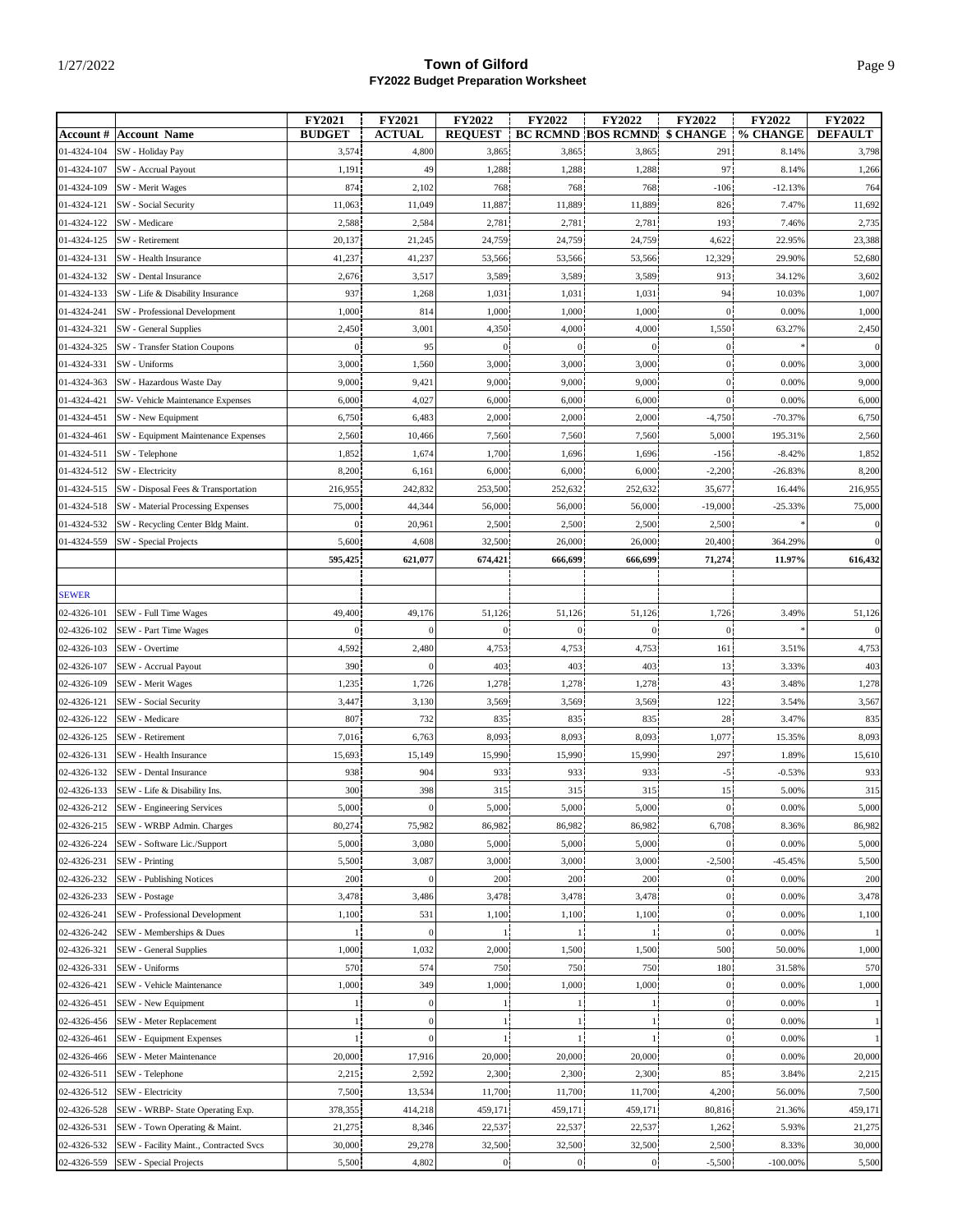|                               |                                     | <b>FY2021</b>  | FY2021           | <b>FY2022</b>    | <b>FY2022</b>    | <b>FY2022</b>             | FY2022           | <b>FY2022</b> | <b>FY2022</b>  |
|-------------------------------|-------------------------------------|----------------|------------------|------------------|------------------|---------------------------|------------------|---------------|----------------|
| <b>Account #</b>              | <b>Account Name</b>                 | <b>BUDGET</b>  | <b>ACTUAL</b>    | <b>REQUEST</b>   |                  | <b>BC RCMND BOS RCMND</b> | \$ CHANGE        | % CHANGE      | <b>DEFAULT</b> |
| 02-4326-561                   | SEW - Property/Liability            | 1,000          | $\bf{0}$         | 1,000            | 1,000            | 1,000                     | $\mathbf{0}$     | 0.00%         | 1,000          |
| 02-4326-621                   | SEW - Meter System Upgrade          | 15,400         | 9,735            | 15,400           | 15,400           | 15,400                    | $\overline{0}$   | 0.00%         | 15,400         |
| 02-4326-858                   | SEW - WRBP- State Capital Charges   | 237,729        | 185,275          | 249,616          | 221,195          | 221,195                   | $-16,534$        | $-6.95%$      | 221,195        |
| 02-4902-738                   | SEW - Vehicle Lease Payments        | 0 <sub>1</sub> | $\boldsymbol{0}$ | $\overline{0}$   | $\mathbf{0}$     | $\mathbf{0}$              | $\mathbf{0}$     |               |                |
| 02-4902-799                   | SEW - Debt/Bond Payments            | 31,098         | 31,098           | 31,098           | 30,700           | 30,700                    | $-398$           | $-1.28%$      | 30,700         |
|                               |                                     | 937,016        | 885,373          | 1,041,131        | 1,011,812        | 1,011,812                 | 74,796           | 7.98%         | 1,010,703      |
|                               |                                     |                |                  |                  |                  |                           |                  |               |                |
|                               | HEALTH ADMINISTRATION               |                |                  |                  |                  |                           |                  |               |                |
| 01-4411-106                   | HLT - Stipend                       | $\mathbf{0}$   | $\boldsymbol{0}$ | $\boldsymbol{0}$ | $\overline{0}$   | $\boldsymbol{0}$          | $\mathbf{0}$     |               |                |
| 01-4411-121                   | HLT - Social Security               | $\overline{0}$ | $\boldsymbol{0}$ | $\mathbf{0}$     | $\boldsymbol{0}$ | $\overline{0}$            | $\theta$         |               |                |
| 01-4411-122                   | HLT - Medicare                      | $\overline{0}$ | $\boldsymbol{0}$ | $\mathbf{0}$     | $\overline{0}$   | $\overline{0}$            | $\boldsymbol{0}$ |               | $\theta$       |
| 01-4411-125                   | HLT - Retirement                    | 0 <sub>1</sub> | $\boldsymbol{0}$ | $\mathbf{0}$     | $\mathbf{0}$     | $\overline{0}$            | $\theta$         |               | $\overline{0}$ |
| 01-4411-242                   | HLT - Meetings & Dues               | 3,800          | 2,500            | 5,000            | 5,000            | 5,000                     | 1,200            | 31.58%        | 3,800          |
|                               |                                     | 3,800          | 2,500            | 5,000            | 5,000            | 5,000                     | 1,200            | 31.58%        | 3,800          |
|                               |                                     |                |                  |                  |                  |                           |                  |               |                |
|                               | <b>WELFARE ADMINISTRATION</b>       |                |                  |                  |                  |                           |                  |               |                |
| 01-4442-106                   | WLF - Stipend                       | 9,456          | 9,704            | 9,740            | 9,740            | 9,740                     | 284              | 3.00%         | 9,456          |
| 01-4442-121                   | WLF - Social Security               | 586            | 602              | 610              | 610              | 610                       | 24               | 4.10%         | 586            |
| 01-4442-122                   | WLF - Medicare                      | 137            | 141              | 143              | 143              | 143                       | 6                | 4.38%         | 137            |
| 01-4442-221                   | <b>WLF</b> - Medical Services       | 500            | $\boldsymbol{0}$ | 500              | 500              | 500                       | $\mathbf{0}$     | 0.00%         | 500            |
| 01-4442-229                   | WLF - Other Services                | 2,500          | 1,150            | 2,000            | 2,000            | 2,000                     | $-500$           | $-20.00%$     | 2,500          |
| 01-4442-242                   | WLF - Meetings & Dues               | 150            | 100              | 150              | 150              | 150                       | $\mathbf{0}$     | 0.00%         | 150            |
| 01-4442-247                   | WLF - Food                          | 500            | $\boldsymbol{0}$ | 500              | 500              | 500                       | $\bf{0}$         | 0.00%         | 500            |
| 01-4442-357                   | WLF - Housing                       | 20,000         | 9,633            | 20,000           | 20,000           | 20,000                    | $\mathbf{0}$     | 0.00%         | 20,000         |
| 01-4442-511                   | WLF - Telephone                     | 520            | 500              | 520              | 520              | 520                       | $\bf{0}$         | 0.00%         | 520            |
| 01-4442-512                   | WLF - Electricity                   | 7,000          | 140              | 7,000            | 7,000            | 7,000                     | $\mathbf{0}$     | 0.00%         | 7,000          |
| 01-4442-513                   | WLF - Heating Fuels                 | 6,000          | 356              | 6,000            | 6,000            | 6,000                     | $\overline{0}$   | 0.00%         | 6,000          |
|                               |                                     | 47,349         | 22,325           | 47,163           | 47,163           | 47,163                    | $-186$           | $-0.39%$      | 47,349         |
|                               |                                     |                |                  |                  |                  |                           |                  |               |                |
| <b>PARKS &amp; RECREATION</b> |                                     |                |                  |                  |                  |                           |                  |               |                |
| 01-4521-101                   | P&R - Full Time Wages               | 60,540         | 61,355           | 91,116           | 63,916           | 63,916                    | 3,376            | 5.58%         | 60,540         |
| 01-4521-102                   | P&R - Part Time Wages               | 29,461         | 19,371           | 21,298           | 46,380           | 46,380                    | 16,919           | 57.43%        | 29,461         |
| 01-4521-103                   | P&R - Overtime                      | 934            | 803              | 1,106            | 1,106            | 1,106                     | 172              | 18.42%        | 934            |
| 01-4521-104                   | P&R - Seasonal Wages                | 93,437         | 58,305           | 110,610          | 110,610          | 110,610                   | 17,173           | 18.38%        | 93,437         |
| 01-4521-107                   | P&R - Accrual Payout                | 472            | 4,019            | 499              | 499              | 499                       | 27               | 5.72%         | 472            |
| 01-4521-109                   | P&R - Merit Wages                   | 994            | 1,011            | 996              | 1,081            | 1,081                     | 87               | 8.75%         | 994            |
| 01-4521-121                   | P&R - Social Security               | 11,523         | 8,980            | 13,989           | 13,863           | 13,863                    | 2,340            | 20.31%        | 11,523         |
| 01-4521-122                   | P&R - Medicare                      | 2,695          | 2,102            | 3,273            | 3,243            | 3,243                     | 548              | 20.33%        | 2,695          |
| 01-4521-125                   | P&R - Retirement                    | 9,045          | 9,201            | 14,856           | 10,488           | 10,488                    | 1,443            | 15.95%        | 9,045          |
| 01-4521-131                   | P&R - Health Insurance              | 7,846          | 7,636            | 24,220           | 8,241            | 8,241                     | 395              | 5.03%         | 7,846          |
| 01-4521-132                   | P&R - Dental Insurance              | 485            | 471              | 1,748            | 497              | 497                       | 12               | 2.47%         | 485            |
| 01-4521-133                   | P&R - Life & Disability Insurance   | 363            | 437              | 552              | 390              | 390                       | 27               | 7.44%         | 363            |
| 01-4521-232                   | P&R - Publishing Notices            | 950            | 2,321            | 2,500            | 2,200            | 2,200                     | 1,250            | 131.58%       | 950            |
| 01-4521-237                   | P&R - Programs & Instructors        | $\mathbf{1}$   | $\boldsymbol{0}$ |                  |                  |                           | $\mathbf{0}$     | 0.00%         |                |
| 01-4521-241                   | P&R - Professional Development      | 3,805          | 2,723            | 4,915            | 4,915            | 4,915                     | 1,110            | 29.17%        | 3,805          |
| 01-4521-242                   | P&R - Meetings & Dues               | 285            | 240              | 250              | 250              | 250                       | $-35$            | $-12.28%$     | 285            |
| 01-4521-244                   | P&R - Meals & Travel Expenses       | 1,700          | 1,026            | 1,625            | 1,625            | 1,625                     | $-75$            | $-4.41%$      | 1,700          |
| 01-4521-321                   | P&R - General Supplies              | 2,925          | 3,165            | 2,875            | 2,875            | 2,875                     | $-50$            | $-1.71%$      | 2,925          |
| 01-4521-331                   | P&R - Uniforms & Clothing Allowance | 1,660          | 797              | 1,660            | 1,660            | 1,660                     | $\mathbf{0}$     | 0.00%         | 1,660          |
| 01-4521-361                   | P&R - Old Home Day                  | 11,000         | 11,000           | 11,000           | 11,000           | 11,000                    | $\mathbf{0}$     | 0.00%         | 11,000         |
| 01-4521-366                   | P&R - Community Band                | 500            | 506              | 500              | 500              | 500                       | $\overline{0}$   | 0.00%         | 500            |
| 01-4521-414                   | P&R - Vehicle Fuels                 | 663            | 553              | 663              | 663              | 663                       | $\overline{0}$   | 0.00%         | 663            |
| 01-4521-421                   | P&R - Vehicle Maintenance Expenses  | 200            | $\boldsymbol{0}$ | 200              | 200              | 200                       | $\overline{0}$   | 0.00%         | 200            |
| 01-4521-451                   | P&R - New Equipment                 | 1,950          | 6,650            | 1,390            | 1,390            | 1,390                     | $-560$           | $-28.72%$     | 1,950          |
| 01-4521-461                   | P&R - General Equipment Expenses    | 1,100          | 758              | 1,100            | 1,100            | 1,100                     | $\bf{0}$         | 0.00%         | 1,100          |
| 01-4521-511                   | P&R - Telephone                     | 1,340          | 1,436            | 1,400            | 1,400            | 1,400                     | 60               | 4.48%         | 1,340          |
| 01-4521-512                   | P&R - Electricity                   | 4,600          | 4,423            | 4,500            | 4,500            | 4,500                     | $-100$           | $-2.17%$      | 4,600          |
| 01-4521-514                   | P&R - Water                         | 400            | 265              | 410              | 410              | 410                       | 10               | 2.50%         | 400            |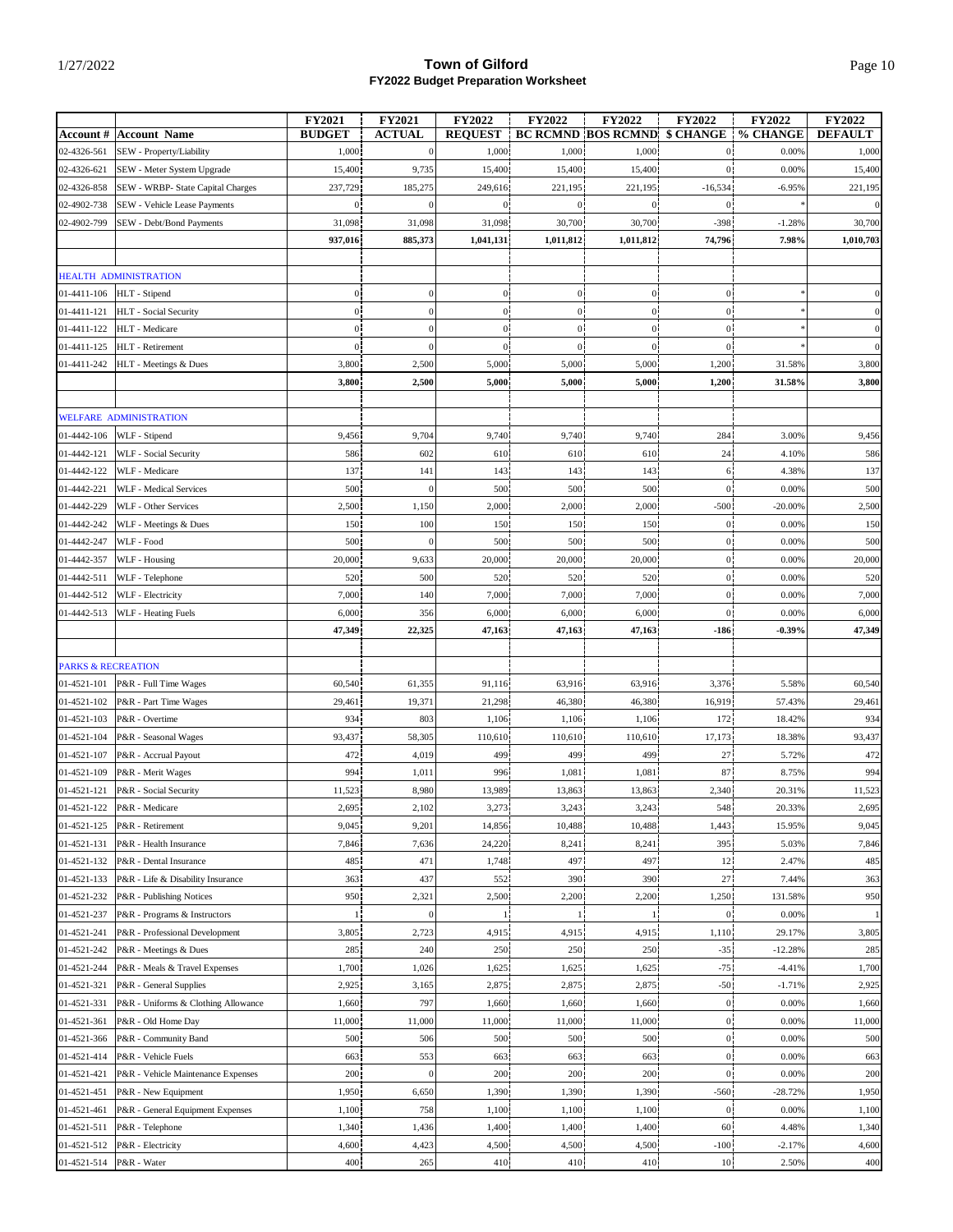|                            |                                                 | <b>FY2021</b>   | <b>FY2021</b>    | <b>FY2022</b>    | <b>FY2022</b> | <b>FY2022</b>             | <b>FY2022</b>              | <b>FY2022</b>      | FY2022          |
|----------------------------|-------------------------------------------------|-----------------|------------------|------------------|---------------|---------------------------|----------------------------|--------------------|-----------------|
|                            | <b>Account # Account Name</b>                   | <b>BUDGET</b>   | <b>ACTUAL</b>    | <b>REQUEST</b>   |               | <b>BC RCMND BOS RCMND</b> | \$ CHANGE                  | % CHANGE           | <b>DEFAULT</b>  |
| 01-4521-531                | P&R - Concession Stand                          | 650             | 545              | 600              | 600           | 600                       | $-50$                      | $-7.69%$           | 650             |
| 01-4521-532                | P&R - Facility Maintenance                      | 13,315          | 12,209           | 15,915           | 15,915        | 15,915                    | 2,600                      | 19.53%             | 13,315          |
| 01-4521-559                | P&R - Special Projects                          | 1,200           | 1,000            | $\bf{0}$         | $\mathbf{0}$  | $\boldsymbol{0}$          | $-1,200$                   | $-100.00%$         |                 |
| 01-4902-834                | P&R - Pick-up Truck                             | 0 <sub>1</sub>  | $\overline{0}$   | $\boldsymbol{0}$ | $\mathbf{0}$  | $\overline{0}$            | $\mathbf{0}$               |                    |                 |
|                            |                                                 | 266,039         | 223,306          | 335,767          | 311,518       | 311,518                   | 45,479                     | 17.09%             | 264,839         |
|                            |                                                 |                 |                  |                  |               |                           |                            |                    |                 |
| <b>ICE RINK</b>            |                                                 |                 |                  |                  |               |                           |                            |                    |                 |
| 01-4526-104                | RNK - Seasonal/Call Wages                       | 2,695           | 3,980            | 3,185            | 3,185         | 3,185                     | 490                        | 18.18%             | 2,695           |
| 01-4526-121                | RNK - Social Security                           | 167             | 247              | 197              | 198           | 198                       | 31                         | 18.56%             | 167             |
| 01-4526-122                | RNK - Medicare                                  | 39              | 58               | 46               | 46            | 46                        | 71                         | 17.95%             | 39              |
| 01-4526-232                | RNK - Publishing Notices                        | 100             | $\mathbf{0}$     | 100              | 100           | 100                       | $\overline{0}$             | 0.00%              | 100             |
| 01-4526-237                | RNK - Programs                                  | 100             | $\boldsymbol{0}$ | 100              | 100           | 100                       | $\theta$                   | 0.00%              | 100             |
| 01-4526-321                | RNK - General Supplies                          | 125             | 125              | 100              | 100           | 100                       | $-25$                      | $-20.00%$          | 125             |
| 01-4526-453                | RNK - New Equipment                             | 180             | $\boldsymbol{0}$ | 180              | 180           | 180                       | $\mathbf{0}$               | 0.00%              | 180             |
| 01-4526-511                | RNK - Telephone                                 | 504             | 488              | 600              | 600           | 600                       | 96                         | 19.05%             | 504             |
| 01-4526-512                | RNK - Electricity                               | 3,400           | 2,871            | 3,400            | 3,400         | 3,400                     | $\mathbf{0}$               | 0.00%              | 3,400           |
| 01-4526-513                | <b>RNK</b> - Heating Fuels                      | 796             | 741              | 747              | 747           | 747                       | $-49$                      | $-6.16%$           | 796             |
| 01-4526-532                | RNK - Facility Maintenance                      | 1,835           | 375              | 1,835            | 1,835         | 1,835                     | $\mathbf{0}$               | 0.00%              | 1,835           |
|                            |                                                 | 9,941           | 8,885            | 10,491           | 10,491        | 10,491                    | 550                        | 5.53%              | 9,941           |
|                            |                                                 |                 |                  |                  |               |                           |                            |                    |                 |
| <b>LIBRARY</b>             |                                                 |                 |                  |                  |               |                           |                            |                    |                 |
| 01-4550-101                | LIB - Full Time Wages                           | 237,697         | 223,592          | 215,167          | 215,167       | 215,167                   | $-22,530$                  | $-9.48%$           | 237,697         |
| 01-4550-102                | LIB - Part Time Wages                           | 72,960          | 76,200           | 107,900          | 107,900       | 107,900                   | 34,940                     | 47.89%             | 72,960          |
| 01-4550-107                | LIB - Accrual Payout                            | 1,855           | 8,148            | 3,899            | 1,981         | 1,981                     | 126                        | 6.79%              | 1,855           |
| 01-4550-109                | LIB - Merit Wages                               | 3,741           | 1,163            | 3,702            | 3,702         | 3,702                     | $-39$                      | $-1.04%$           | 3,741           |
| 01-4550-121                | LIB - Social Security                           | 19,608          | 18,805           | 20,501           | 20,382        | 20,382                    | 774                        | 3.95%              | 19,608          |
| 01-4550-122                | LIB - Medicare                                  | 4,586           | 4,398            | 4,795            | 4,767         | 4,767                     | 181                        | 3.95%              | 4,586           |
| 01-4550-125                | LIB - Retirement                                | 32,352          | 30,499           | 32,879           | 32,653        | 32,653                    | 301                        | 0.93%              | 32,352          |
| 01-4550-131                | LIB - Health Insurance                          | 77,156          | 61,759           | 69,556           | 69,556        | 69,556                    | $-7,600$                   | $-9.85%$           | 77,156          |
| 01-4550-132                | LIB - Dental Insurance                          | 4,237           | 3,748            | 3,731            | 3,731         | 3,731                     | $-506$                     | $-11.94%$          | 4,237           |
| 01-4550-133                | LIB - Life & Disability Ins.                    | 1,426           | 1,614            | 1,320            | 1,320         | 1,320                     | $-106$                     | $-7.43%$           | 1,426           |
| 01-4550-224                | LIB - Software Lic. / Support                   | 4,500           | 4,691            | 4,500            | 4,500         | 4,500                     | $\mathbf{0}$               | 0.00%              | 4,500           |
| 01-4550-233                | LIB - Postage                                   | 990             | 605              | 990              | 990           | 990                       | $\overline{0}$             | 0.00%              | 990             |
| 01-4550-237                | LIB - Programs                                  | 1,800           | 1,892            | 1,800            | 1,800         | 1,800                     | $\overline{0}$             | 0.00%              | 1,800           |
| 01-4550-242                | LIB - Meetings & Dues                           | 850             | 704              | 850              | 850           | 850                       | $\mathbf{0}$               | 0.00%              | 850             |
| 01-4550-243                | LIB - Professional Development                  | 1,000           | 274              | 1,000            | 1,000         | 1,000                     | $\mathbf{0}$               | 0.00%              | 1,000           |
| 01-4550-244                | LIB - Meals & Travel Expenses                   | 850             | $\boldsymbol{0}$ | 850              | 850           | 850                       | $\overline{0}$             | 0.00%              | 850             |
| 01-4550-245                | LIB - Volunteer & Employee Recognition          | 600             | 675              | 600              | 600           | 600                       | U.                         | 0.00%              | 600             |
| 01-4550-312                | LIB - Books & Publications                      | 22,000          | 22,080           | 22,000           | 22,000        | 22,000                    | $\mathbf{0}$               | 0.00%              | 22,000          |
| 01-4550-313                | LIB - Audio Visual Materials                    | 7,500           | 7,286            | 7,500            | 7,500         | 7,500                     | $\overline{0}$             | 0.00%              | 7,500           |
| 01-4550-314                | LIB - Electronic Media Materials                | 11,100          | 9,994            | 11,100           | 11,100        | 11,100                    | $\overline{0}$             | 0.00%              | 11,100          |
| 01-4550-315                | LIB - Professional Materials                    | 900             | 259              | 900              | 900           | 900                       | $\overline{0}$             | 0.00%              | 900             |
| 01-4550-316                | LIB - Childrens Books                           | 8,450           | 8,508            | 8,450            | 8,450         | 8,450                     | 0 <sup>1</sup>             | 0.00%              | 8,450           |
| 01-4550-317                | LIB - Childrens Audio/Visual                    | 2,200           | 2,276            | 2,200            | 2,200         | 2,200                     | 0 <sup>1</sup>             | 0.00%              | 2,200           |
| 01-4550-322                | LIB - Department Supplies                       | 4,200           | 4,182            | 4,200            | 4,200         | 4,200                     | $\mathbf{0}$               | 0.00%              | 4,200           |
| 01-4550-452                | LIB - New Equipment                             | 3,590           | 2,955            | 3,520            | 3,520         | 3,520                     | $-70$                      | $-1.95%$           | 3,590           |
| 01-4550-454                | LIB - Computer Equipment                        | 8,000           | 7,463            | 8,000            | 8,000         | 8,000                     | $\mathbf{0}$               | 0.00%              | 8,000           |
| 01-4550-511                |                                                 |                 |                  | 4,200            | 4,200         |                           |                            | 9.09%              |                 |
| 01-4550-512                | LIB - Telephone<br>LIB - Electricity            | 3,850<br>13,000 | 5,119<br>11,752  | 13,000           | 13,000        | 4,200<br>13,000           | 350<br>$\overline{0}$      | 0.00%              | 3,850<br>13,000 |
|                            |                                                 |                 |                  |                  | 9,000         | 9,000                     |                            |                    |                 |
| 01-4550-513<br>01-4550-514 | LIB - Heating & Air Conditioning<br>LIB - Water | 11,000<br>600   | 8,756<br>320     | 11,000<br>600    | 600           | 600                       | $-2,000$<br>$\overline{0}$ | $-18.18%$<br>0.00% | 11,000<br>600   |
|                            |                                                 |                 |                  |                  |               |                           |                            |                    |                 |
| 01-4550-516                | LIB - Custodial Supplies                        | 800             | 689              | 800              | 800           | 800                       | $\mathbf{0}$               | 0.00%              | 800             |
| 01-4550-531                | LIB - Building Maintenance                      | 38,050          | 37,751           | 37,050           | 37,050        | 37,050                    | $-1,000$                   | $-2.63%$           | 38,050          |
| 01-4550-559                | LIB - Special Projects                          | 2,500           | 2,384            | 15,000           | 15,000        | 15,000                    | 12,500                     | 500.00%            | $\overline{0}$  |
|                            |                                                 | 603,948         | 570,542          | 623,560          | 619,269       | 619,269                   | 15,321                     | 2.54%              | 601,448         |
|                            |                                                 |                 |                  |                  |               |                           |                            |                    |                 |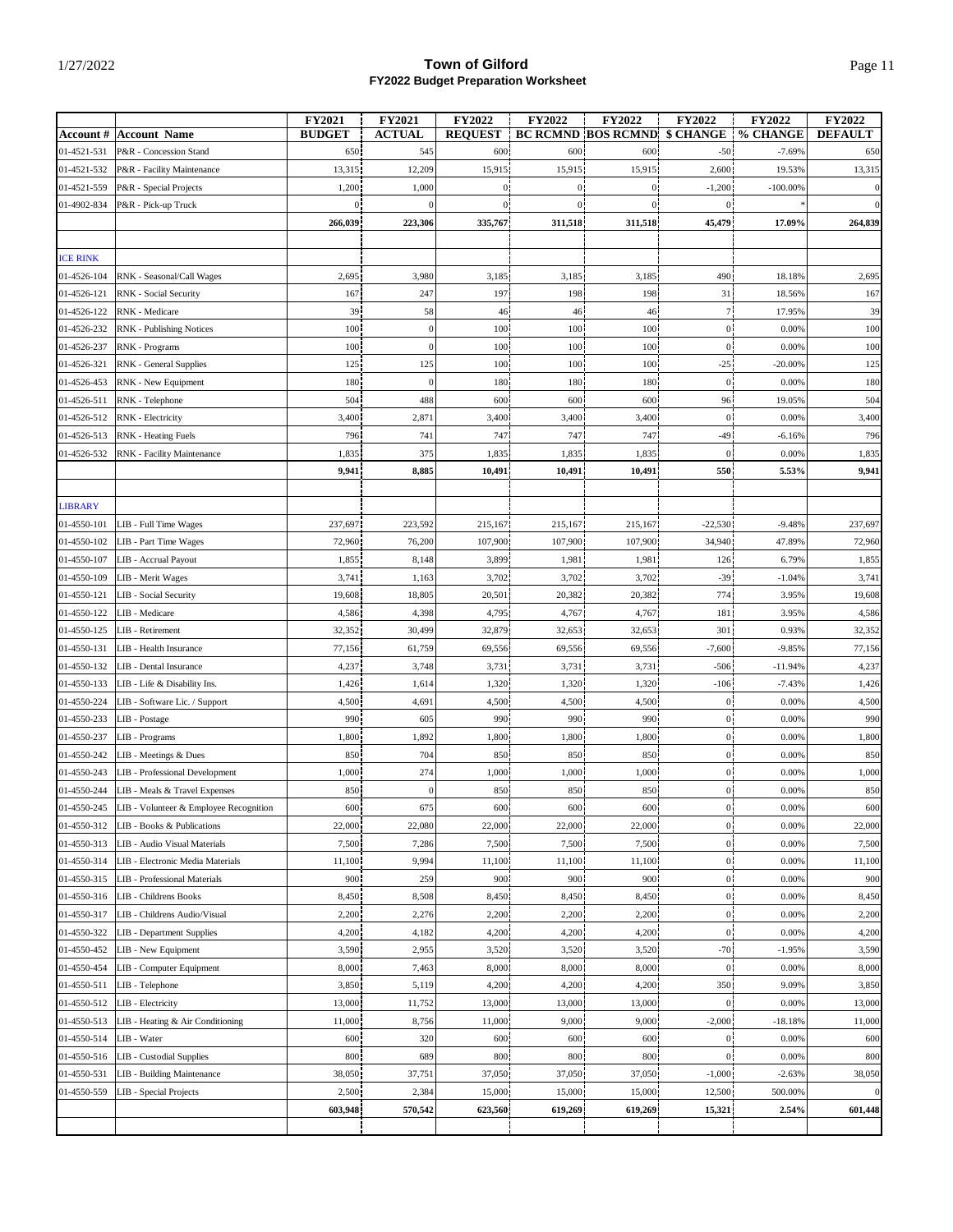|                                                                              | FY2021                           | <b>FY2021</b>        | <b>FY2022</b>                    | <b>FY2022</b>                    | <b>FY2022</b>                       | <b>FY2022</b>        | <b>FY2022</b> | <b>FY2022</b>  |
|------------------------------------------------------------------------------|----------------------------------|----------------------|----------------------------------|----------------------------------|-------------------------------------|----------------------|---------------|----------------|
| <b>Account # Account Name</b>                                                | <b>BUDGET</b>                    | <b>ACTUAL</b>        | <b>REQUEST</b>                   |                                  | <b>BC RCMND BOS RCMND \$ CHANGE</b> |                      | % CHANGE      | <b>DEFAULT</b> |
| <b>OTHER CULTURE</b><br>01-4583-362                                          | 135                              | 130                  | 135                              | 135                              | 135                                 | $\overline{0}$       | 0.00%         | 135            |
| OC - Memorial Day<br>01-4583-364<br>OC - Candlelight Stroll                  | 750                              | 934                  | 750                              | 750                              | 750                                 | $\overline{0}$       | 0.00%         | 750            |
|                                                                              | 885                              | 1,064                | 885                              | 885                              | 885                                 | $\bf{0}$             | $0.00\%$      | 885            |
|                                                                              |                                  |                      |                                  |                                  |                                     |                      |               |                |
| <b>CONSERVATION COMMISSION</b>                                               |                                  |                      |                                  |                                  |                                     |                      |               |                |
| 01-4611-212<br><b>CNS</b> - Profesional Services                             | 5,000                            | 4,292                | 5,000                            | 5,000                            | 5,000                               | $\overline{0}$       | 0.00%         | 5,000          |
| 01-4611-232<br><b>CNS</b> - Publishing Notices                               | 200                              | $\boldsymbol{0}$     | 200                              | 200                              | 200                                 | $\overline{0}$       | 0.00%         | 200            |
| 01-4611-242<br>CNS - Memberships/Dues                                        | 1,200                            | 750                  | 1,000                            | 1,000                            | 1,000                               | $-200$               | $-16.67%$     | 1,200          |
| 01-4611-244<br>CNS - Meetings/Travel Exp.                                    | 300                              | 45                   | 300                              | 300                              | 300                                 | $\bf{0}$             | 0.00%         | 300            |
| 01-4611-521<br>CNS - Groundwater Protection                                  | 2,000                            | 2,000                | 2,500                            | 2,500                            | 2,500                               | 500                  | 25.00%        | 2,000          |
| 01-4611-524<br>CNS - Invasive Species Management                             | 22,000                           | 22,000               | 22,500                           | 21,500                           | 21,500                              | $-500$               | $-2.27%$      | 22,000         |
|                                                                              | 30,700                           | 29,087               | 31,500                           | 30,500                           | 30,500                              | $-200$               | $-0.65%$      | 30,700         |
|                                                                              |                                  |                      |                                  |                                  |                                     |                      |               |                |
| <b>DEBT PRINCIPAL &amp; INTEREST</b>                                         |                                  |                      |                                  |                                  |                                     |                      |               |                |
| 01-4711-351<br>DBT - Principal                                               | 227,610                          | 227,610              | 234,439                          | 234,439                          | 234,439                             | 6,829                | 3.00%         | 234,439        |
| 01-4721-352<br>DBT - Interest                                                | 60,917                           | 60,916               | 51,535                           | 51,535                           | 51,535                              | $-9,382$             | $-15.40%$     | 51,535         |
| 01-4723-352<br><b>DBT</b> - TAN Interest                                     |                                  | $\theta$             |                                  |                                  |                                     | $\mathbf{0}$         | 0.00%         |                |
|                                                                              | 288,528                          | 288,526              | 285,975                          | 285,975                          | 285,975                             | $-2,553$             | $-0.88%$      | 285,975        |
|                                                                              |                                  |                      |                                  |                                  |                                     |                      |               |                |
| <b>OTHER GOVERNMENTS</b>                                                     |                                  |                      |                                  |                                  |                                     |                      |               |                |
| 01-4659-376<br>ED - LBP-II Tax Sharing, Laconia                              | 41,086                           | 25,148               | 50,000                           | 50,000                           | 50,000                              | 8,914                | 21.70%        | 41,086         |
|                                                                              |                                  |                      |                                  |                                  |                                     |                      |               |                |
|                                                                              |                                  |                      |                                  |                                  |                                     |                      |               |                |
| SPECIAL WARRANT ARTICLES                                                     |                                  |                      |                                  |                                  |                                     |                      |               |                |
| 01-4415-261<br>HWS - CNH VNA & Hospice                                       | 23,500                           | 23,500               | $\bf{0}$                         | 23,500                           | 23,500                              | $\mathbf{0}$         | 0.00%         |                |
| 01-4415-263<br>HWS - Community Action Program                                | 10,000                           | 10,000               | 0 <sup>1</sup>                   | 10,000                           | 10,000                              | $\overline{0}$       | 0.00%         |                |
| 01-4415-264<br>HWS - Lakes Region Mental Health Center                       | 21,000                           | 21,000               | 21,000                           | 21,000                           | 21,000                              | $\overline{0}$       | 0.00%         |                |
| 01-4415-265<br>HWS - New Beginnings                                          | 2,660                            | 2,660                | 2,660                            | 2,660                            | 2,660                               | $\boldsymbol{0}$     | 0.00%         |                |
| HWS - American Red Cross<br>XX-XXXX-XXX                                      | $\overline{0}$                   | $\Omega$             | 500                              | $\boldsymbol{0}$                 | $\mathbf{0}$                        | $\mathbf{0}$         |               |                |
| <b>HWS - CASA</b><br>XX-XXXX-XXX                                             | $\overline{0}$                   | $\boldsymbol{0}$     | 500                              | $\overline{0}$                   | $\overline{0}$                      | $\overline{0}$       |               |                |
| 01-4902-825<br>CAP - Police Radio System Improvements                        | 36,000                           | 36,000               | $\mathbf{0}$                     | $\overline{0}$                   | $\boldsymbol{0}$                    | $-36,000$            | $-100.00%$    |                |
| 01-4902-833<br>CAP - EMS Ambulance<br>01-4902-834                            | $\overline{0}$<br>$\overline{0}$ | $\theta$<br>$\theta$ | $\overline{0}$<br>$\overline{0}$ | $\overline{0}$<br>$\overline{0}$ | $\overline{0}$<br>$\overline{0}$    | $\theta$<br>$\theta$ |               |                |
| CAP - Parks & Recreation 4x4<br>01-4902-836<br>CAP - Fire Equipment/Vehicles | 218,519                          | 212,600              | $\theta$                         | $\boldsymbol{0}$                 | $\mathbf{0}$                        | $-218,519$           | $-100.00%$    |                |
| 01-4902-837<br>CAP - DPW Equipment/Vehicles                                  | 89,000                           | 80,834               | 60,000                           | 60,000                           | 60,000                              | $-29,000$            | $-32.58%$     |                |
| 01-4903-860<br>Town Bldg LED Conversion                                      | $\overline{0}$                   | $\theta$             | 38,600                           | 36,000                           | 36,000                              | 36,000               |               |                |
| CAP - Fire Station Renovations<br>01-4903-866                                | $\bf{0}$                         | $\boldsymbol{0}$     | 301,054                          | 300,000                          | 300,000                             | 300,000              |               |                |
| 01-4903-867<br>CAP - Recycling Facility Improvements                         | 85,000                           | 84,983               | $\overline{0}$                   | $\mathbf{0}$                     | $\mathbf{0}$                        | $-85,000$            | $-100.00%$    |                |
| 01-4904-001<br>ARPA GRANT FUNDS                                              | $\mathbf{0}$                     |                      | 378,611                          | $\mathbf{0}$                     | $\overline{0}$                      | $\mathbf{0}$         |               |                |
| 01-4915-454<br>CRF - Technology Fund                                         | 10,293                           | 10,293               | 11,767                           | 11,767                           | 11,767                              | 1,474                | 14.32%        |                |
| CRF - Building Repair Fund<br>01-4915-531                                    | 25,000                           | 25,000               | 25,000                           | 25,000                           | 25,000                              | $\overline{0}$       | 0.00%         |                |
| 01-4915-532<br>CRF - DPW Building Fund                                       | 50,000                           | 50,000               | 100,000                          | 85,000                           | 85,000                              | 35,000               | 70.00%        |                |
| 01-4915-534<br>CRF - Fire Water Supply Fund                                  | 25,000                           | 25,000               | 25,000                           | 25,000                           | 25,000                              | $\mathbf{0}$         | 0.00%         |                |
| 01-4915-535<br>CRF - Town Building Water Supply Study                        | 0 <sup>1</sup>                   | $\mathbf{0}$         | $\mathbf{0}$                     | 0 <sup>1</sup>                   | 0 <sup>1</sup>                      | $\overline{0}$       |               |                |
| 01-4915-601<br>CRF - K9 Fund                                                 | 2,900                            | 2,900                | 2,900                            | 2,900                            | 2,900                               | $\overline{0}$       | 0.00%         |                |
| CRF - Glendale Facilities Fund<br>01-4915-761                                | 10,000                           | 10,000               | 20,000                           | 25,000                           | 25,000                              | 15,000               | 150.00%       |                |
| CRF - Sidewalk Fund<br>01-4915-771                                           | 10,000                           | 10,000               | 10,000                           | 10,000                           | 10,000                              | $\overline{0}$       | 0.00%         |                |
| CRF - Recreation Facilities Fund<br>01-4915-781                              | 20,000                           | 20,000               | 20,000                           | 50,000                           | 50,000                              | 30,000               | 150.00%       |                |
| 01-4915-836<br>CRF - Fire Equipment Fund                                     | 100,000                          | 100,000              | 100,000                          | 125,000                          | 125,000                             | 25,000               | 25.00%        |                |
| 01-4915-837<br>CRF - Highway Equipment Fund                                  | $\boldsymbol{0}$                 | $\boldsymbol{0}$     | 100,000                          | 100,000                          | 100,000                             | 100,000              |               |                |
| 01-4915-817<br>CRF - Bridge Replacement Fund                                 | 100,000                          | 100,000              | 230,000                          | 200,000                          | 200,000                             | 100,000              | 100.00%       |                |
| 01-4916-872<br>TRS - LBP-II Trust Fund                                       | 58,000                           | 58,000               | 58,000                           | 58,000                           | 58,000                              | $\overline{0}$       | 0.00%         |                |
| 02-4915-878<br>SEW - Maintenance CRF                                         | 10,000                           | 10,000               | 10,000                           | 10,000                           | 10,000                              | $\mathbf{0}$         | 0.00%         |                |
|                                                                              | 906,872                          | 892,770              | 1,515,592                        | 1,180,827                        | 1,180,827                           | 273,955              | 30.21%        |                |
|                                                                              |                                  |                      |                                  |                                  |                                     |                      |               |                |